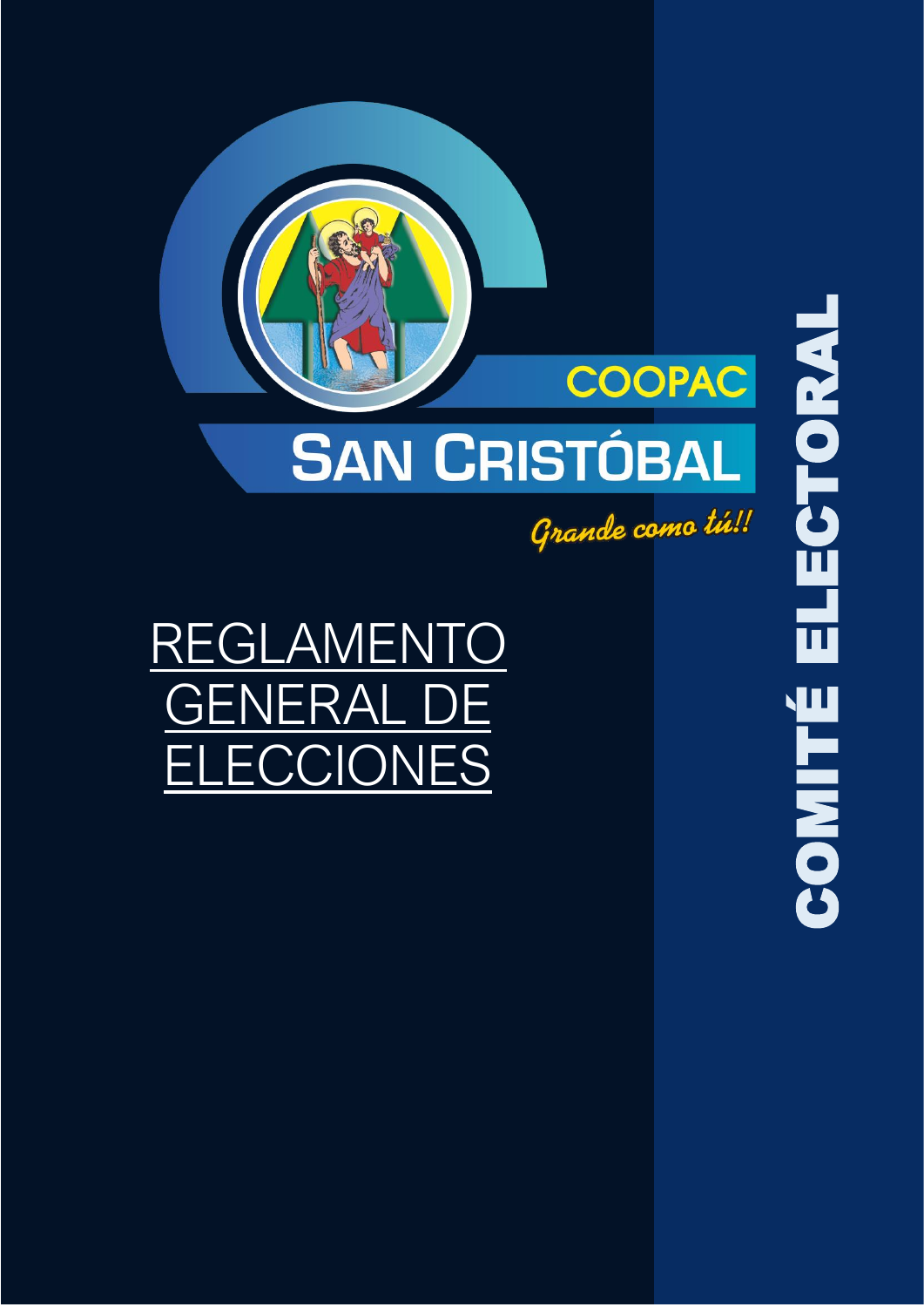# EXPOSICIÓN DE MOTIVOS

QUE, EN LA ASAMBLEA GENERAL EXTRAORDINARIA DE DELEGADOS DEL 07 DE JULIO DEL AÑO 2019 FUE APROBADO EL ESTATUTO, ASIMISMO FUE APROBADO MEDIANTE RESOLUCIÓN S.B.S. N° 1947- 2020 EL 04 DE AGOSTO DE 2020, SUSCRITO POR LA SUPERINTENDENTE ADJUNTO DE COOPERATIVAS OSCAR BASO WINFFEL, DE LA COOPERATIVA DE AHORRO Y CRÉDITO SAN CRISTÓBAL DE HUAMANGA LTDA. 064–SBS (CACSCH), LA MISMA QUE SE HALLA VIGENTE.

QUE, EL ESTATUTO VIGENTE DE LA COOPERATIVA DE AHORRO Y CRÉDITO SAN CRISTÓBAL DE HUAMANGA LTDA. 064 – SBS, HA INCORPORADO MODIFICACIONES SUSTANCIALES EN LA ACTIVIDAD INTEGRAL COOPERATIVO. EN ESTE SENTIDO ES MENESTER ADECUAR LA NORMATIVIDAD INTERNA DE LA COOPAC SAN CRISTÓBAL, ENTRE ELLAS EL REGLAMENTO GENERAL DE ELECCIONES.

QUE, EN EFECTO EL REGLAMENTO GENERAL DE ELECCIONES APROBADO EN LA ASAMBLEA GENERAL DE DELEGADOS DE FECHA 08 DE OCTUBRE DEL AÑO 2016, CARECEN DE CONCORDANCIA Y UNIFORMIDAD CON EL NUEVO ESTATUTO VIGENTE, SIENDO NECESARIO SU ADECUACIÓN A NUESTRO ESTATUTO Y A LAS NUEVAS NORMATIVAS EMITIDAS POR EL ORGANO SUPERVISOR.

QUE, LA COOPERATIVA DE AHORRO Y CRÉDITO SAN CRISTÓBAL DE HUAMANGA LTDA. 064 – SBS, SE RIGE POR LOS PRINCIPIOS DEMOCRÁTICOS, LIBRE PARTICIPACIÓN EN IGUALDAD DE CONDICIONES PROSCRIBIENDO TODO TIPO DE DISCRIMINACIÓN. IGUALMENTE SE RIGE POR LOS PRINCIPIOS DE LEGALIDAD Y LA TRANSPARENCIA, EJERCIENDO EN TODO MOMENTO ACCIONES DE CONTROL. EN CONSECUENCIA, EL NUEVO REGLAMENTO GENERAL DE ELECCIONES DE LA CACSCH, DEBE REGIRSE POR LOS PRINCIPIOS ANTES MENCIONADOS.

QUE, EL REGLAMENTO GENERAL DE ELECCIONES DE LA COOPAC SAN CRISTÓBAL CONTIENE CINCO TÍTULOS, CIENTO OCHO ARTÍCULOS Y SEIS DISPOSICONES COMPLEMETARIAS, LAS MISMAS QUE FUERON APROBADAS EN ASAMBLEA GENERAL EXTRAORDINARIA DE DELEGADOS DE FECHA 21/03/2021.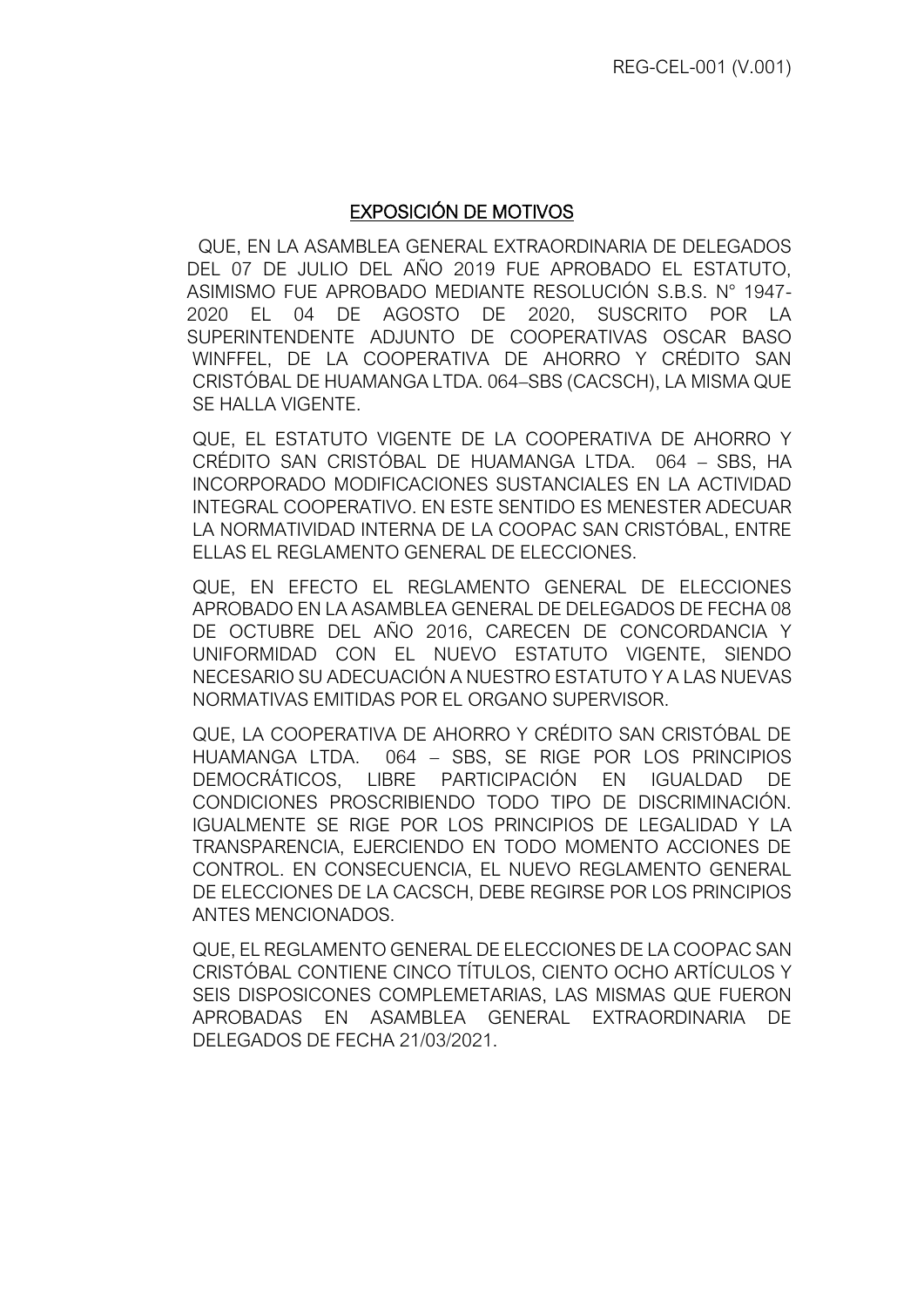## CONTENIDO

# [TÍTULO I](#page-8-0)

#### [DISPOSICIONES GENERALES](#page-8-1)

# [TÍTULO II](#page-9-0)

# [DEL ÓRGANO ELECTORAL](#page-9-1)

# [CAPÍTULO I](#page-9-2)

# [DEL COMITÉ ELECTORAL, CONFORMACIÓN, ATRIBUCIONES,](#page-9-3)  [OBLIGACIONES, REQUISITOS, FUNCIONAMIENTO Y PERSONAL](#page-9-3)

| ARTÍCULO 6°. - REQUISITOS PARA SER MIEMBROS DEL COMITÉ ELECTORAL<br>$3$ |  |
|-------------------------------------------------------------------------|--|
| ARTÍCULO 7°.-ATRIBUCIONES, OBLIGACIONES Y RESPONSABILIDADES DEL         |  |
|                                                                         |  |
|                                                                         |  |
|                                                                         |  |

# [TÍTULO III](#page-13-0)

# [DEL SISTEMA ELECTORAL](#page-13-1)

# [CAPÍTULO I](#page-13-2)

# [DE LOS PROCESOS ELECTORALES](#page-13-3)

# [CAPÍTULO II](#page-14-1)

# [DE LA CONVOCATORIA](#page-14-2)

| CI II O<br>AR <sub>1</sub><br>.1E <sup>c</sup><br>- |  |
|-----------------------------------------------------|--|
| ARTÍCULO 16 $^{\circ}$                              |  |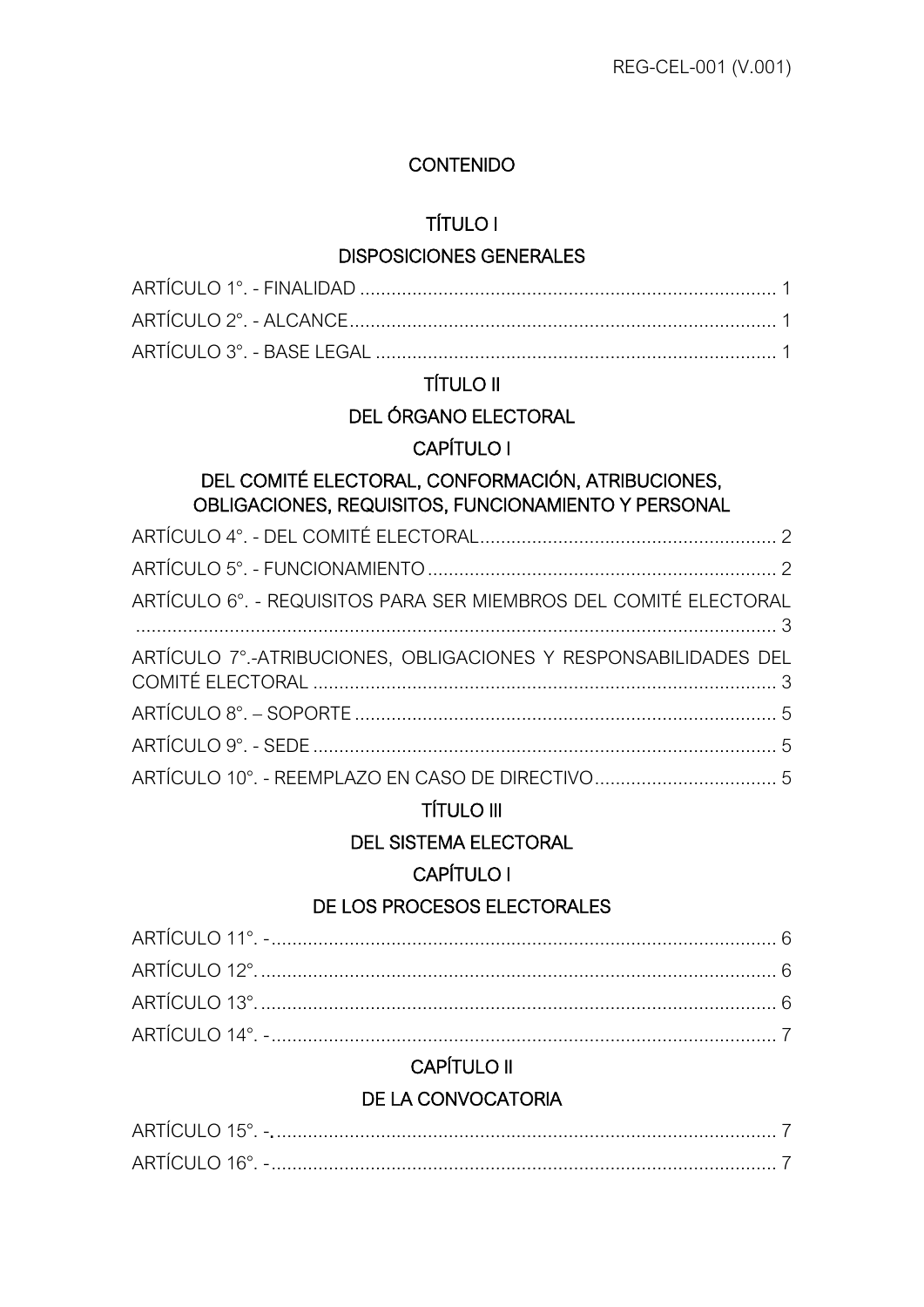# [CAPÍTULO III](#page-14-5)

# [DE LOS ELECTORES Y PADRÓN ELECTORAL](#page-14-6)

# [CAPÍTULO IV](#page-16-0)

# [DE LA INSCRIPCIÓN DE CANDIDATOS PARA DELEGADOS Y CONFORMACIÓN](#page-16-1)  [DE LISTAS](#page-16-1)

| ARTÍCULO 32°. - REQUISITOS PARA SER ELEGIDOS DELEGADOS  10 |  |
|------------------------------------------------------------|--|
|                                                            |  |
| ARTÍCULO 34°. - PUBLICACIÓN DE CANDIDATOS INSCRITOS  14    |  |

# [CAPÍTULO V](#page-21-1)

# [DE LA TACHAS](#page-21-2)

| ARTÍCULO 37°. - SORTEO DE LAS LISTAS DE CANDIDATOS  14           |  |
|------------------------------------------------------------------|--|
| ARTÍCULO 38°. - PUBLICACIÓN DE CANDIDATOS HÁBILES A DELEGADOS 14 |  |
|                                                                  |  |

# [CAPÍTULO VI](#page-22-0)

# [DE LOS PERSONEROS](#page-22-1)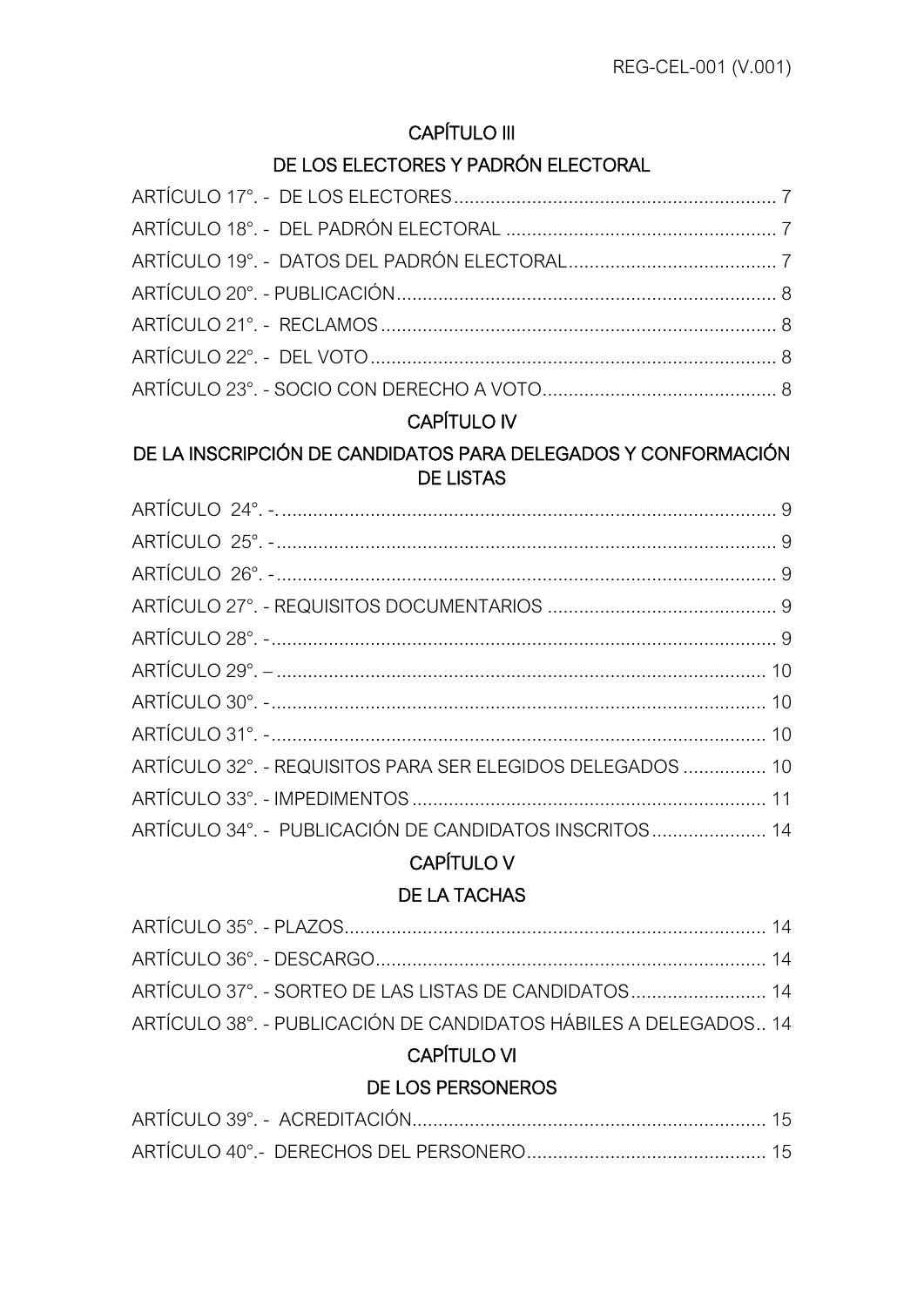| ARTÍCULO 41°. - REQUISITOS PARA DESIGNACIÓN DE PERSONERO LEGAL Y |  |
|------------------------------------------------------------------|--|
| <b>CAPÍTULO VII</b>                                              |  |
| DE LA CAMPAÑA ELECTORAL                                          |  |
| ARTÍCULO 42°. - CAMPAÑA DE LOS CANDIDATOS A DELEGADOS  15        |  |
|                                                                  |  |
| <b>INFRACCIONES</b>                                              |  |
|                                                                  |  |
|                                                                  |  |
|                                                                  |  |
|                                                                  |  |
| <b>CAPÍTULO VIII</b>                                             |  |
| DE LAS FORMAS DE SUFRAGIO                                        |  |
|                                                                  |  |
|                                                                  |  |
| ARTÍCULO 50°. - VOTO ELECTRÓNICO NO PRESENCIAL  17               |  |
| <b>CAPÍTULO IX</b>                                               |  |
| DE LAS MESAS DE SUFRAGIO                                         |  |
| DE LOS MIEMBROS DE MESA                                          |  |
|                                                                  |  |
|                                                                  |  |
|                                                                  |  |
|                                                                  |  |
|                                                                  |  |
|                                                                  |  |
| DE LA INSTALACIÓN DE MESAS                                       |  |
|                                                                  |  |
|                                                                  |  |
|                                                                  |  |
|                                                                  |  |
| DE LA INSTALACIÓN DE MESAS DE TRANSEÚNTES                        |  |
|                                                                  |  |
| <b>CAPÍTULO X</b>                                                |  |
| <b>DEL MATERIAL ELECTORAL</b>                                    |  |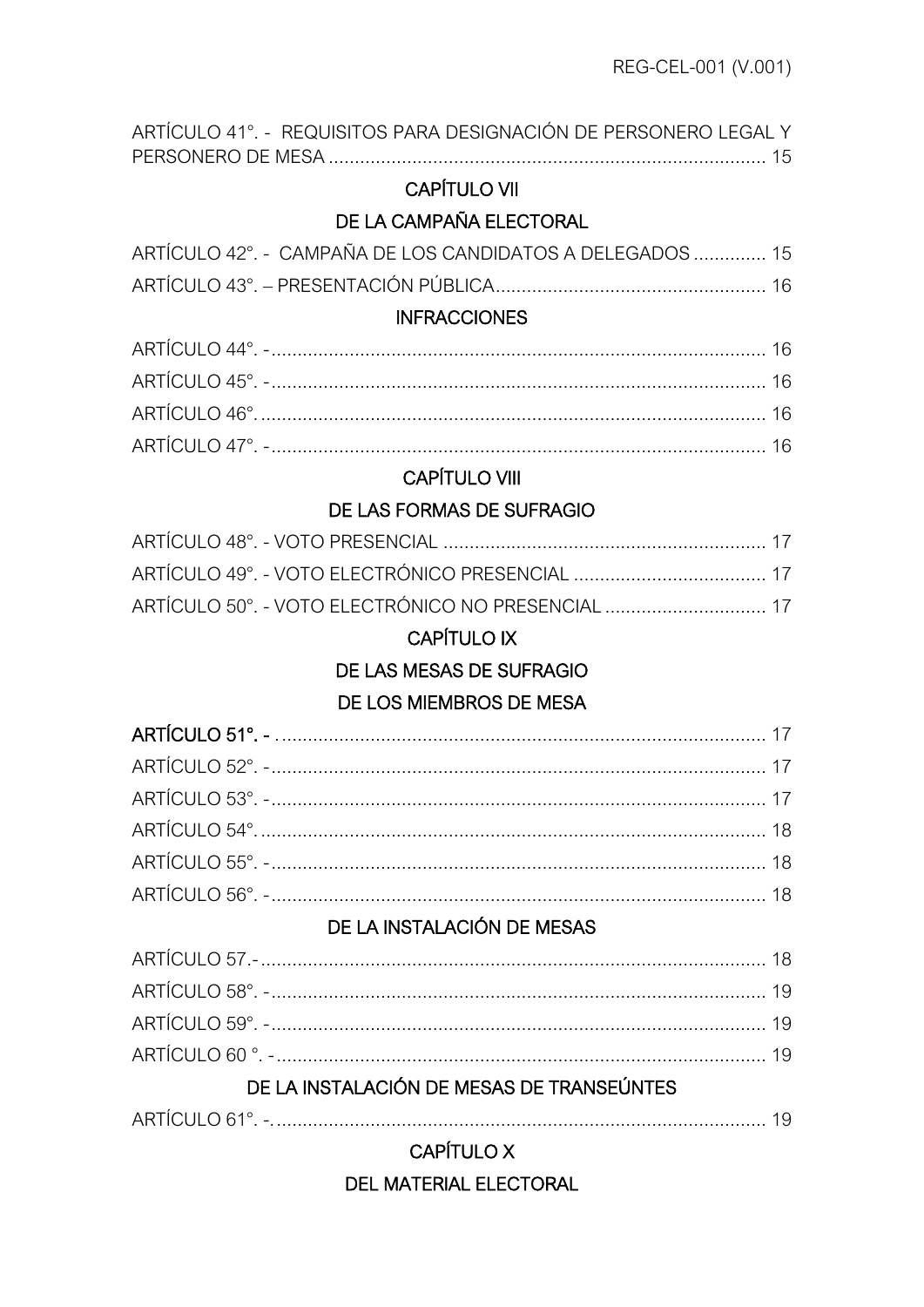|--|

# **CÉDULAS DE SUFRAGIO**

# DE LAS ACTAS ELECTORALES

# **CAPÍTULO XI**

# **DEL ACTO DE SUFRAGIO**

# **CAPÍTULO XII**

# **DEL ESCRUTINIO**

# **CAPÍTULO XIII**

# DEL CÓMPUTO GENERAL Y PROCLAMACIÓN

|--|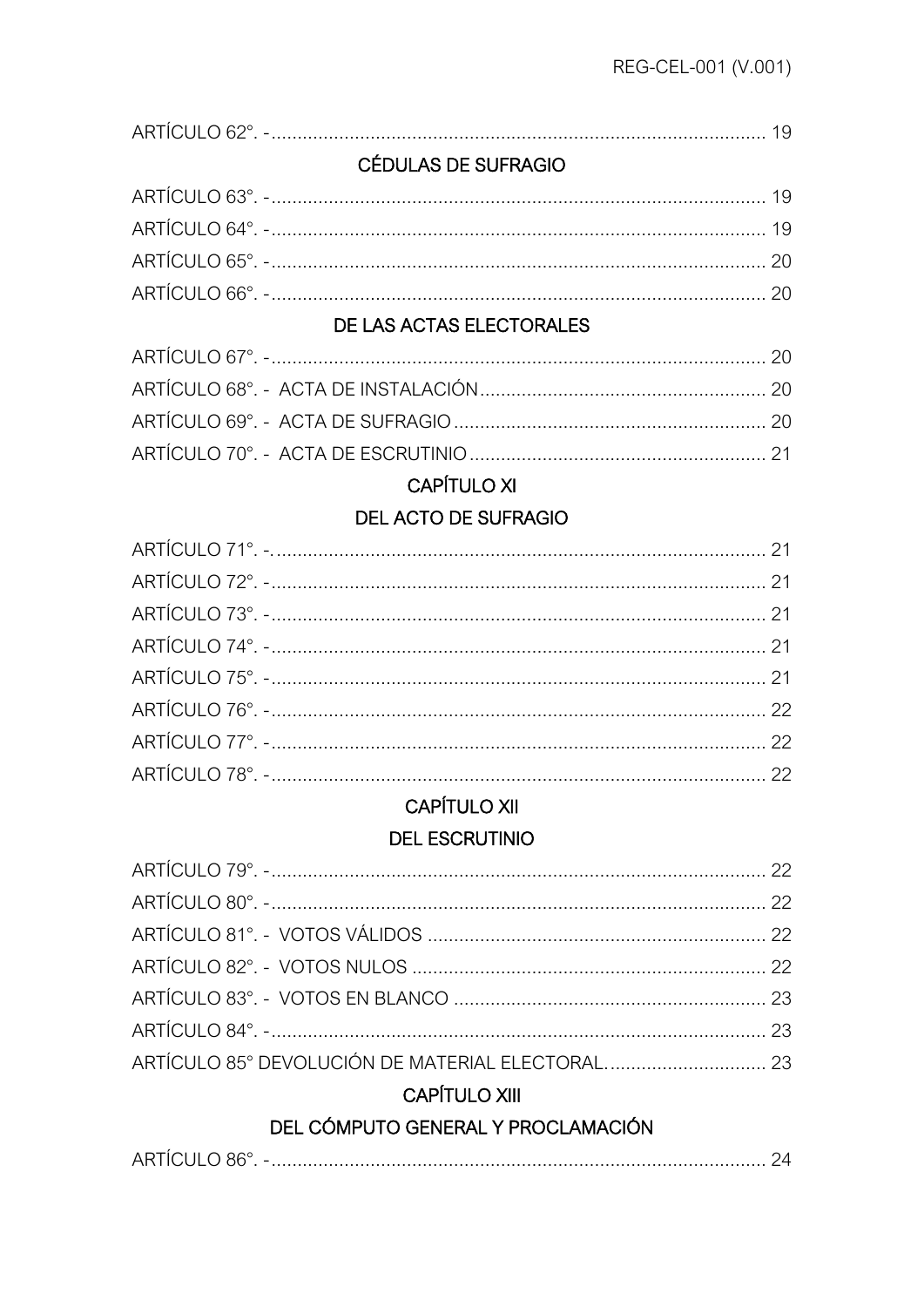# [CAPÍTULO XIV](#page-31-6)

# [DE LA NULIDAD DE LAS ELECCIONES](#page-31-7)

# [TÍTULO IV](#page-32-3)

# [DE LA ELECCIÓN DE LOS DIRECTIVOS](#page-32-4)

| ARTICI II C               |  |
|---------------------------|--|
| ARTÍCI II O 95 $^{\circ}$ |  |

# [CAPÍTULO I](#page-33-0)

# [REQUISITOS PARA SER ELEGIDO DIRECTIVO](#page-33-1)

|--|

# [CAPÍTULO II](#page-33-3)

# [IMPEDIMENTOS PARA SER ELEGIDO DIRECTIVO](#page-33-4)

| ARTÍCULO 97°. - NO PUEDEN SER CANDIDATOS A DIRECTIVOS:  26   |  |
|--------------------------------------------------------------|--|
|                                                              |  |
|                                                              |  |
| ARTÍCULO 100°. - PUBLICACIÓN DE CANDIDATOS DELEGADOS APTOS A |  |
|                                                              |  |

# [CAPÍTULO IV](#page-34-1)

# [DEL PROCESO DE ELECCIÓN](#page-34-2)

| ARTÍCULO 101°. - ELECCIÓN DE DIRECTIVOS TITULARES Y SUPLENTE DE LOS                                                      |  |
|--------------------------------------------------------------------------------------------------------------------------|--|
| ARTÍCULO 102°. - RECEPCIÓN DE PROPUESTAS Y PRESENTACIÓN DE<br>CANDIDATOS DELEGADOS A CARGOS DIRECTIVOS DE LOS CONSEJOS Y |  |
|                                                                                                                          |  |
|                                                                                                                          |  |
|                                                                                                                          |  |

# [TÍTULO V](#page-35-1)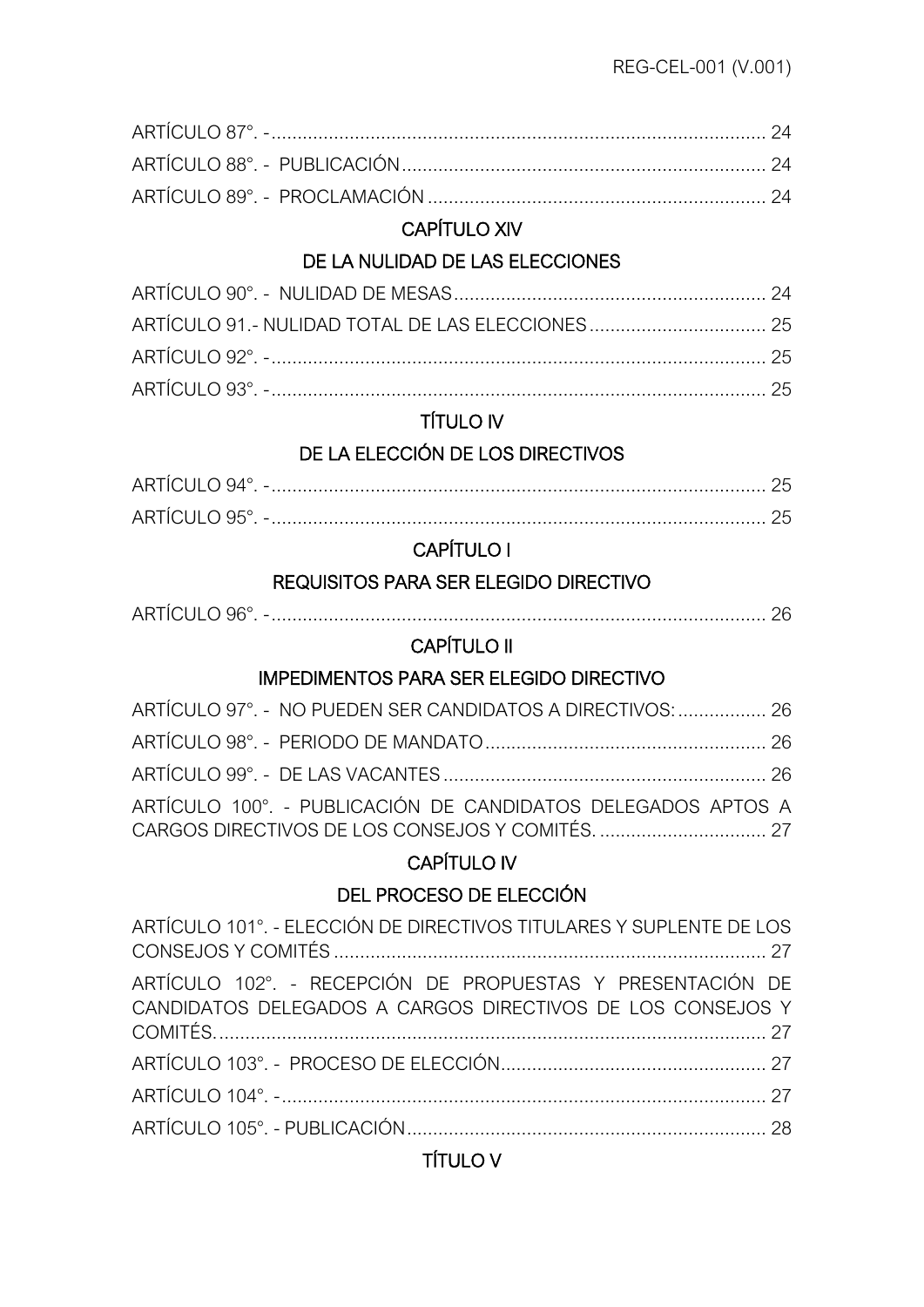# DE LAS SANCIONES

| <b>DISPOSICIONES COMPLEMENTARIAS</b> |  |
|--------------------------------------|--|
|                                      |  |
|                                      |  |
|                                      |  |
|                                      |  |
|                                      |  |
|                                      |  |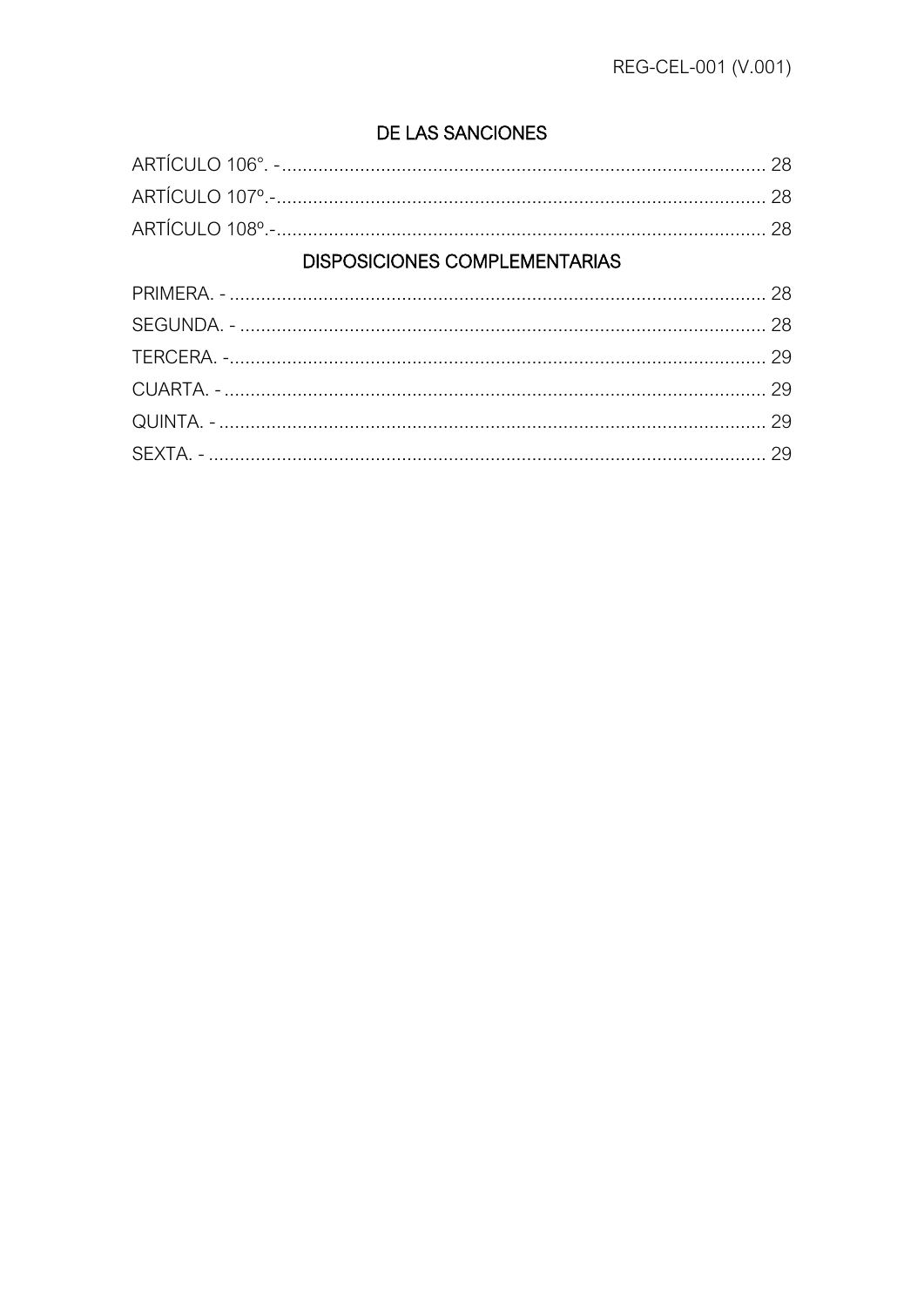# TÍTULO I

#### DISPOSICIONES GENERALES

#### <span id="page-8-0"></span>ARTÍCULO 1°. - FINALIDAD

<span id="page-8-2"></span><span id="page-8-1"></span>EL PRESENTE REGLAMENTO GENERAL DE ELECCIONES TIENE POR FINALIDAD NORMAR LA PLANIFICACIÓN, ORGANIZACIÓN, DIRECCIÓN, CONTROL, DESARROLLO Y SUPERVISIÓN DE LOS PROCESOS ELECTORALES DE LA COOPERATIVA DE AHORRO Y CRÉDITO "SAN CRISTÓBAL DE HUAMANGA" LTDA. EN ADELANTE COOPAC SAN CRISTÓBAL.

#### ARTÍCULO 2°. - ALCANCE

EL PRESENTE REGLAMENTO CONTIENE DISPOSICIONES Y LINEAMIENTOS IMPERATIVOS DE OBLIGATORIO CUMPLIMIENTO POR TODOS LOS SOCIOS, DELEGADOS Y DIRECTIVOS DE LA COOPAC SAN CRISTÓBAL.

#### <span id="page-8-3"></span>ARTÍCULO 3°. - BASE LEGAL

EL PRESENTE REGLAMENTO SE SUSTENTA EN LOS SIGUIENTES DISPOSITIVOS LEGALES:

- <span id="page-8-4"></span>A. LA CONSTITUCIÓN POLÍTICA DEL PERÚ
- B. EL TEXTO ÚNICO ORDENADO DE LA LEY GENERAL DE COOPERATIVAS APROBADO POR DECRETO SUPREMO Nº 074-90-TR. EN ADELANTE LEY GENERAL DE COOPERATIVAS.
- C. LEY N° 30822 QUE MODIFICA LA VIGÉSIMO CUARTA DISPOSICIÓN FINAL Y COMPLEMENTARIA DE LA LEY Nº 26702, LEY GENERAL DEL SISTEMA FINANCIERO Y DEL SISTEMA DE SEGUROS Y ORGÁNICA DE LA SUPERINTENDENCIA DE BANCA Y SEGUROS.
- D. REGLAMENTO DE REGISTRO NACIONAL DE LAS COOPERATIVAS DE AHORRO Y CRÉDITO NO AUTORIZADAS A CAPTAR RECURSOS DEL PÚBLICO, APROBADO CON RESOLUCIÓN SBS Nº 4977-2018.
- E. EL ESTATUTO DE LA COOPAC SAN CRISTÓBAL.
- F. LA LEY Nº 26859 LEY ORGÁNICA DE ELECCIONES, APLICABLE SUPLETORIAMENTE.
- G. LA LEY 28581, LEY QUE AUTORIZA LA IMPLEMENTACIÓN DEL VOTO ELECTRÓNICO Y SU REGLAMENTO APROBADO CON RESOLUCION JEFATURAL N° 000022 -2016-J/ONPE.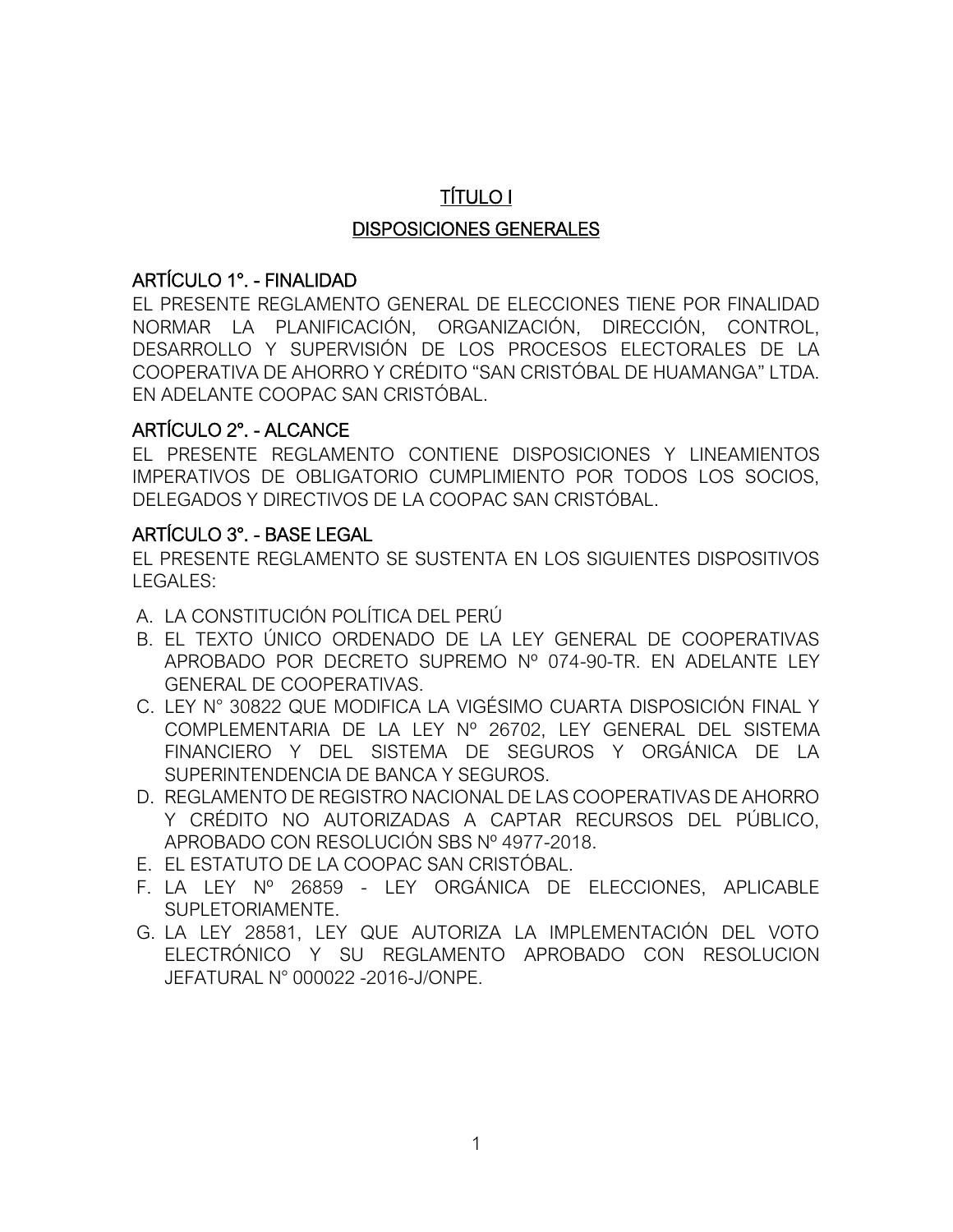# TÍTULO II DEL ÓRGANO ELECTORAL

# CAPÍTULO I

#### <span id="page-9-1"></span><span id="page-9-0"></span>DEL COMITÉ ELECTORAL, CONFORMACIÓN, ATRIBUCIONES, OBLIGACIONES, REQUISITOS, FUNCIONAMIENTO Y PERSONAL

# <span id="page-9-3"></span><span id="page-9-2"></span>ARTÍCULO 4°. - DEL COMITÉ ELECTORAL

- <span id="page-9-4"></span>A. EL COMITÉ ELECTORAL ES UN ÓRGANO DE APOYO A LA ASAMBLEA GENERAL, AUTÓNOMO EN MATERIA ELECTORAL, RESPONSABLE DE DESARROLLAR LOS PROCESOS ELECTORALES DE LA COOPAC SAN CRISTÓBAL DE HUAMANGA, MANTENIENDO LA TOTALIDAD DE LOS INTEGRANTES DE LA ASAMBLEA GENERAL DE DELEGADOS, EL CONSEJO DE ADMINISTRACIÓN, EL CONSEJO DE VIGILANCIA, EL COMITÉ DE EDUCACIÓN Y EL COMITÉ ELECTORAL.
- B. EL COMITÉ ELECTORAL ESTÁ CONFORMADO POR CINCO (05) DIRECTIVOS TITULARES Y DOS (02) SUPLENTES, QUE SON ELEGIDOS POR LA ASAMBLEA GENERAL ORDINARIA DE DELEGADOS ANUALMENTE POR RENOVACIÓN DE TERCIOS, CON UN MANDATO DE TRES (3), DOS (2) Y UN (1) AÑO SEGÚN CORRESPONDA, EN CONCORDANCIA CON SU MANDATO COMO DELEGADO.
- C. LOS DOS (02) DIRECTIVOS SUPLENTES SERÁN ELEGIDOS POR UN (1) AÑO.
- D. LOS DIRECTIVOS TITULARES SE INSTALARÁN DENTRO DE LOS TRES (03) DÍAS HÁBILES POSTERIORES A LA REALIZACIÓN DE LA ASAMBLEA GENERAL ORDINARIA DE DELEGADOS, ELIGIÉNDOSE ENTRE SI AL PRESIDENTE, VICEPRESIDENTE, SECRETARIO Y VOCALES, RESPECTIVAMENTE.
- E. EL COMITÉ ELECTORAL SESIONA ORDINARIAMENTE UNA VEZ AL MES CON DERECHO A DIETA Y EXTRAORDINARIAMENTE LAS VECES QUE LO REQUIERA, SIN DERECHO A DIETA.
- F. EL CARGO DE DIRECTIVO DEL COMITÉ ELECTORAL ES PERSONAL E INDELEGABLE, EXCEPTO POR RAZONES DEBIDAMENTE ACREDITADA QUE IMPOSIBILITE SU PARTICIPACIÓN, SIENDO REEMPLAZADO POR EL SUPLENTE.

# ARTÍCULO 5°. - FUNCIONAMIENTO

<span id="page-9-5"></span>EL FUNCIONAMIENTO DEL COMITÉ ELECTORAL PARA EL CUMPLIMIENTO DE LOS PROCESOS ELECTORALES ES DE MANERA PERMANENTE.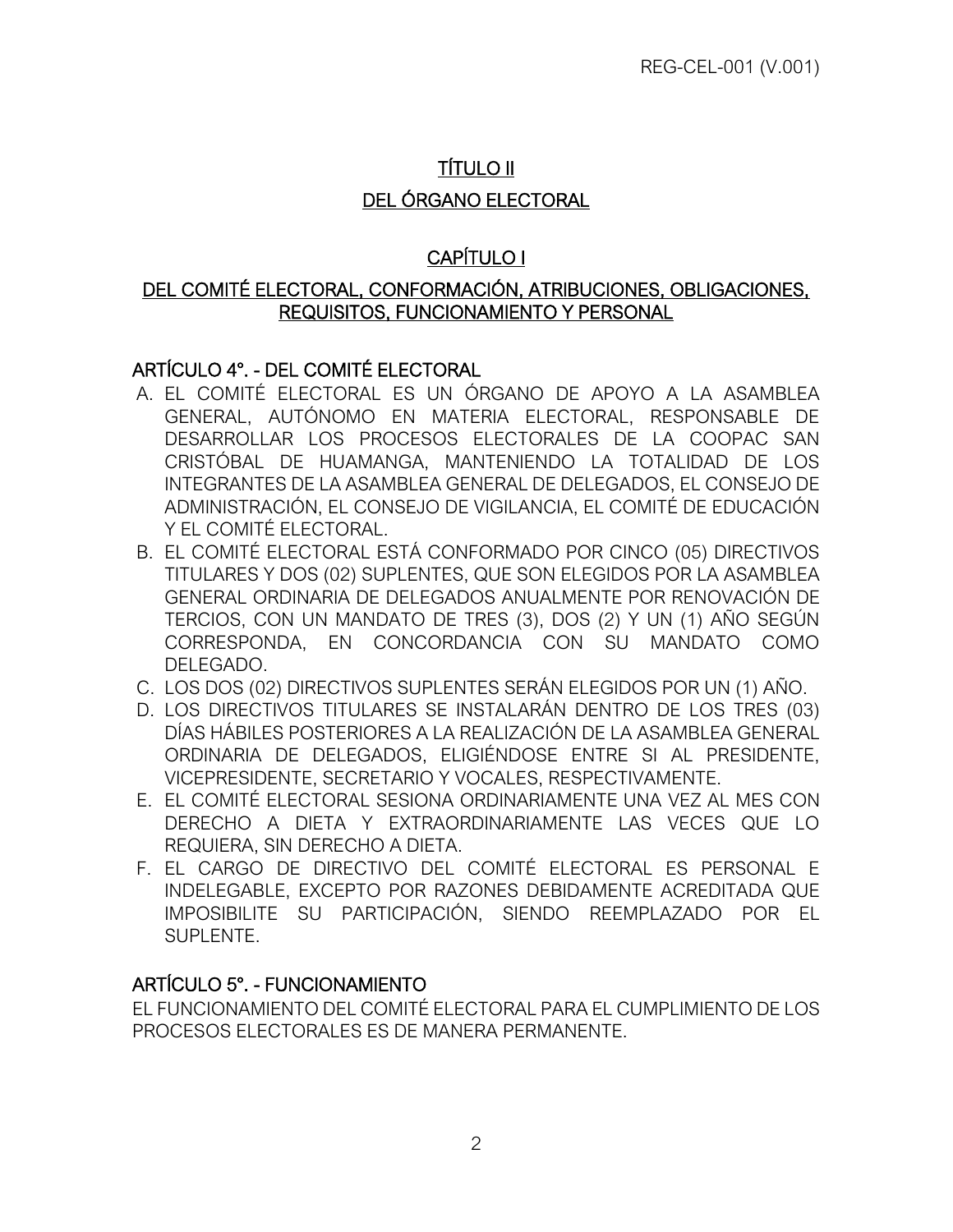# ARTÍCULO 6°. - REQUISITOS PARA SER MIEMBROS DEL COMITÉ ELECTORAL

- <span id="page-10-0"></span>A. SER MIEMBRO HÁBIL DE LA ASAMBLEA GENERAL DE DELEGADOS, CUMPLIENDO CON LOS REQUISITOS SEÑALADOS EN EL ARTÍCULO 74° DEL ESTATUTO DE LA COOPERATIVA Y NO ESTAR COMPRENDIDOS EN LOS IMPEDIMENTOS ESTABLECIDOS EN EL ARTÍCULO 75º DEL MISMO CUERPO LEGAL.
- B. NO SER MIEMBRO EN EJERCICIO DE LOS CONSEJOS NI DE LOS COMITÉS DE LA COOPERATIVA.
- C. NO ESTAR INMERSO EN LOS IMPEDIMENTOS, NI PROHIBICIONES ESTABLECIDOS EN LA LEY, LAS NORMAS DE LA SUPERINTENDENCIA DE BANCA Y SEGUROS, EL ESTATUTO Y EL PRESENTE REGLAMENTO.

## ARTÍCULO 7°. – ATRIBUCIONES, OBLIGACIONES Y RESPONSABILIDADES DEL COMITÉ ELECTORAL

- A. CUMPLIR Y HACER CUMPLIR EL REGLAMENTO GENERAL DE ELECCIONES DE LA COOPAC SAN CRISTÓBAL.
- <span id="page-10-1"></span>B. APROBAR, REFORMAR E INTERPRETAR SU PROPIO REGLAMENTO, EN CONCORDANCIA CON EL ESTATUTO DE LA COOPAC SAN CRISTÓBAL, REGLAMENTO GENERAL DE ELECCIONES, LA LEY ORGÁNICA DE ELECCIONES Y DEMÁS NORMAS COMPLEMENTARIAS.
- C. PROPONER AL CONSEJO DE ADMINISTRACIÓN LA ACTUALIZACIÓN Y REFORMAS DEL REGLAMENTO GENERAL DE ELECCIONES A FIN DE SER ELEVADO A LA ASAMBLEA.
- D. ACEPTAR LA RENUNCIA Y LICENCIA DE SUS MIEMBROS EN CONCORDANCIA CON EL PRESENTE REGLAMENTO E INFORMAR A LA ASAMBLEA GENERAL.
- E. DECLARAR LAS VACANTES PARA DELEGADOS Y DIRECTIVOS POR LAS CAUSALES ESTABLECIDAS EN LOS ARTÍCULOS 78° Y 83° DEL ESTATUTO.
- F. CUBRIR LAS VACANTES PRODUCIDAS A CAUSA DEL INCISO ANTERIOR CON LOS DIRECTIVOS Y DELEGADOS SUPLENTES EN ORDEN DE PRELACIÓN Y SEGÚN LA LISTA EN LA QUE POSTULÓ EL TITULAR EN CASO DE DELEGADOS.
- G. DECLARAR ANUALMENTE LAS VACANTES PARA DELEGADOS Y DIRECTIVOS Y EL TÉRMINO DE SU MANDATO PARA EL PERIODO QUE FUERON ELEGIDOS.
- H. ELABORAR EL PLAN ANUAL DE TRABAJO, EL CRONOGRAMA DE LAS ELECCIONES, EL PRESUPUESTO Y PRESENTARLO A LA ASAMBLEA GENERAL ORDINARIA DE DELEGADOS PARA SU APROBACIÓN.
- I. PLANIFICAR, ORGANIZAR, DIRIGIR, COMUNICAR, DIFUNDIR, EJECUTAR Y CONTROLAR LOS PROCESOS ELECTORALES DE LA COOPAC SAN CRISTÓBAL.
- J. VERIFICAR, OFICIALIZAR Y PUBLICAR EL PADRÓN ELECTORAL EN LOS PLAZOS ESTABLECIDOS
- K. REALIZAR LA DIFUSIÓN E INFORMACIÓN A LOS SOCIOS SOBRE EDUCACIÓN ELECTORAL CON EL APOYO DEL COMITÉ DE EDUCACIÓN.
- L. PROPONER AL PERSONAL TÉCNICO Y NO TÉCNICO DE APOYO TEMPORAL, COORDINADORES DEL LOCAL DE VOTACIÓN Y COORDINADORES DE MESA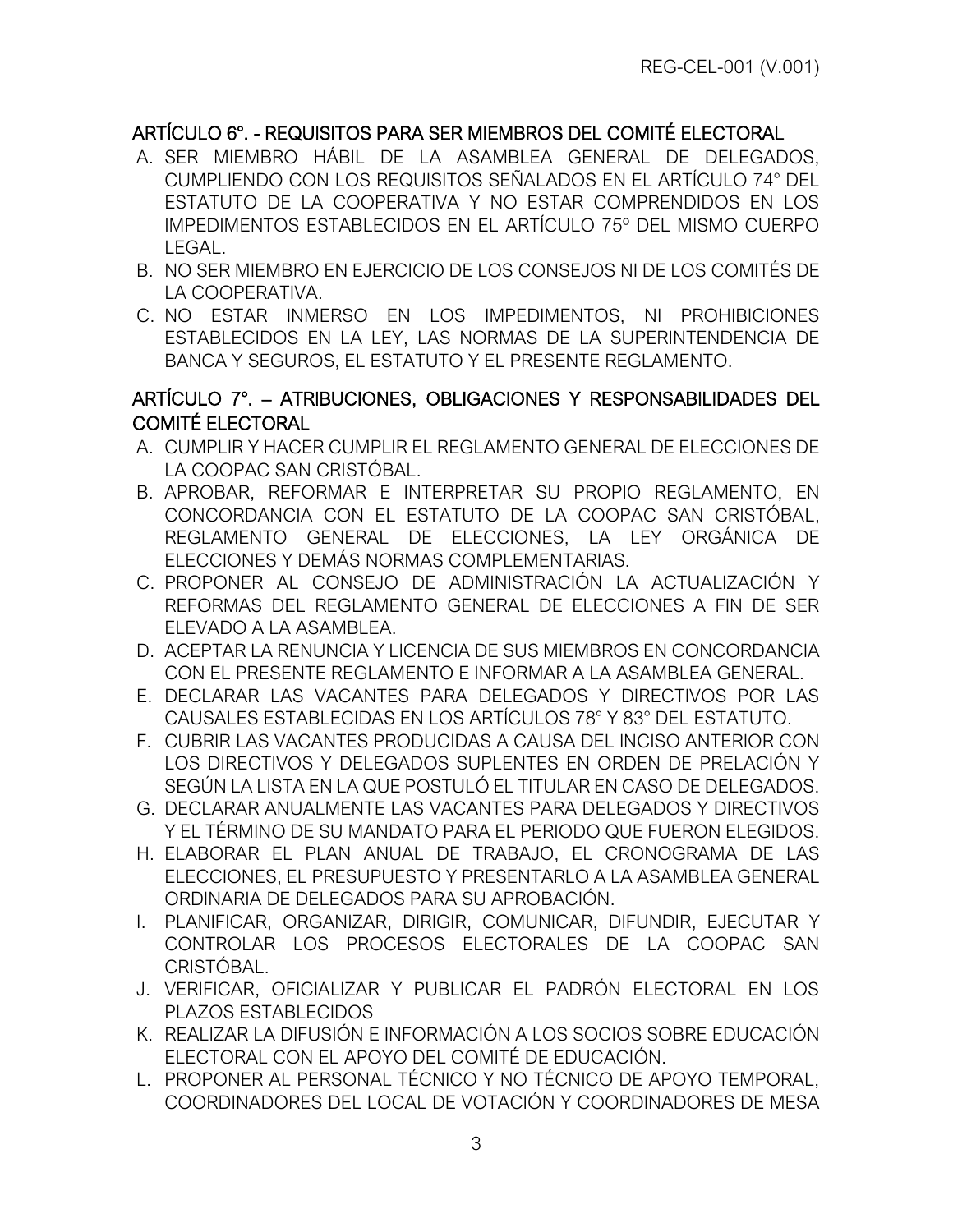PARA EL DÍA DE SUFRAGIO Y PARA FINES DE MATERIALIZAR LAS ELECCIONES SEGÚN CORRESPONDA.

- M. REALIZAR EL SORTEO DE MIEMBROS DE MESA. ENTREGAR LA CREDENCIAL Y CAPACITAR A LOS MIEMBROS DE MESA.
- N. REALIZAR LA VERIFICACIÓN DE LOS LOCALES DE VOTACIÓN.
- O. REALIZAR LA CONFORMACIÓN DE LAS MESAS DE SUFRAGIO PARA DISTRIBUIR A LOS SOCIOS ELECTORES, ENUMERAR LAS MESAS DE SUFRAGIO Y DARLES LA UBICACIÓN RESPECTIVA.
- P. DISEÑAR LA CÉDULA DE VOTACIÓN Y DEMÁS FORMATOS REQUERIDOS PARA EL PROCESO ELECTORAL.
- Q. EFECTUAR EL CÓMPUTO GENERAL Y ELABORAR EL ACTA DE RESULTADOS DE LOS PROCESOS ELECTORALES DE LA COOPAC SAN CRISTÓBAL.
- R. PROCLAMAR, JURAMENTAR Y OTORGAR CREDENCIALES A LOS DELEGADOS Y DIRECTIVOS ELECTOS.
- S. PUBLICAR LA RELACIÓN OFICIAL DE MIEMBROS DE MESA QUE NO ASUMIERON EL CARGO Y DE LOS SOCIOS QUE NO SUFRAGARON, A EFECTOS DE QUE REALICEN SU RECLAMO EN UN PERIODO DE 30 DÍAS CALENDARIOS.
- T. EMITIR RESOLUCIONES E INFORMES DE ACUERDO A SUS ATRIBUCIONES Y CUALQUIER ASUNTO DE SU COMPETENCIA ESTABLECIDAS EN EL PRESENTE REGLAMENTO GENERAL DE ELECCIONES Y EL ESTATUTO.
- U. ELABORAR Y PRESENTAR EL INFORME FINAL AL CONSEJO DE ADMINISTRACIÓN, UNA VEZ CONCLUIDO EL PROCESO ELECTORAL Y EL INFORME MEMORIA A LA ASAMBLEA GENERAL ORDINARIA.
- V. RECEPCIONAR E INSCRIBIR LAS LISTAS DE CANDIDATOS PARA DELEGADOS.
- W. ADMITIR, EVALUAR, ACEPTAR O RECHAZAR LOS RECLAMOS O TACHAS A LOS POSTULANTES PARA DELEGADOS Y/O DIRECTIVOS SI ÉSTOS NO CUMPLEN CON LOS REQUISITOS EXIGIDOS EN EL PRESENTE REGLAMENTO Y EN EL ESTATUTO.
- X. RESOLVER LAS TACHAS Y LOS RECLAMOS QUE SE FORMULEN DENTRO DE LOS TÉRMINOS ESTABLECIDOS EN EL CRONOGRAMA DE ELECCIONES. LA RESOLUCIÓN TIENE CARÁCTER INAPELABLE.
- Y. DIRIGIR, CONTROLAR, SUPERVISAR Y RESOLVER TODAS LAS INCIDENCIAS QUE SE PRESENTEN EN LOS PROCESOS ELECTORALES, APLICANDO LAS NORMAS DEL PRESENTE REGLAMENTO Y ESTATUTO.
- Z. RECIBIR Y EVALUAR LA JUSTIFICACIÓN DE INASISTENCIA DE LOS DELEGADOS, DEBIDAMENTE SUSTENTADA, A LOS TRES (03) DÍAS HÁBILES POSTERIORES A LA ASAMBLEA GENERAL ORDINARIA O EXTRAORDINARIA DE DELEGADOS.
- AA. RECIBIR Y RESOLVER LA DISPENSA DE LOS MIEMBROS DE MESA QUE NO ASISTIRÁN A LAS ELECCIONES COMPLEMENTARIAS PARA DELEGADOS. DICHA DISPENSA DEBE SER PRESENTADA DEBIDAMENTE SUSTENTADA HASTA CINCO (5) DÍAS CALENDARIO ANTES DE LA JORNADA ELECTORAL UNA VEZ CUMPLIDO EL PLAZO NO SE ACEPTARÁ DISPENSA ALGUNA.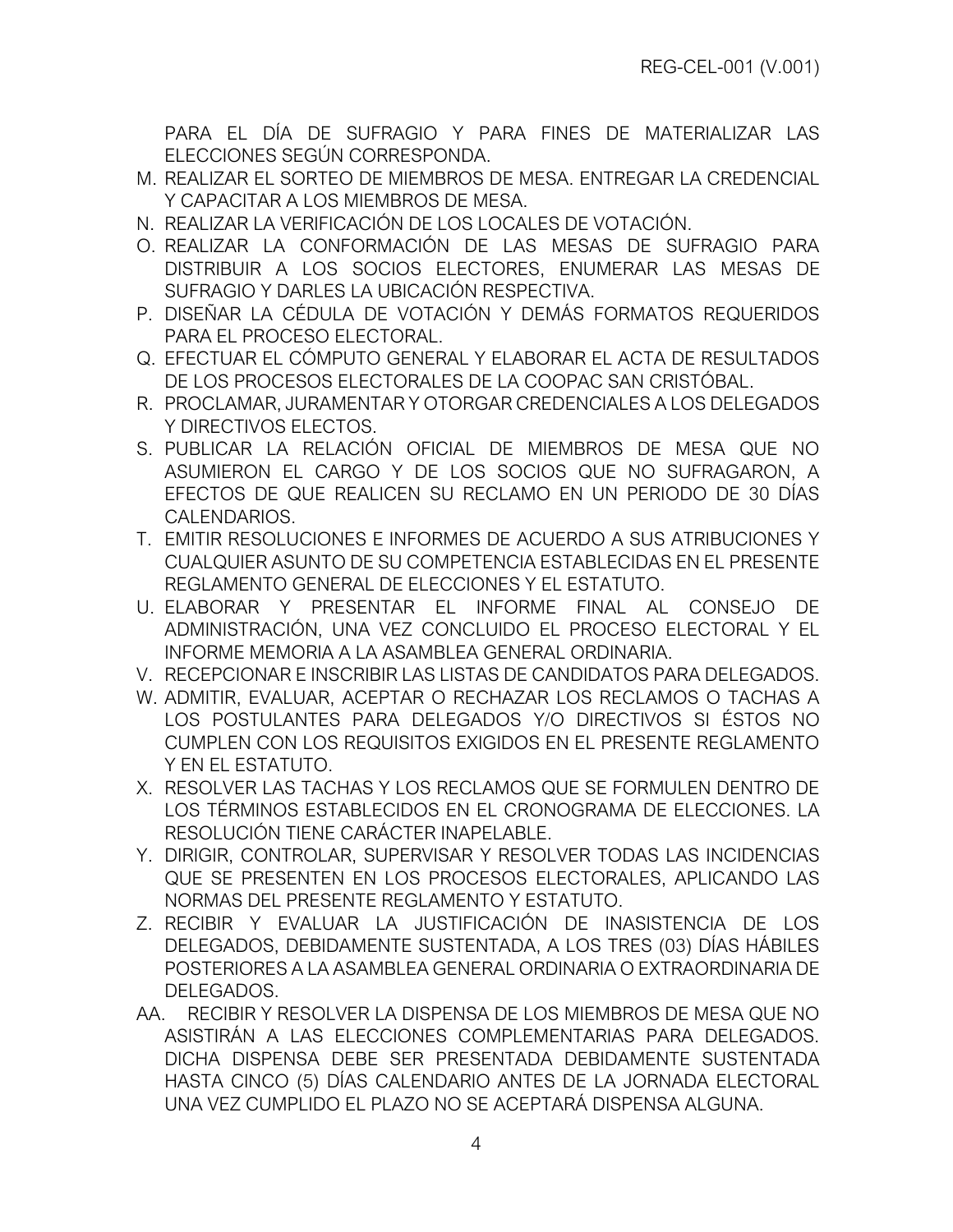- BB. RECIBIR Y RESOLVER LAS JUSTIFICACIONES DE LOS SOCIOS QUE NO ASISTIERON A LAS ELECCIONES COMPLEMENTARIAS PARA DELEGADOS. DICHA JUSTIFICACIÓN DEBE SER PRESENTADA DEBIDAMENTE SUSTENTADA HASTA TREINTA (30) DÍAS CALENDARIOS POSTERIORES A LAS ELECCIONES UNA VEZ CUMPLIDO EL PLAZO NO SE ACEPTARÁ JUSTIFICACIÓN ALGUNA.
- CC. FORMAR EL LEGAJO PERSONAL DE LOS DELEGADOS Y DE LOS MIEMBROS DE LOS CONSEJOS Y COMITÉS, CON LA DOCUMENTACIÓN NECESARIA, ANOTÁNDOSE LOS ESTÍMULOS Y MÉRITOS; ASÍ COMO LAS FALTAS O SANCIONES A LAS QUE HAYAN SIDO OBJETO.
- DD.INFORMAR AL CONSEJO DE VIGILANCIA LAS ACCIONES SANCIONABLES DE LOS SOCIOS, DELEGADOS Y DIRECTIVOS QUE INCUMPLAN LAS NORMAS ESTABLECIDAS EN EL REGLAMENTO GENERAL DE ELECCIONES Y EL ESTATUTO.
- EE. EVALUAR LA CONDICIÓN DE SOCIO HÁBIL DE LOS DELEGADOS Y DIRECTIVOS EN FORMA MENSUAL EN CADA SESIÓN ORDINARIA DEL COMITÉ ELECTORAL.
- FF. PUBLICAR ANTES DE LA CONVOCATORIA A ELECCIONES LA RELACIÓN DE SOCIOS HÁBILES PARA POSTULAR AL CARGO DE DELEGADO.
- GG.ESTABLECER Y MANTENER ACTUALIZADO EL REGISTRO DE SOCIOS, DELEGADOS Y DIRECTIVOS QUE MANTIENEN SANCIÓN.

# ARTÍCULO 8°. – SOPORTE

EL COMITÉ ELECTORAL CUENTA CON EL SOPORTE DE UN PERSONAL PERMANENTE, AMBIENTES, EQUIPOS Y MATERIALES PARA EL CUMPLIMIENTO DE SUS FUNCIONES Y ATRIBUCIONES.

# <span id="page-12-0"></span>ARTÍCULO 9°. - SEDE

LA SEDE DEL COMITÉ ELECTORAL DE LA COOPAC SAN CRISTÓBAL, ESTÁ UBICADA EN EL PORTAL UNIÓN N° 32 -33 TERCER PISO, SEDE DE LA OFICINA PRINCIPAL DE LA COOPAC.

# <span id="page-12-1"></span>ARTÍCULO 10°. - REEMPLAZO EN CASO DE DIRECTIVO

LOS DIRECTIVOS SUPLENTES DE LOS CONSEJOS Y COMITÉS ELEGIDOS EN LA ASAMBLEA GENERAL REEMPLAZARÁN EN ORDEN DE PRELACIÓN AL DIRECTIVO TITULAR HASTA LA ASAMBLEA GENERAL ORDINARIA DE DELEGADOS EN LOS SIGUIENTES CASOS:

- <span id="page-12-2"></span>A. POR PÉRDIDA DE LA CONDICIÓN DE SOCIO Y/O DELEGADO.
- B. POR RENUNCIA VOLUNTARIA DEL TITULAR.
- C. POR LICENCIA DE SALUD ACEPTADA, POR EL TIEMPO QUE DURE LA LICENCIA.
- D. POR FALLECIMIENTO.
- E. POR INASISTENCIA INJUSTIFICADA A DOS (02) SESIONES ORDINARIAS O CUATRO (04) EXTRAORDINARIAS EN FORMA CONTÍNUA O ALTERNA, DURANTE EL PERÍODO ANUAL.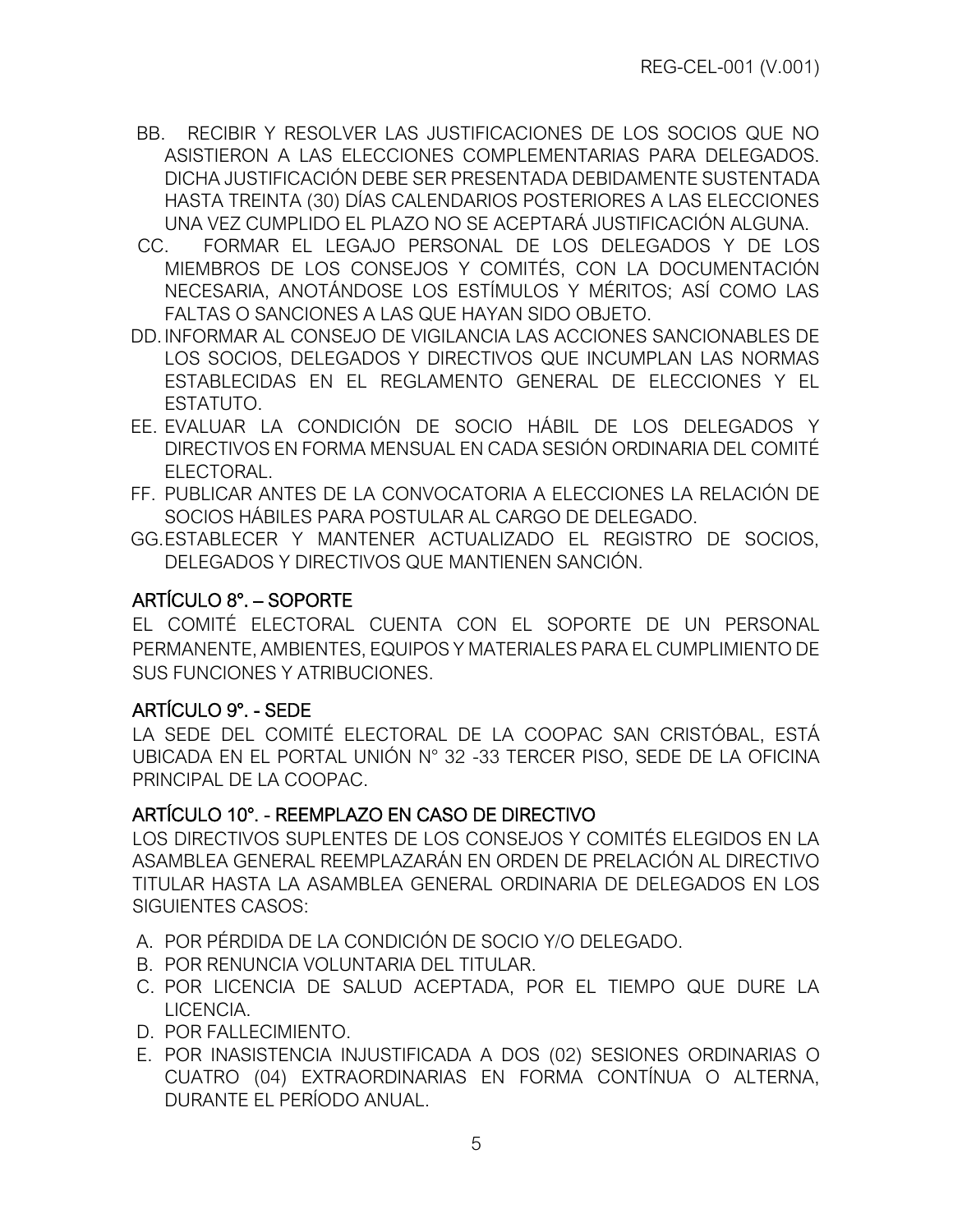- F. POR INCURRIR EN MOROSIDAD EN EL PAGO DE SUS APORTES Y/O PRESENTAR MOROSIDAD POR DOS (02) CUOTAS DE PRÉSTAMO.
- G. CUANDO REGISTRE CALIFICACIÓN DE DUDOSO O PÉRDIDA EN LA CENTRAL DE RIESGOS.
- H. POR CONVOCAR A REUNIÓN CON SOCIOS O DELEGADOS PARA TRATAR SOBRE LA MARCHA DE LA COOPERATIVA SIN AUTORIZACIÓN DEL CONSEJO DE ADMINISTRACIÓN
- I. INJUSTIFICADAMENTE NO ASISTIR A CAPACITACIONES SOBRE PRINCIPIOS COOPERATIVOS, LAVADO DE ACTIVOS Y FINANCIAMIENTO DEL TERRORISMO, Y NORMAS SOBRE FUNCIONAMIENTO DE LAS COOPERATIVAS DE AHORRO Y CRÉDITO, EN FORMA REITERADA.
- J. POR NO PRESENTAR SU DECLARACIÓN JURADA ANUAL DE CUMPLIR LOS REQUISITOS DE IDONEIDAD MORAL Y DE NO ESTAR INCURSO EN LOS IMPEDIMENTOS, A QUE SE REFIERE EL ARTÍCULO 75° DEL ESTATUTO Y EL ARTÍCULO 16, NUMERAL 2 DE LA RESOLUCIÓN SBS N° 480-2019.
- K. POR INTERFERIR, PRESIONAR, COACCIONAR O EFECTUAR EXIGENCIAS EN FAVOR SUYO, DE OTROS SOCIOS O TERCEROS QUE CONTRAVENGAN ACUERDOS, NORMAS O LOS REGLAMENTOS QUE RIGEN EL FUNCIONAMIENTO Y LA OPERATIVIDAD DE LA COOPERATIVA.
- L. POR IMPEDIMENTO PARA EJERCER EL CARGO DE DIRECTIVO O DE DELEGADO, O EL QUE CORRESPONDA A LA PÉRDIDA DE CONDICIÓN DE DELEGADO, SEGÚN LO ESTABLECIDO EN EL ESTATUTO.

# TÍTULO III

# DEL SISTEMA ELECTORAL

# CAPÍTULO I

# DE LOS PROCESOS ELECTORALES

<span id="page-13-3"></span><span id="page-13-2"></span><span id="page-13-1"></span><span id="page-13-0"></span>ARTÍCULO 11°. - LOS PROCESOS ELECTORALES QUE CONDUCIRÁ EL COMITÉ ELECTORAL SON:

- A. ELECCIONES DE DELEGADOS PARA LA ASAMBLEA GENERAL.
- <span id="page-13-4"></span>B. ELECCIONES DE DIRECTIVOS DEL CONSEJO DE ADMINISTRACIÓN, CONSEJO DE VIGILANCIA, COMITÉ DE EDUCACIÓN Y COMITÉ ELECTORAL.

ARTÍCULO 12°. - LOS DELEGADOS DE LA COOPERATIVA SERÁN ELEGIDOS ANUALMENTE CON LA PARTICIPACIÓN DE TODOS LOS SOCIOS HÁBILES. EL TIEMPO DE DURACIÓN DEL MANDATO DE LOS DELEGADOS ES DE TRES (03) AÑOS.

<span id="page-13-6"></span><span id="page-13-5"></span>ARTÍCULO 13°. - LOS DELEGADOS SON ELEGIDOS MEDIANTE SUFRAGIO EN EL PROCESO ELECTORAL ANUAL PARA RENOVAR EL TERCIO DE DELEGADOS, LOS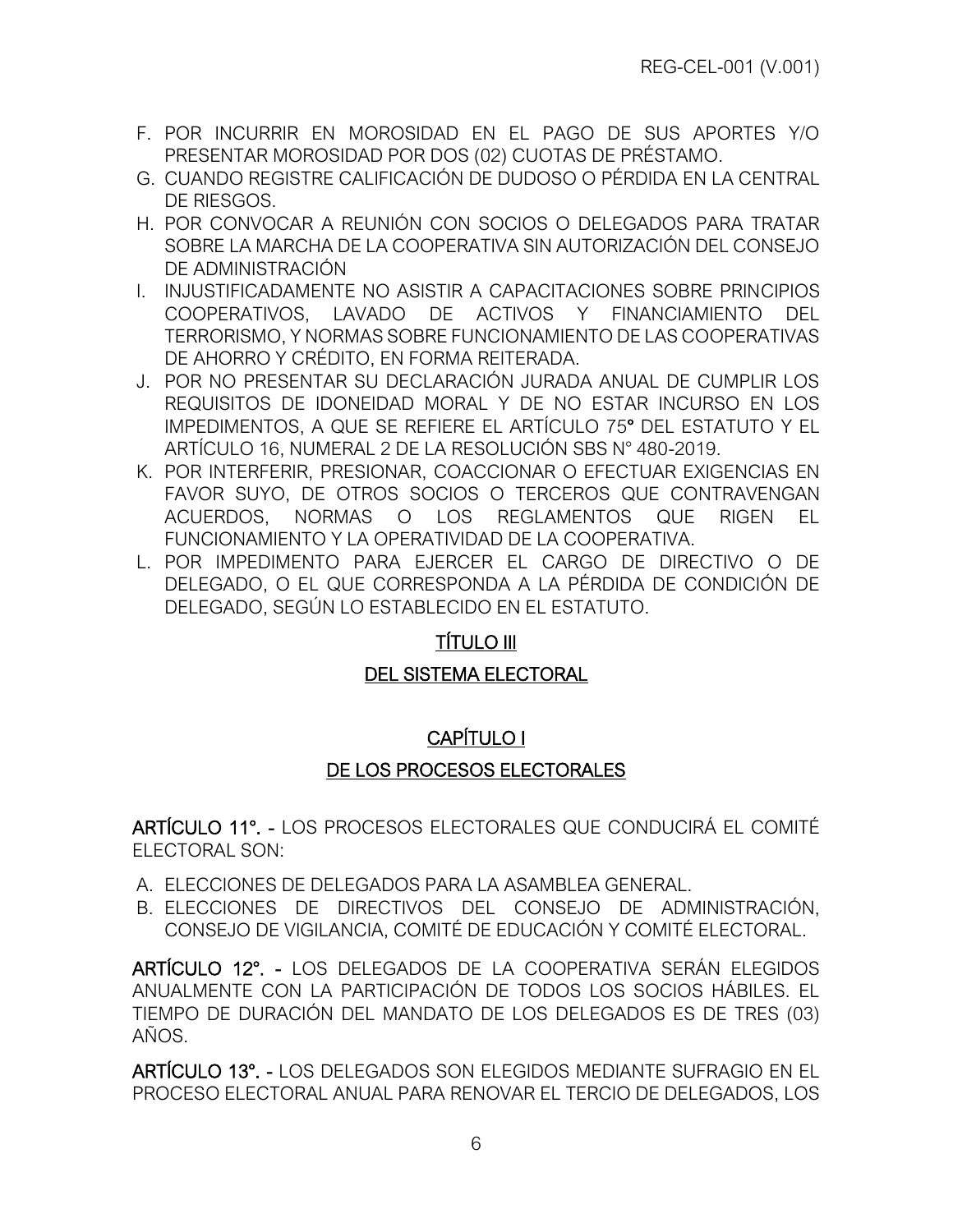MISMOS QUE SON ELEGIDOS ENTRE LAS DIFERENTES LISTAS DE CANDIDATOS INSCRITOS PREVIAMENTE ANTE EL COMITÉ ELECTORAL.

<span id="page-14-0"></span>ARTÍCULO 14°. - LOS DIRECTIVOS DE LOS CONSEJOS Y COMITÉS SON ELEGIDOS EN LA ASAMBLEA GENERAL ORDINARIA DE DELEGADOS.

# CAPÍTULO II

# DE LA CONVOCATORIA

<span id="page-14-3"></span><span id="page-14-2"></span><span id="page-14-1"></span>ARTÍCULO 15°. - EL PROCESO ELECTORAL SE INICIA CON LA CONVOCATORIA A ELECCIONES CON UNA ANTICIPACIÓN DE CIENTO VEINTE (120) DÍAS CALENDARIOS A LA FECHA FIJADA PARA LAS ELECCIONES COMPLEMENTARIAS DE DELEGADOS Y CULMINA CON LA ELECCIÓN DE LOS DIRECTIVOS DE LOS CONSEJOS Y COMITÉS DE LA COOPERATIVA. LAS ELECCIONES PARA DELEGADOS SE REALIZARÁN SIMULTÁNEAMENTE EN TODAS LAS AGENCIAS EN UN SOLO DÍA, A MÁS TARDAR EL SEGUNDO DOMINGO DEL MES DE FEBRERO DE CADA AÑO.

<span id="page-14-4"></span>ARTÍCULO 16°. - EL CONSEJO DE ADMINISTRACIÓN A PETICIÓN DEL COMITÉ ELECTORAL CONVOCA A ELECCIONES PARA LA RENOVACIÓN DE DELEGADOS A MÁS TARDAR LA SEGUNDA SEMANA DEL MES DE OCTUBRE DE CADA AÑO.

# CAPÍTULO III

# DE LOS ELECTORES Y PADRÓN ELECTORAL

# <span id="page-14-6"></span><span id="page-14-5"></span>ARTÍCULO 17°. - DE LOS ELECTORES

TODOS LOS SOCIOS HÁBILES TIENEN EL DERECHO A ELEGIR Y SER ELEGIDOS COMO DELEGADOS, DE ACUERDO CON LAS CONDICIONES Y PROCEDIMIENTOS ESTABLECIDOS EN EL PRESENTE REGLAMENTO.

# <span id="page-14-7"></span>ARTÍCULO 18°. - DEL PADRÓN ELECTORAL

<span id="page-14-8"></span>EL PADRÓN ELECTORAL ES LA RELACIÓN DE LOS SOCIOS HÁBILES CON DERECHO A EJERCER SU VOTO, ELABORADO EN BASE AL REGISTRO DE SOCIOS DE LA COOPERATIVA, ACTUALIZADO POR LAS OFICINAS DE SISTEMAS Y ADMISIÓN. DICHO PADRÓN DEBE CERRARSE EL 31 DE DICIEMBRE DEL AÑO ANTERIOR A LAS ELECCIONES Y DEBE SER REMITIDO POR LA GERENCIA GENERAL A MÁS TARDAR LA PRIMERA SEMANA DEL MES DE ENERO PARA LA EVALUACIÓN DE SOCIOS HÁBILES E INHÁBILES.

# ARTÍCULO 19°. - DATOS DEL PADRÓN ELECTORAL

- N° DE ORDEN

<span id="page-14-9"></span>- CÓDIGO DE SOCIO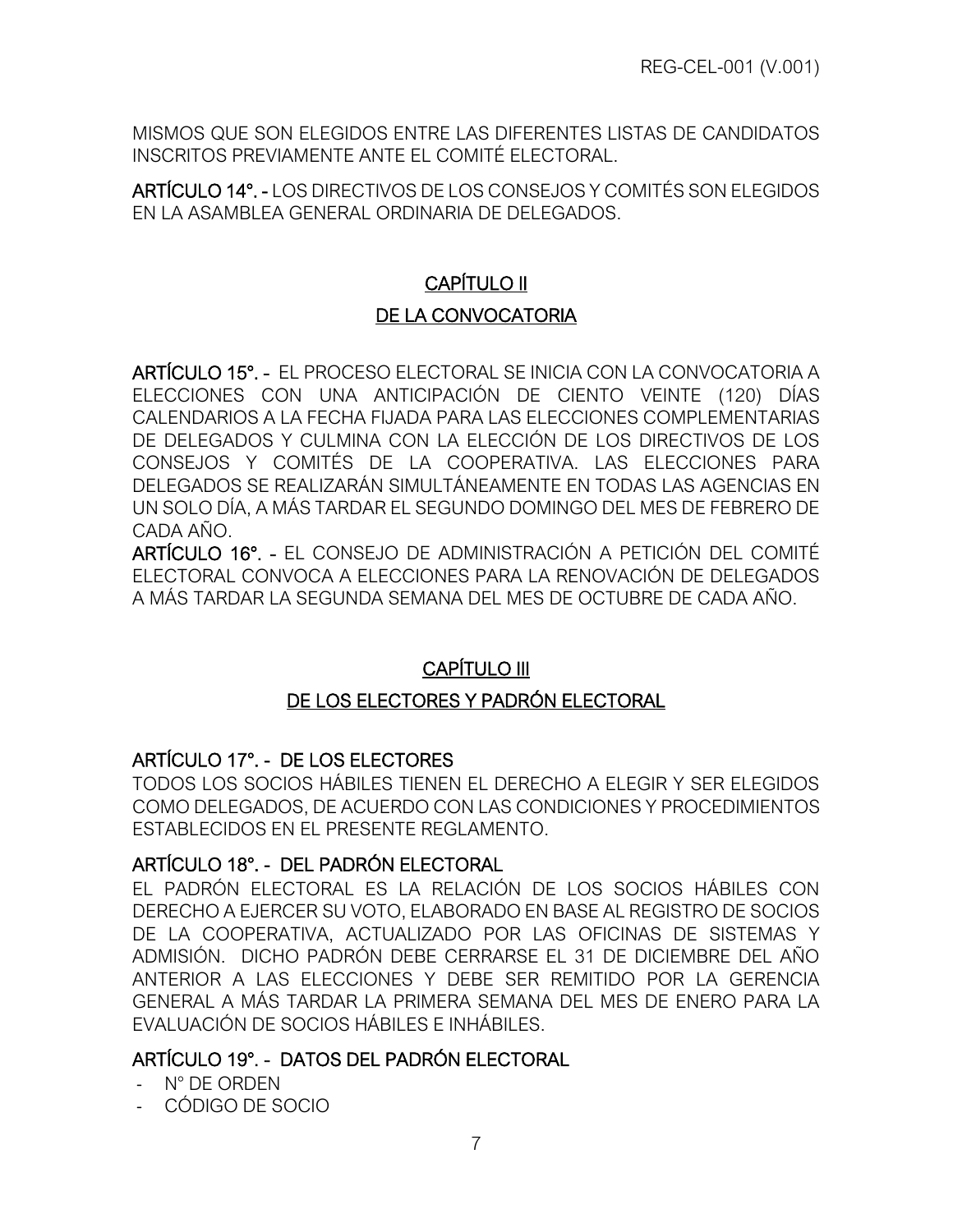- N° DE DNI
- APELLIDOS Y NOMBRES
- AGENCIA A LA QUE PERTENECE EL SOCIO

## ARTÍCULO 20°. - PUBLICACIÓN

EL COMITÉ ELECTORAL PUBLICARÁ EL PADRÓN ELECTORAL EN UN LUGAR VISIBLE DEL LOCAL CENTRAL DE LA COOPERATIVA Y EN LAS RESPECTIVAS AGENCIAS, Y DE SER EL CASO SE UTILIZARÁ MEDIOS TECNOLÓGICOS (ELECTRÓNICOS, DIGITALES, ETC.).

<span id="page-15-0"></span>ASIMISMO, SE PUBLICARÁ LA RELACIÓN DE TRABAJADORES Y DELEGADOS A FIN DE VERIFICAR ALGUNA INCOMPATILIDAD PARA EFECTOS DE TACHAS.

#### ARTÍCULO 21°. - RECLAMOS

LOS SOCIOS QUE NO FIGUREN EN EL PADRÓN ELECTORAL O ESTÉN REGISTRADOS CON ERRORES, TIENEN DERECHO A RECLAMAR ANTE EL COMITÉ ELECTORAL EN EL PLAZO DE QUINCE (15) DÍAS CALENDARIOS A PARTIR DEL DÍA SIGUIENTE DE SU PUBLICACIÓN.

#### <span id="page-15-1"></span>ARTÍCULO 22°. - DEL VOTO

EL VOTO ES PERSONAL, LIBRE, SECRETO Y OBLIGATORIO PARA TODO SOCIO HÁBIL.

#### <span id="page-15-2"></span>ARTÍCULO 23°. - SOCIO CON DERECHO A VOTO

PARA SER CONSIDERADO SOCIO CON DERECHO A VOTO Y FIGURAR EN EL PADRÓN ELECTORAL SE REQUIERE CUMPLIR CON LOS SIGUIENTES REQUISITOS:

- <span id="page-15-3"></span>A. SER MAYOR DE EDAD.
- B. TENER LA CUENTA DE APORTES ACTIVA SEGÚN EL ART. 13° DEL REGLAMENTO DE GESTIÓN DE APORTES.
- C. HABERSE ASOCIADO HASTA EL 31 DE DICIEMBRE DEL AÑO ANTERIOR A LAS ELECCIONES.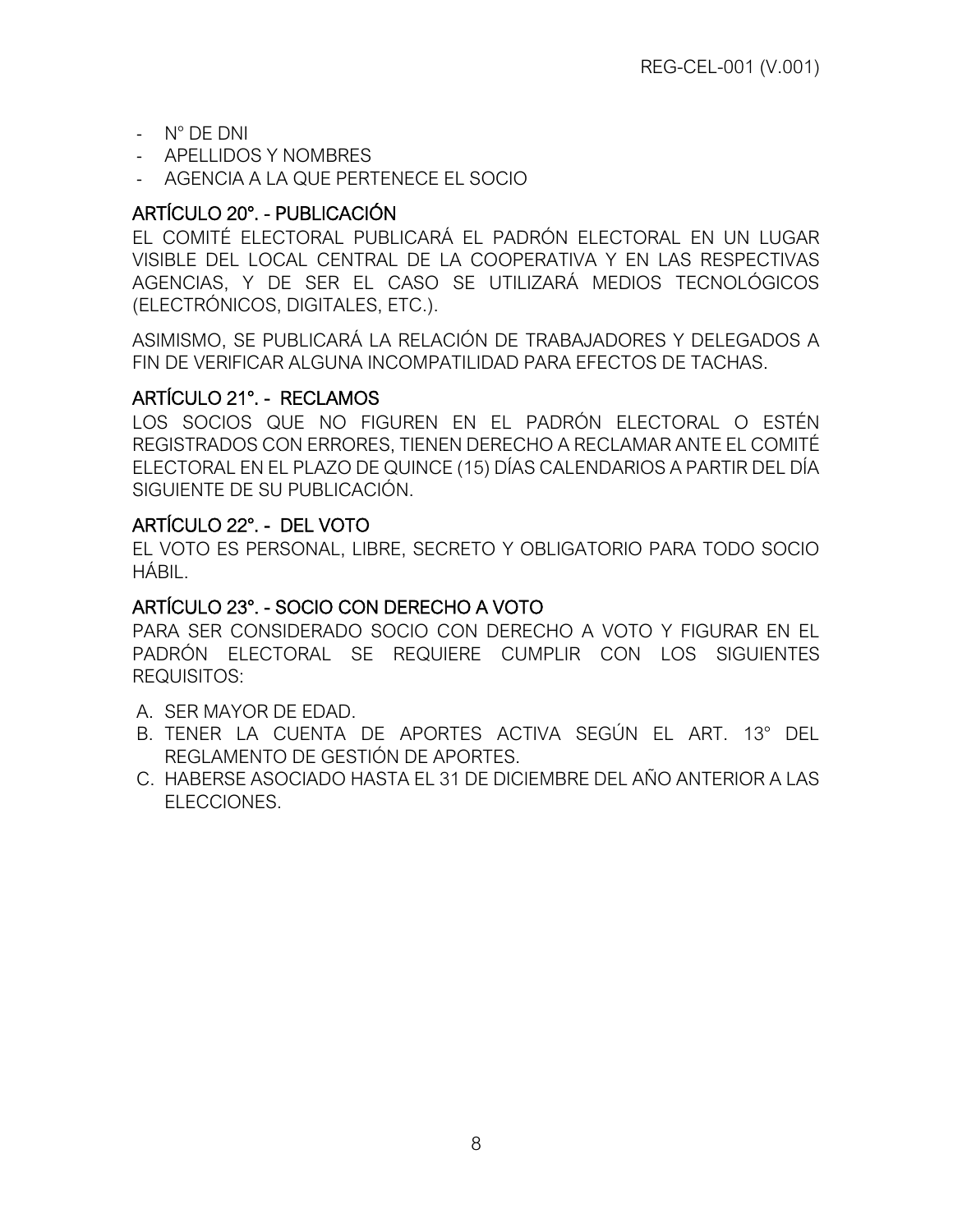# CAPÍTULO IV

## <span id="page-16-0"></span>DE LA INSCRIPCIÓN DE CANDIDATOS PARA DELEGADOS Y CONFORMACIÓN DE LISTAS

# **INSCRIPCIÓN**

<span id="page-16-1"></span>ARTÍCULO 24°. - EL COMITÉ ELECTORAL RECEPCIONA LAS LISTAS DE CANDIDATOS, VERIFICA QUE LOS CANDIDATOS DE CADA UNA DE LAS LISTAS CUMPLAN CON LOS REQUISITOS PARA SU INSCRIPCIÓN Y NO ESTÉN INCURSOS EN LOS IMPEDIMENTOS ESTABLECIDOS EN EL PRESENTE REGLAMENTO Y ESTATUTO.

<span id="page-16-2"></span>ARTÍCULO 25°. - LOS FORMATOS PARA LA INSCRIPCIÓN DE LAS LISTAS DE CANDIDATOS SE RECABAN EN LA OFICINA DEL COMITÉ ELECTORAL, DESDE EL DÍA SIGUIENTE DE PUBLICADA LA CONVOCATORIA A ELECCIONES HASTA EL CIERRE DE LA INSCRIPCIÓN.

<span id="page-16-3"></span>ARTÍCULO 26°. - LA INSCRIPCIÓN DE LAS LISTAS SE REALIZAN EN LA OFICINA DEL COMITÉ ELECTORAL HASTA SESENTA (60) DÍAS ANTES DE LA FECHA DE SUFRAGIO, A HORAS 6:30 PM, SIN LUGAR A PRÓRROGA.

# <span id="page-16-4"></span>ARTÍCULO 27°. - REQUISITOS DOCUMENTARIOS

LOS REQUISITOS QUE DEBEN ACOMPAÑAR A LA SOLICITUD DE INSCRIPCIÓN DE UNA LISTA DE CANDIDATOS PARA DELEGADOS SON:

- <span id="page-16-5"></span>A. LA LISTA DEBE TENER COMO MÍNIMO TREINTITRES (33) CANDIDATOS.
- B. CADA LISTA DEBERÁ ADJUNTAR:
	- B.1.- UNA COPIA SIMPLE DEL DOCUMENTO NACIONAL DE IDENTIDAD.
	- B.2.- FICHA DE IDENTIFICACIÓN DEL PERSONERO LEGAL DE LA LISTA SEGÚN FORMATO – ANEXO1
	- B.3.- DECLARACIÓN JURADA DE NO TENER PARENTESCO, NI AFINIDAD (HASTA CUARTO GRADO DE CONSANGUINIDAD Y SEGUNDO DE AFINIDAD) CON NINGÚN TRABAJADOR, DELEGADO O DIRECTIVO SEGÚN FORMATO – ANEXO 2.
	- B.4.- HOJA DE VIDA DE CADA CANDIDATO SEGÚN FORMATO ANEXO 3.
	- B.5.- DECLARACIÓN JURADA DE CADA UNO DE LOS CANDIDATOS DE LA LISTA, DE CUMPLIR CON LOS REQUISITOS DEL ARTÍCULO 32º Y DE NO ESTAR INCURSO EN LOS IMPEDIMENTOS ESTABLECIDOS EN EL ARTÍCULO 33º DEL PRESENTE REGLAMENTO, BAJO APERCIBIMIENTO DE SER SANCIONADO ADMINISTRATIVA, CIVIL Y PENALMENTE, EN CASO DE FALTAR A LA VERDAD – ANEXO 4.

<span id="page-16-6"></span>ARTÍCULO 28°. - EL COMITÉ ELECTORAL DEPURARÁ LAS SOLICITUDES DE INSCRIPCIÓN DE LOS CANDIDATOS PARA DELEGADOS QUE NO CUMPLAN CON LOS REQUISITOS ESTABLECIDOS, CONFORME A LOS ARTÍCULOS 27° Y 32° E IMPEDIMENTOS DEL ARTÍCULO 33º DEL PRESENTE REGLAMENTO, VERIFICANDO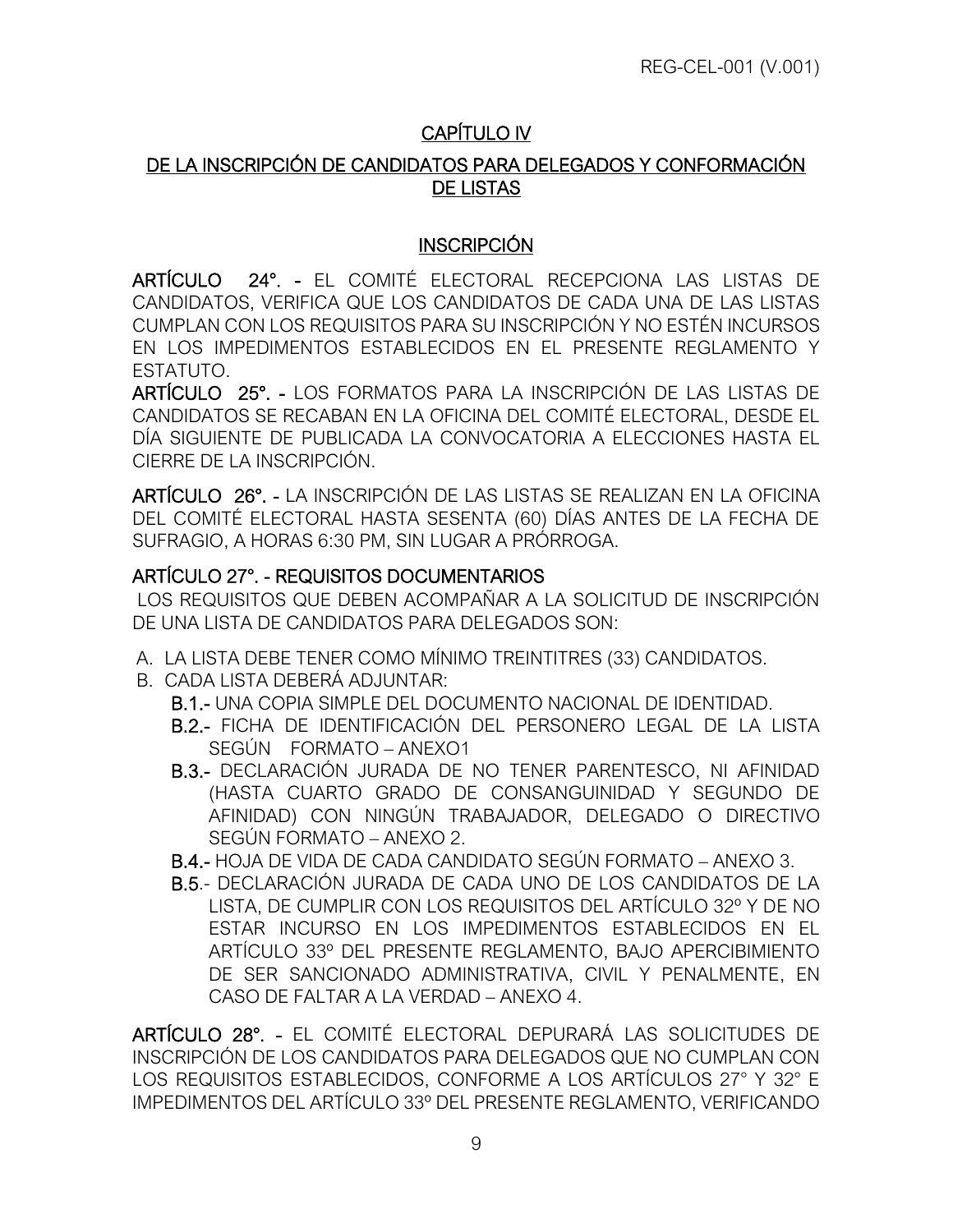LA AUTENTICIDAD DE LAS FIRMAS CON EL DOCUMENTO DE IDENTIDAD PRESENTADO. LA DEPURACIÓN DE LISTAS DE CANDIDATOS SE LLEVARÁ A CABO EN UN PERIODO DE TREINTA (30) DÍAS CALENDARIOS.

ARTÍCULO 29°. – EL CANDIDATO QUE INCUMPLA CON LO DISPUESTO EN LOS ARTÍCULOS 32° Y 33° DEL PRESENTE REGLAMENTO, NO SERÁ ADMITIDA SU POSTULACIÓN.

<span id="page-17-1"></span><span id="page-17-0"></span>ARTÍCULO 30°. - FINALIZADA LA EVALUACIÓN DE CANDIDATOS, LA LISTA QUE INCUMPLA CON LO DISPUESTO EN EL ART. 27 DEL PRESENTE REGLAMENTO O CUALQUIER OBSERVACIÓN FORMAL SERÁ COMUNICADO AL PERSONERO LEGAL DE LA LISTA, A EFECTOS DE QUE DENTRO DEL PLAZO DE TRES (03) DÍAS HÁBILES SIGUIENTES, SIN LUGAR A AMPLIACIÓN DE PLAZOS ADICIONALES, SUBSANE LAS OBSERVACIONES REALIZADAS POR EL COMITÉ ELECTORAL. LAS SUBSANACIONES PRESENTADAS SERÁN RESUELTAS DENTRO DE LAS SETENTA Y DOS (72) HORAS SIGUIENTES PARA SER ADMITIDA SU POSTULACIÓN.

<span id="page-17-2"></span>ARTÍCULO 31°. - EN CASO QUE SE PRESENTE O SE DECLARE HÁBIL UNA SOLA LISTA, O NO SE PRESENTE NINGUNA LISTA DE CANDIDATOS O SE DECLARE DESIERTO, EL COMITÉ ELECTORAL EN UN PLAZO DE 72 HORAS SOLICITARÁ AL CONSEJO DE ADMINISTRACIÓN CONVOCAR A NUEVAS ELECCIONES. EL CONSEJO DE ADMINISTRACIÓN, CONVOCARÁ A UN NUEVO PROCESO DENTRO DE LAS SETENTA Y DOS (72) HORAS DE RECIBIDA LA PETICIÓN Y LAS ELECCIONES DEBERÁN REALIZARSE DENTRO DE LOS 90 DÍAS CALENDARIO DE CERRADO EL EJERCICIO ECONÓMICO ANUAL DE LA COOPAC CONFORME LO ESTABLECIDO EN EL LITERAL K DE LA VIGÉSIMO CUARTA DISPOSICIÓN FINAL Y COMPLEMENTARIA DE LA LEY 30822.

#### ARTÍCULO 32°. - REQUISITOS PARA SER ELEGIDOS DELEGADOS

EL SOCIO HÁBIL CON DERECHO A SER ELEGIDO DELEGADO, DEBE CUMPLIR CON LOS SIGUIENTES REQUISITOS:

- <span id="page-17-3"></span>A. SER MAYOR DE EDAD, SEGÚN LO DISPUESTO POR EL CÓDIGO CIVIL.
- B. TENER COMO MÍNIMO TRES (03) AÑOS DE ANTIGÜEDAD COMO SOCIO HÁBIL A LA FECHA DE CONVOCATORIA A ELECCIONES. INCLUIDO LOS APORTES REALIZADOS EN MINORÍA DE EDAD.
- C. HABER CUMPLIDO PUNTUALMENTE CON EL PAGO DE LOS APORTES MENSUALES EN LOS ÚLTIMOS TRES (03) AÑOS. SE CONSIDERA PAGO PUNTUAL HASTA EL OCTAVO DÍA DEL MES SIGUIENTE.
- D. REGISTRAR CALIFICACIÓN NORMAL EN EL SISTEMA FINANCIERO LOS ÚLTIMOS TRES (03) AÑOS.
- E. NO ENCONTRARSE INCURSO EN CUALQUIERA DE LOS IMPEDIMENTOS ESTABLECIDOS EN EL ARTÍCULO 33° DEL PRESENTE REGLAMENTO Y EL ARTÍCULO 75° DEL ESTATUTO DE LA COOPERATIVA.
- F. ACREDITAR LA ASISTENCIA A LA CAPACITACIÓN EN "LOS PRINCIPIOS COOPERATIVOS Y LAS NORMAS QUE REGULAN LA ACTIVIDAD DE AHORRO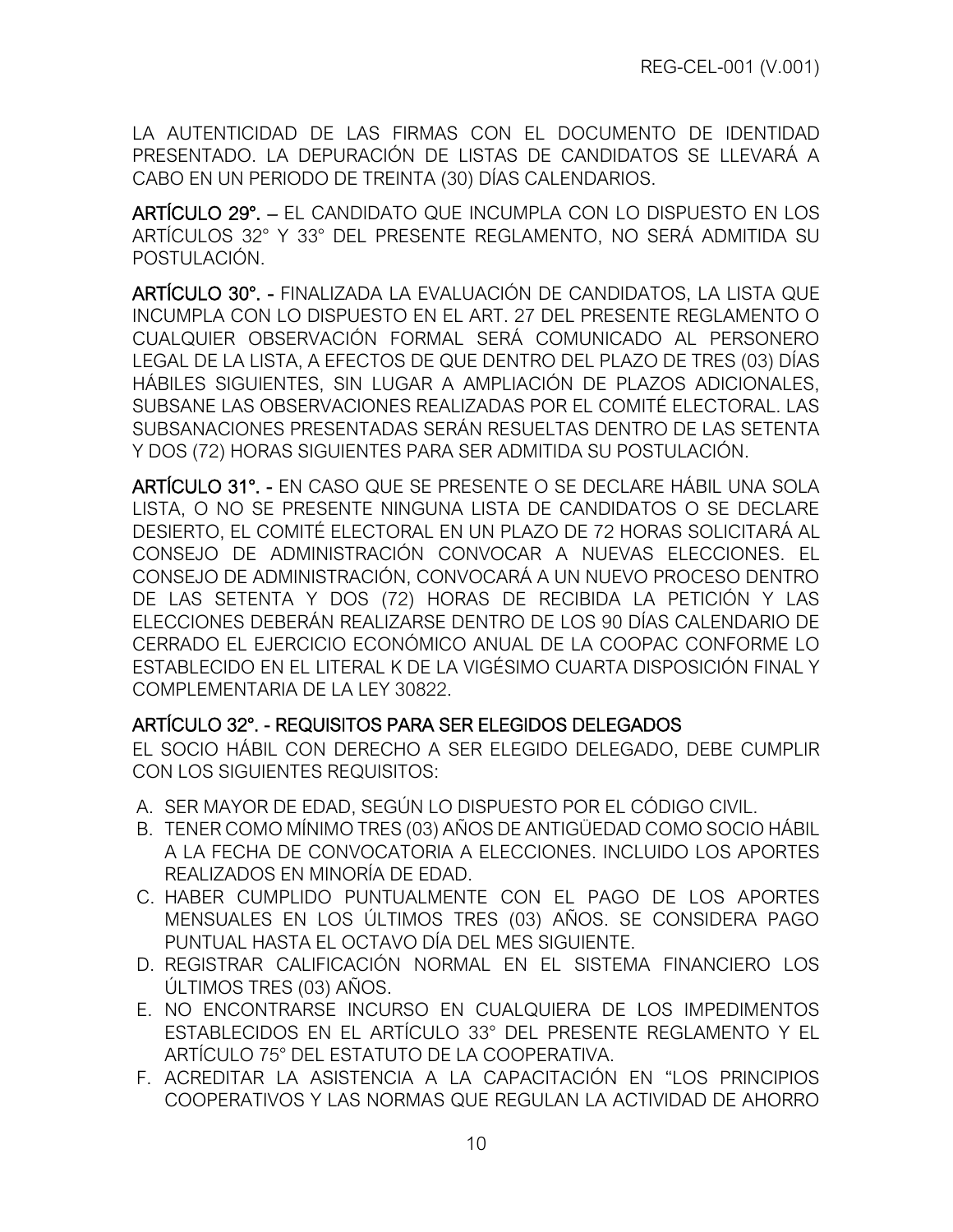Y CRÉDITO COOPERATIVO", ORGANIZADO POR LA COOPAC SAN CRISTÓBAL O CUALQUIER OTRA ENTIDAD.

# ARTÍCULO 33°. - IMPEDIMENTOS

NO PODRÁN SER CANDIDATOS A DELEGADOS:

- <span id="page-18-0"></span>A. LOS SOCIOS, DELEGADOS O DIRECTIVOS SANCIONADOS, INHABILITADOS, O QUE HUBIERAN RENUNCIADO A SU CARGO.
- B. LOS QUE HAYAN SIDO EXPULSADOS DE LA COOPERATIVA, Y OTRAS COOPERATIVAS A NIVEL NACIONAL.
- C. LOS QUE HAYAN PARTICIPADO EN LOS ÚLTIMOS DIEZ (10) AÑOS, COMO MIEMBRO DE LOS ORGANISMOS DE DIRECCIÓN, CONSEJOS, COMITÉS Y COMISIONES ESPECIALES DE COOPERATIVAS INTERVENIDAS, Y SE LES HAYA ENCONTRADO RESPONSABILIDAD ADMINISTRATIVA, CIVIL Y/O PENAL.
- D. QUIENES HUBIERAN SIDO ENCONTRADOS RESPONSABLES, ADMINISTRATIVA O PENALMENTE, POR ACTOS DE MALA GESTIÓN EN ORGANIZACIONES COOPERATIVAS O EN ENTIDADES DEL SISTEMA FINANCIERO O EN SU DEFECTO, POR ENCONTRARSE SOMETIDOS A LOS PROCESOS DERIVADOS DE TALES HECHOS, ENCONTRÁNDOSE EN ESTA CONDICIÓN EN EL MOMENTO DE SU CALIFICACIÓN POR EL COMITÉ ELECTORAL.
- E. LOS QUE SE ENCUENTREN INCURSOS EN EL ARTÍCULO 33° INCISO 3), DE LA LEY GENERAL DE COOPERATIVAS, QUE A CONTINUACIÓN SE SEÑALA:
	- 1. LOS INCAPACES.
	- 2. LOS QUE TENGAN PLEITO PENDIENTE CON LA COOPERATIVA, POR ACCIONES QUE ELLOS EJERCITEN CONTRA ÉSTA.
	- 3. LOS QUE FUEREN SOCIOS (DIRECTOS O POR CONDUCTO DE TERCEROS), MIEMBROS DEL ÓRGANO ADMINISTRADOR O DIRECTIVO O DEL CONSEJO DE VIGILANCIA, REPRESENTANTES LEGALES O MANDATARIOS DE OTRAS PERSONAS JURÍDICAS QUE TENGAN INTERESES OPUESTOS A LOS DE LA COOPAC, O QUE PERSONALMENTE SE ENCUENTREN EN ANÁLOGA SITUACIÓN FRENTE A ESTA.
- F. LOS QUE SE ENCUENTRAN INCURSOS EN LOS IMPEDIMENTOS PREVISTOS EN EL ARTÍCULO 20° DE LA LEY N° 26702, QUE A CONTINUACIÓN SE SEÑALA:
	- 1. LOS CONDENADOS POR DELITOS DE TRÁFICO ILÍCITO DE DROGAS, LAVADO DE ACTIVOS, FINANCIAMIENTO DE TERRORISMO, TERRORISMO, ATENTADO CONTRA LA SEGURIDAD NACIONAL Y TRAICIÓN A LA PATRIA, CONTRA EL PATRIMONIO Y DEMÁS DELITOS DOLOSOS, AUN CUANDO HUBIERA SIDO REHABILITADO.
	- 2. LOS QUE, POR RAZÓN DE SUS FUNCIONES, ESTÉN PROHIBIDOS DE EJERCER EL COMERCIO, DE CONFORMIDAD CON LAS NORMAS LEGALES VIGENTES.
	- 3. LOS QUE SE ENCUENTREN EN PROCESO DE INSOLVENCIA Y LOS QUEBRADOS.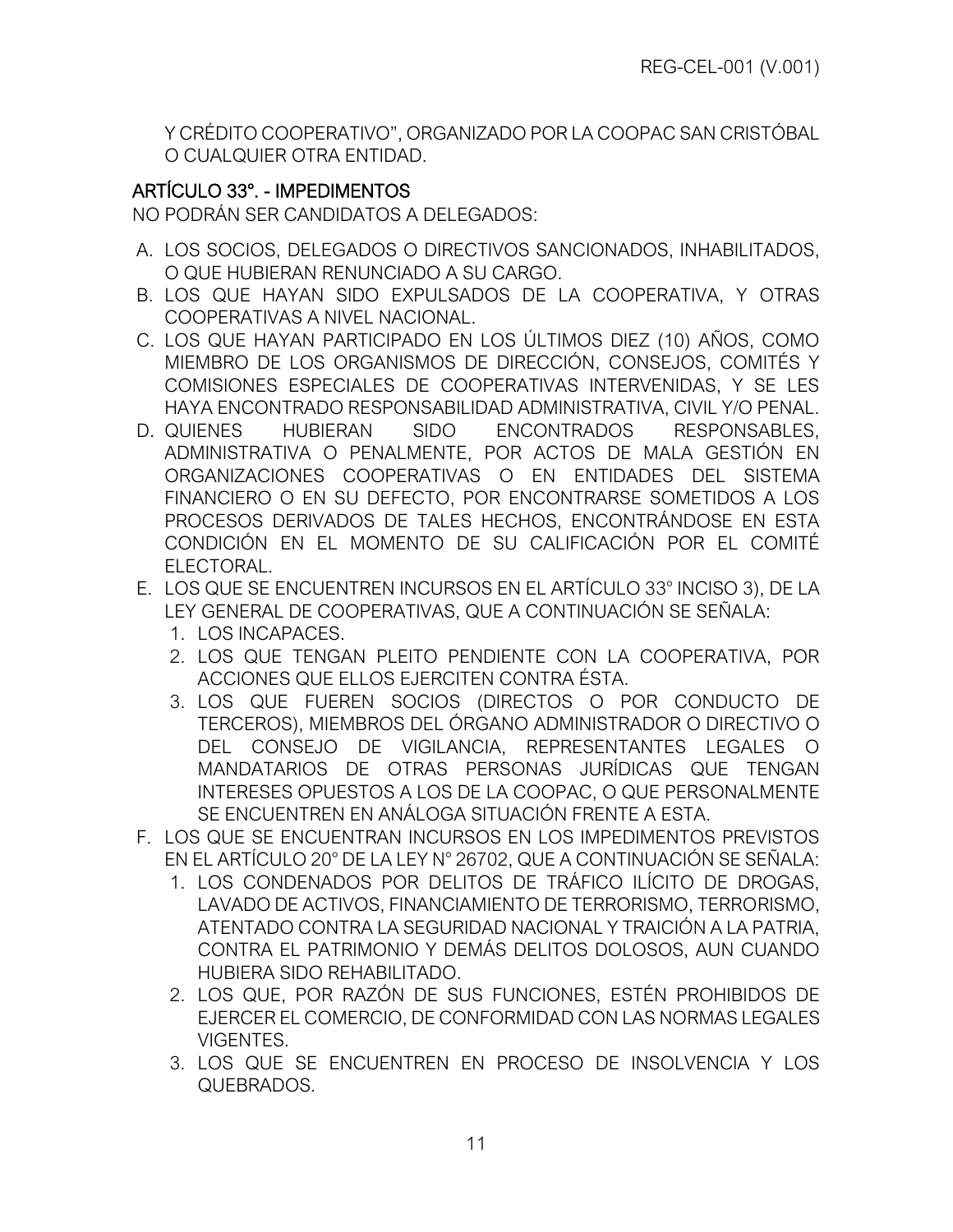- 4. LOS ACCIONISTAS MAYORITARIOS (DIRECTOS O POR CONDUCTO DE TERCEROS) DE UNA PERSONA JURÍDICA QUE SE ENCUENTRE EN PROCESO DE INSOLVENCIA O QUIEBRA.
- 5. LOS MIEMBROS DEL PODER LEGISLATIVO Y DE LOS ÓRGANOS DE GOBIERNO DE LOS GOBIERNOS LOCALES Y REGIONALES.
- 6. LOS DIRECTORES, TRABAJADORES Y ASESORES DE LOS ORGANISMOS PÚBLICOS QUE NORMAN, SUPERVISAN, O FISCALIZAN LA ACTIVIDAD DE LAS COOPAC, ASÍ COMO LOS TRABAJADORES DE LOS ORGANISMOS COOPERATIVOS QUE DAN COLABORACIÓN TÉCNICA A LA SUPERVISIÓN DE LA ACTIVIDAD DE LA COOPAC.
- 7. LOS DELEGADOS, DIRECTIVOS Y TRABAJADORES DE OTRAS COOPAC.
- 8. LOS QUE REGISTREN PROTESTOS DE DOCUMENTOS EN LOS ÚLTIMOS CINCO (05) AÑOS, NO ACLARADOS A SATISFACCIÓN DE LA SBS.
- 9. LAS PERSONAS NATURALES O JURÍDICAS A QUIENES SE LES HAYA CANCELADO SU AUTORIZACIÓN DE OPERACIÓN, O SU INSCRIPCIÓN EN CUALQUIER REGISTRO REQUERIDO PARA OPERAR, O REALIZAR OFERTA PÚBLICA DE VALORES, POR INFRACCIÓN LEGAL EN EL PERÚ O EN EL EXTRANJERO.
- 10.LOS ACCIONISTAS MAYORITARIOS (DIRECTOS O POR CONDUCTO DE TERCEROS), DE UNA PERSONA JURÍDICA, A LA QUE SE LE HAYA CANCELADO SU AUTORIZACIÓN DE OPERACIÓN O SU INSCRIPCIÓN EN CUALQUIER REGISTRO REQUERIDO PARA OPERAR, O REALIZAR OFERTA PÚBLICA DE VALORES, POR INFRACCIÓN LEGAL EN EL PERÚ O EN EL EXTRANJERO.
- 11.LOS QUE EN LOS ÚLTIMOS DIEZ (10) AÑOS HAYAN SIDO ACCIONISTAS MAYORITARIOS (DIRECTAMENTE O A TRAVÉS DE TERCEROS), DIRECTORES, GERENTES O PRINCIPALES FUNCIONARIOS DE EMPRESAS DEL SISTEMA FINANCIERO, DE SEGUROS Y AFP QUE HAYAN SIDO INTERVENIDAS POR LA SBS. NO SE CONSIDERA PARA ESTOS EFECTOS LA PARTICIPACIÓN DE UNA PERSONA POR UN PLAZO INFERIOR A UN (01) AÑO, ACUMULADO DENTRO DEL PLAZO DE LOS DIEZ (10) AÑOS.
- 12.LOS QUE EN LOS ÚLTIMOS DIEZ (10) AÑOS HAYAN SIDO DIRECTIVOS, GERENTES O PRINCIPALES FUNCIONARIOS DE COOPAC O CENTRALES QUE HAYAN SIDO INTERVENIDAS O DECLARADAS EN PROCESO DE DISOLUCIÓN Y LIQUIDACIÓN. NO SE CONSIDERA PARA ESTOS EFECTOS LA PARTICIPACIÓN DE UNA PERSONA POR UN PLAZO INFERIOR A UN (01) AÑO, ACUMULADO DENTRO DEL PLAZO DE LOS DIEZ (10) AÑOS.
- 13.LOS QUE, COMO DIRECTORES, DIRECTIVOS O GERENTES DE UNA PERSONA JURÍDICA, EN LOS ÚLTIMOS DIEZ (10) AÑOS, HAYAN RESULTADO ADMINISTRATIVAMENTE RESPONSABLES POR ACTOS QUE HAN MERECIDO SANCIÓN.
- 14.LOS QUE INCURRAN EN CONDUCTAS PERSONALES, PROFESIONALES O COMERCIALES QUE PUEDAN PONER EN RIESGO LA ESTABILIDAD DE LA COOPAC O LA SEGURIDAD DE SUS SOCIOS DEPOSITANTES.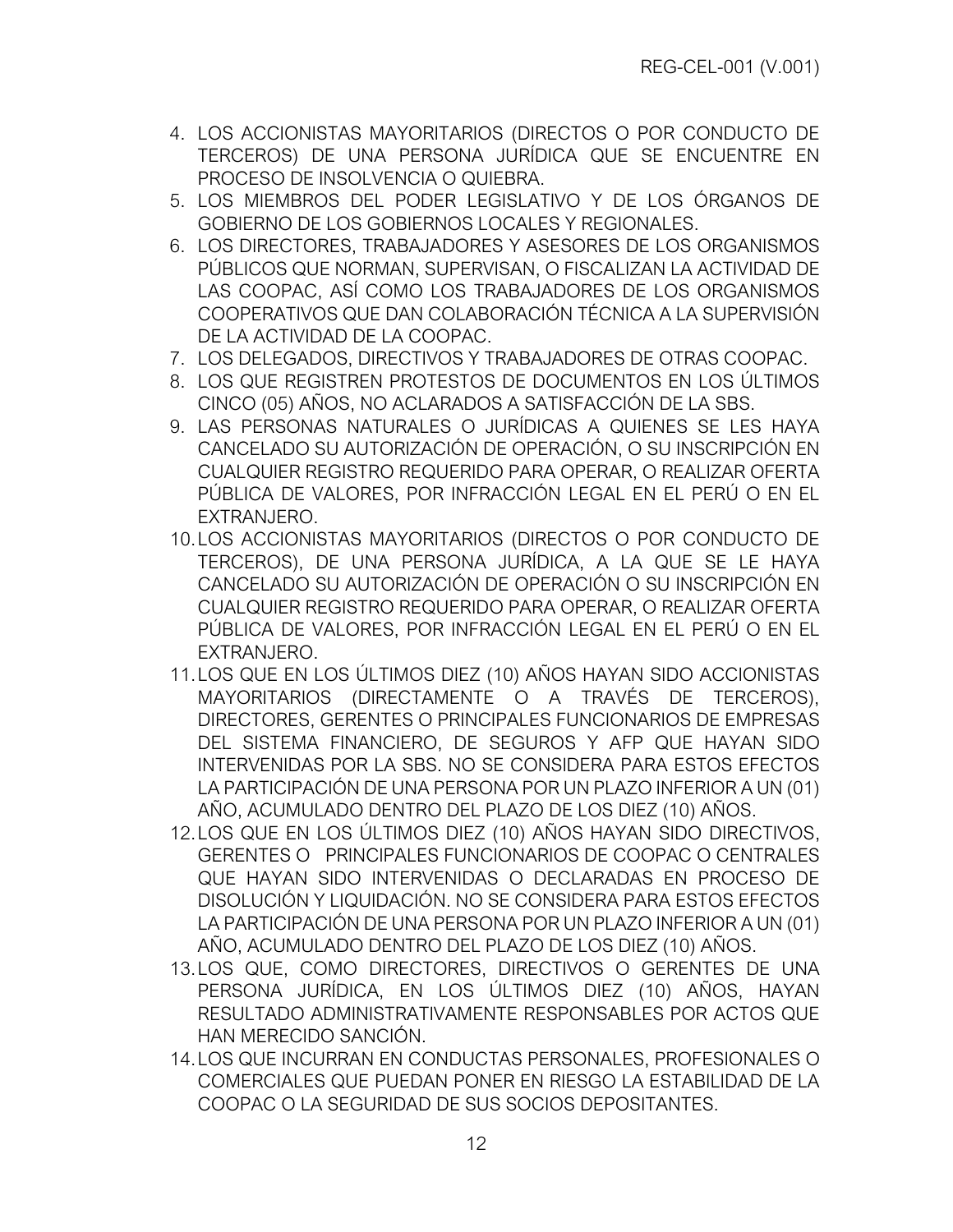- 15.LOS QUE PARTICIPEN EN ACCIONES, NEGOCIACIONES O ACTOS JURÍDICOS DE CUALQUIER CLASE, QUE CONTRAVENGAN LAS LEYES O LAS SANAS PRÁCTICAS FINANCIERAS O COMERCIALES ESTABLECIDAS EN EL PERÚ O EN EL EXTRANJERO.
- 16.LOS QUE HAYAN SIDO INHABILITADOS PARA EL EJERCICIO DE CARGOS U OFICIOS PÚBLICOS SEA POR INFRACCIÓN PENAL O ADMINISTRATIVA.
- G. LOS QUE TENGAN PARENTESCO HASTA EL CUARTO GRADO DE CONSANGUINIDAD Y SEGUNDO DE AFINIDAD ENTRE SÍ, LOS CÓNYUGES Y LOS QUE TENGAN UNIONES DE HECHO ENTRE SÍ; Y LOS QUE TENGAN LA MISMA RELACIÓN DE PARENTESCO ANTES REFERIDA O SEAN CÓNYUGES O TENGAN UNA UNIÓN DE HECHO CON ALGÚN TRABAJADOR DE LA COOPERATIVA.
- H. QUIENES INCUMPLIERON SU MANDATO DURANTE EJERCICIOS ANTERIORES MANTENDRÁN IMPEDIMENTO POR DOS AÑOS.
- I. LOS REPRESENTANTES LEGALES DE LAS PERSONAS JURÍDICAS ASOCIADAS A LA COOPERATIVA, A EXCEPCIÓN DE LOS DIRECTIVOS DEL CONSEJO DE ADMINISTRACIÓN QUE SEAN DESIGNADOS DIRECTORES DE EMPRESAS SUBSIDIARIAS DE LA COOPERATIVA
- J. QUIENES HAYAN INCURRIDO EN LAS SIGUIENTES CAUSALES:
	- 1. HABER SIDO SOMETIDO A PROCESO JUDICIAL POR LA COOPERATIVA, SALVO QUE LA SENTENCIA LE HAYA SIDO FAVORABLE.
	- 2. HABER UTILIZADO BIENES, RECURSOS ECONÓMICOS Y/O RAZÓN SOCIAL DE LA COOPERATIVA PARA FINES PARTICULARES O PERSONALES.
	- 3. HABER INTERPUESTO DENUNCIAS CONTRA DIRECTIVOS, FUNCIONARIOS, ASESORES Y/O TRABAJADORES DE LA COOPERATIVA, AFECTANDO LA IMAGEN DE LA COOPERATIVA.
	- 4. HABER MANTENIDO CON LA COOPERATIVA UN PROCESO ADMINISTRATIVO, O JUDICIAL, SEA DE NATURALEZA CIVIL, LABORAL, PENAL, CONSTITUCIONAL, ETC.
	- 5. HABER SIDO EXCLUIDO DE SU CONDICIÓN DE SOCIO POR HABER INCURRIDO EN LAS CAUSALES CONTENIDAS EN EL ESTATUTO, NORMAS INTERNAS O NORMAS LEGALES QUE REGULAN LA COOPERATIVA.
	- 6. ESTAR REGISTRADO EN LA CENTRAL DE RIESGOS CON DEUDAS MOROSAS EN CATEGORÍA DUDOSO O PÉRDIDA.
- K. QUIENES HAYAN OCUPADO EL CARGO DE DIRECTIVO TITULAR, SIN QUE HAYA TRANSCURRIDO UN PERIODO DE CUATRO (04) AÑOS; Y, QUIENES HAYAN OCUPADO EL CARGO DE DELEGADO, SIN QUE HAYA TRANSCURRIDO UN PERIODO DE UN (01) AÑO.
- L. LOS CANDIDATOS QUE HUBIERAN ASUMIDO EL CARGO COMO DELEGADOS Y/O DIRECTIVOS POR CAUSAL DE VACANCIA Y/O RENUNCIA DEL TITULAR; POR PERIODOS MENORES A UN AÑO NO SERAN INHABILITADOS CONFORME AL LITERAL K DEL PRESENTE ARTÍCULO.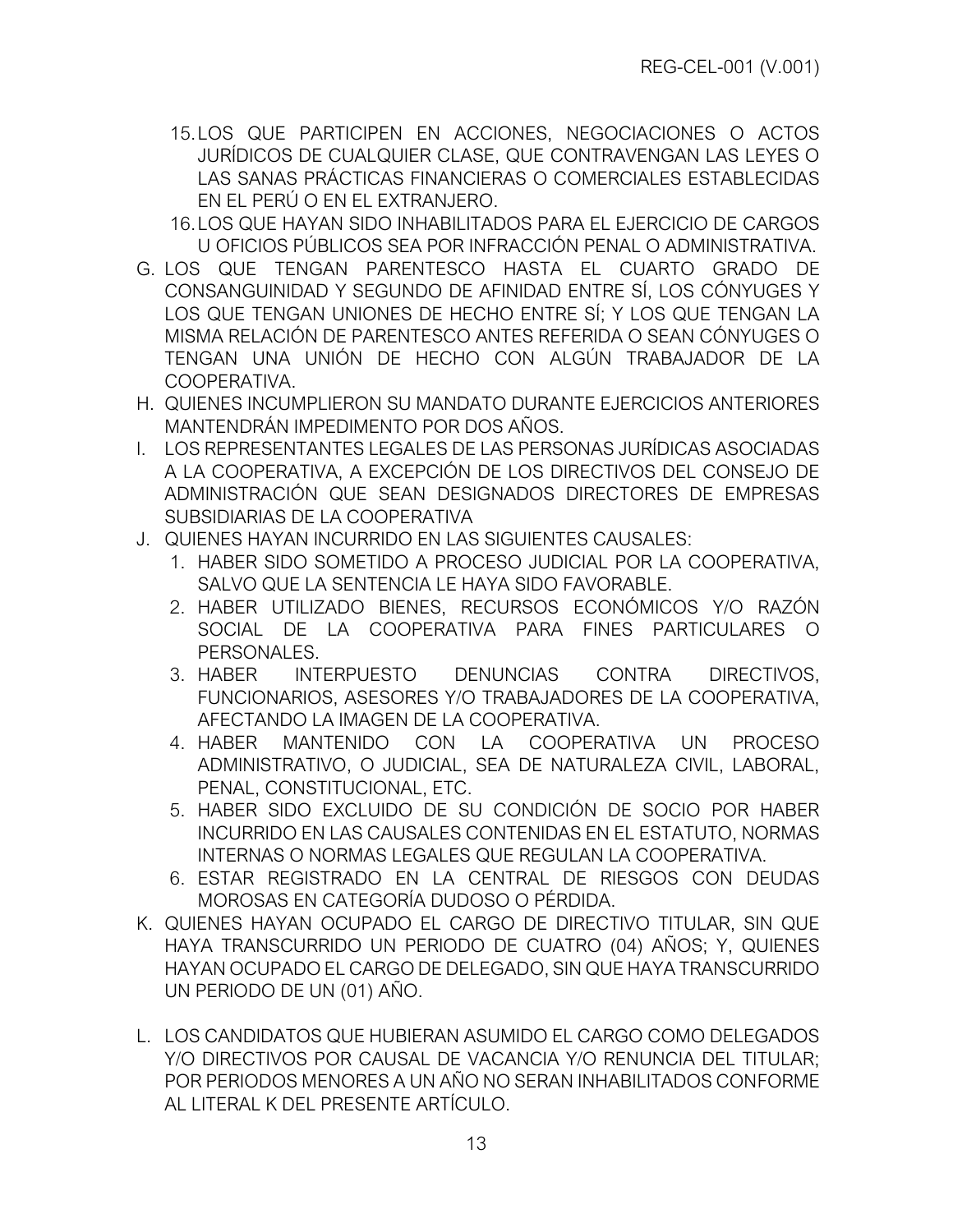M. LOS CANDIDATOS INSCRITOS SIMULTÁNEAMENTE EN MÁS DE UNA LISTA; O QUE TENGAN PARENTESCO HASTA EL CUARTO GRADO DE CONSANGUINIDAD Y SEGUNDO DE AFINIDAD CON CANDIDATOS DE OTRAS LISTAS.

LOS DELEGADOS Y DIRECTIVOS MIENTRAS DURE SU MANDATO, EN FORMA PERMANENTE, DEBERÁN EVITAR ENCONTRARSE INCURSO EN LOS IMPEDIMENTOS SEÑALADOS EN EL PRESENTE ARTÍCULO, DE LO CONTRARIO LES SERAN DE APLICACIÓN LAS SANCIONES CORRESPONDIENTES.

#### ARTÍCULO 34°. - PUBLICACIÓN DE CANDIDATOS INSCRITOS

<span id="page-21-0"></span>LAS LISTAS INSCRITAS LEGALMENTE SE PUBLICARÁN EN LA OFICINA PRINCIPAL Y EN TODAS LAS AGENCIAS, EL MISMO DÍA POR TODOS LOS MEDIOS POSIBLES.

# CAPÍTULO V

## DE LA TACHAS

## ARTÍCULO 35°. - PLAZOS

<span id="page-21-3"></span><span id="page-21-2"></span><span id="page-21-1"></span>PUBLICADA LA RELACIÓN DE LISTAS DE CANDIDATOS INSCRITAS SE OTORGARÁ UN PLAZO DE TRES (3) DÍAS HÁBILES PARA QUE LOS SOCIOS O PERSONEROS PUEDAN PRESENTAR LAS TACHAS DEBIDAMENTE FUNDAMENTADAS Y ACREDITADAS. EN CASO NO ADJUNTAR LOS DOCUMENTOS SUSTENTATORIOS LA TACHA SERÁ DESESTIMADA.

# ARTÍCULO 36°. - DESCARGO

<span id="page-21-4"></span>EL COMITÉ ELECTORAL OTORGARÁ UN PLAZO DE TRES (03) DÍAS HÁBILES, CONTADOS A PARTIR DEL DÍA SIGUIENTE DE LA NOTIFICACIÓN, PARA QUE LOS CANDIDATOS TACHADOS PUEDAN PRESENTAR SUS DESCARGOS. CUMPLIDO DICHO PLAZO, EL COMITÉ ELECTORAL RESOLVERÁ LAS TACHAS DENTRO DE LAS CUARENTA Y OCHO (48) HORAS SIGUIENTES, SIENDO SUS DECISIONES INAPELABLES Y NO AFECTARÁ EN NINGÚN CASO EL NORMAL DESARROLLO DEL PROCESO ELECTORAL.

# ARTÍCULO 37°. - SORTEO DE LAS LISTAS DE CANDIDATOS

<span id="page-21-5"></span>HABIÉNDOSE CULMINADO CON LOS PROCESOS DE DEPURACIÓN, SUBSANACIÓN Y RESOLUCIÓN DE TACHAS, EL COMITÉ ELECTORAL PROCEDERÁ AL SORTEO DE LOS NÚMEROS DE LAS LISTAS VÁLIDAS EN ACTO PÚBLICO, LAS CUALES IDENTIFICARÁN A LAS LISTAS DURANTE EL SUFRAGIO.

# ARTÍCULO 38°. - PUBLICACIÓN DE CANDIDATOS HÁBILES A DELEGADOS

<span id="page-21-6"></span>LA PUBLICACIÓN DEFINITIVA DE LAS LISTAS VALIDAS SE EFECTUARÁ AL DÍA SIGUIENTE DEL SORTEO DE NÚMEROS, CON VENTICINCO (25) DÍAS DE ANTICIPACIÓN COMO MÍNIMO AL ACTO DE SUFRAGIO, EN LA OFICINA PRINCIPAL Y EN TODAS LAS AGENCIAS POR TODOS LOS MEDIOS POSIBLES.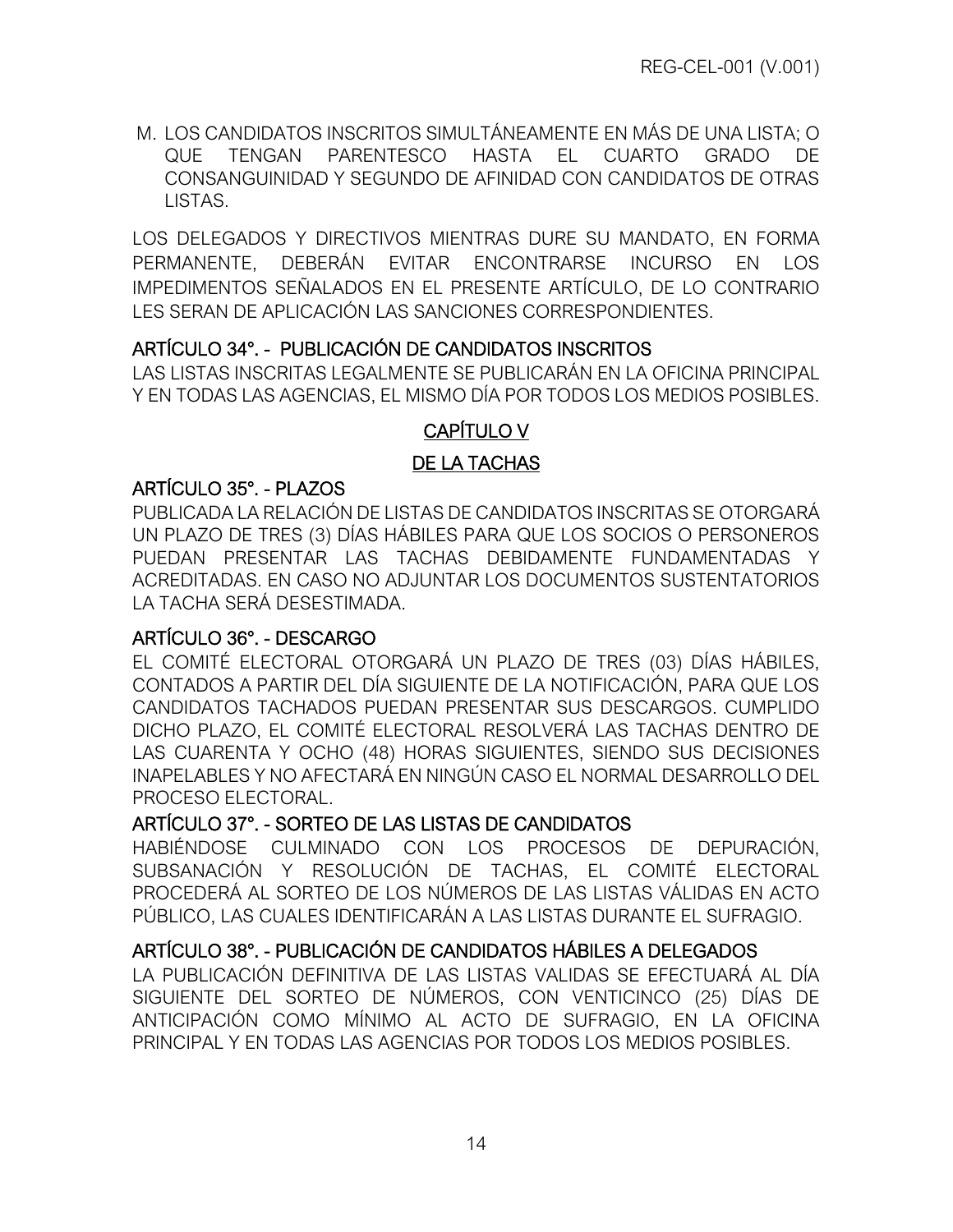# CAPÍTULO VI

## DE LOS PERSONEROS

#### <span id="page-22-1"></span><span id="page-22-0"></span>ARTÍCULO 39°. - ACREDITACIÓN

<span id="page-22-2"></span>CADA LISTA AL MOMENTO DE SU INSCRIPCIÓN, DESIGNARÁ AL PERSONERO LEGAL ANTE EL COMITÉ ELECTORAL, MEDIANTE UN DOCUMENTO OTORGADO POR EL REPRESENTANTE DE LA LISTA, QUE VIENE A SER EL QUE ENCABECE LA LISTA DE CANDIDATOS.

#### ARTÍCULO 40°.- DERECHOS DEL PERSONERO

EL PERSONERO LEGAL TENDRÁ LAS SIGUIENTES ATRIBUCIONES Y OBLIGACIONES:

- <span id="page-22-3"></span>A. PRESENTAR LAS TACHAS
- B. ACREDITAR A LOS PERSONEROS DE MESA, QUIENES PODRÁN PRESENCIAR Y OBSERVAR LOS ACTOS DE SUFRAGIO E IMPUGNAR VOTOS EN CASO SEA NECESARIO.
- C. REMITIR AL COMITÉ ELECTORAL, LA RELACIÓN DE PERSONEROS DE MESA DE SU LISTA CON CINCO (05) DÍAS DE ANTICIPACIÓN A LA FECHA DE ELECCIONES.
- D. SER RESPONSABLE DEL CUMPLIMIENTO DEL PRESENTE REGLAMENTO EN LAS ACCIONES QUE COMPETE A LA LISTA QUE REPRESENTA.

# ARTÍCULO 41°. - REQUISITOS PARA DESIGNACIÓN DE PERSONERO LEGAL Y PERSONERO DE MESA

<span id="page-22-4"></span>PARA SER DESIGNADO PERSONERO LEGAL Y PERSONERO DE MESA TIENE QUE CUMPLIR CON LOS SIGUIENTES REQUISITOS:

- A. SER SOCIO DE LA COOPERATIVA.
- B. NO TENER LA CONDICIÓN DE DELEGADO O DIRECTIVO VIGENTE.
- C. NO TENER LA CONDICIÓN DE CANDIDATO EN EL PROCESO ELECTORAL QUE PARTICIPA.
- D. EL PERSONERO DE MESA DEBE CONTAR CON SU CREDENCIAL EXPEDIDA POR SU PERSONERO LEGAL Y VALIDADO POR EL COMITÉ ELECTORAL.

# CAPÍTULO VII

# DE LA CAMPAÑA ELECTORAL

# <span id="page-22-6"></span><span id="page-22-5"></span>ARTÍCULO 42°. - CAMPAÑA DE LOS CANDIDATOS A DELEGADOS

<span id="page-22-7"></span>LOS CANDIDATOS A DELEGADOS, PODRÁN REALIZAR SU CAMPAÑA ELECTORAL HASTA CUARENTIOCHO (48) HORAS ANTES DEL DÍA DE LA JORNADA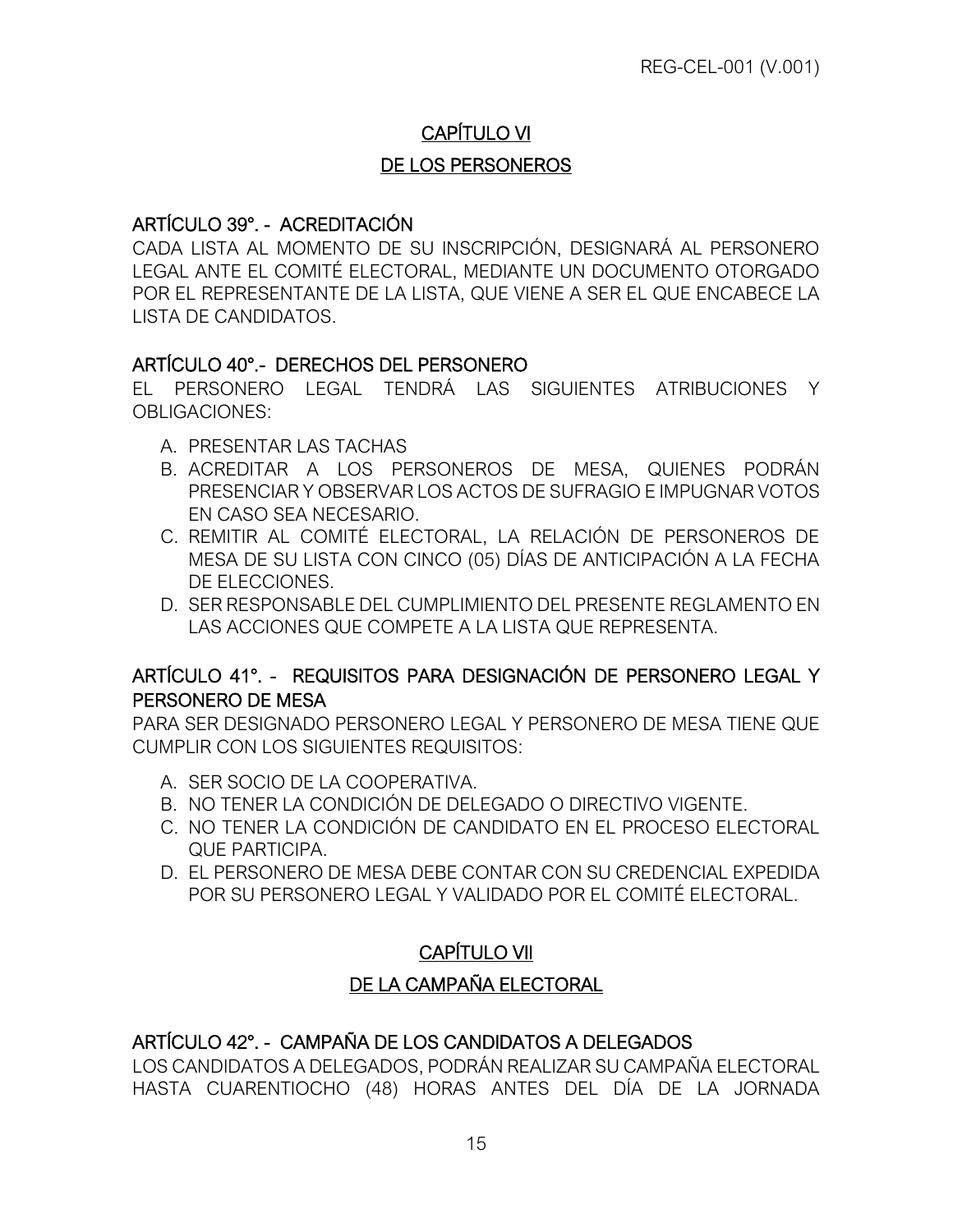ELECTORAL. QUEDA PROHIBIDO TODO TIPO DE PROPAGANDA EL DÍA DE LAS ELECCIONES DENTRO Y FUERA DEL LOCAL DE VOTACIÓN. SU INCUMPLIMIENTO SE SANCIONARÁ CON UNA MULTA DE 1 UIT.

# ARTÍCULO 43°. – PRESENTACIÓN PÚBLICA

<span id="page-23-0"></span>LAS LISTAS ADMITIDAS HARÁN SU PRESENTACIÓN PÚBLICA EN EL AUDITORIO DE LA COOPERATIVA EN LA FECHA INDICADA EN EL CRONOGRAMA ELECTORAL, A FIN DE DAR A CONOCER A LOS SOCIOS SUS PROPUESTAS EN BENEFICIO DE NUESTRA INSTITUCIÓN. LAS MISMAS QUE SERÁN GRABADAS Y DIFUNDIDAS POR TODOS LOS MEDIOS POSIBLES.

#### INFRACCIONES

<span id="page-23-2"></span><span id="page-23-1"></span>ARTÍCULO 44°. - EN CASO DE INFRACCIÓN SE LEVANTARÁ UN ACTA DE INCIDENCIA INCAUTANDO EL MATERIAL ELECTORAL O PERENNIZANDO LA INFRACCIÓN POR LOS MIEMBROS DEL COMITÉ ELECTORAL, CONSEJO DE VIGILANCIA Y COORDINADORES DE LOCALES DE VOTACIÓN. SE APLICARÁ UNA MULTA A LA LISTA INFRACTORA DE ½ UIT A 1 UIT, SEGÚN LA GRAVEDAD DE LA INFRACCIÓN. EL PAGO DE LA MULTA DEBERÁ SER ASUMIDA POR LA LISTA EN FORMA SOLIDARIA HASTA CINCO (05) DÍAS ANTES DE LA JURAMENTACIÓN. EN CASO DE INCUMPLIMIENTO SE PROCEDERÁ CON LA ANULACIÓN DE LA LISTA, DEBIÉNDOSE APLICAR LA CIFRA REPARTIDORA ENTRE LAS LISTAS RESTANTES.

ARTÍCULO 45°. - NINGÚN CANDIDATO PODRÁ UTILIZAR LAS INSTALACIONES, BIENES, NI AL PERSONAL DEPENDIENTE DE LA COOPERATIVA EN SU CAMPAÑA ELECTORAL NI EN LA CONFORMACIÓN DE SU LISTA. EN CASO CONTRARIO QUEDARÁ AUTOMÁTICAMENTE ANULADA DICHA LISTA. LOS DELEGADOS, DIRECTIVOS Y TRABAJADORES QUE INFRINJAN EL PRESENTE ARTÍCULO SERÁN SANCIONADOS CON DESTITUCIÓN.

<span id="page-23-3"></span>ARTÍCULO 46°. - DURANTE LA JORNADA ELECTORAL, SALVO PARA LA EMISIÓN DE SU VOTO, NINGÚN DIRECTIVO, DELEGADO, CANDIDATO NI TRABAJADOR PODRÁ PERMANECER EN EL LOCAL DE VOTACIÓN. SOLAMENTE PERMANECERÁN AQUELLOS TRABAJADORES AUTORIZADOS POR EL COMITÉ ELECTORAL PARA REALIZAR LABORES ENCOMENDADAS.

<span id="page-23-5"></span><span id="page-23-4"></span>ARTÍCULO 47°. - EL CONSEJO DE VIGILANCIA, CONFORME A SUS FUNCIONES, FISCALIZARÁ EL NORMAL DESARROLLO DE TODO EL PROCESO ELECTORAL, SIN INTERFERIR EN LAS ACTIVIDADES PROGRAMADAS POR EL COMITÉ ELECTORAL.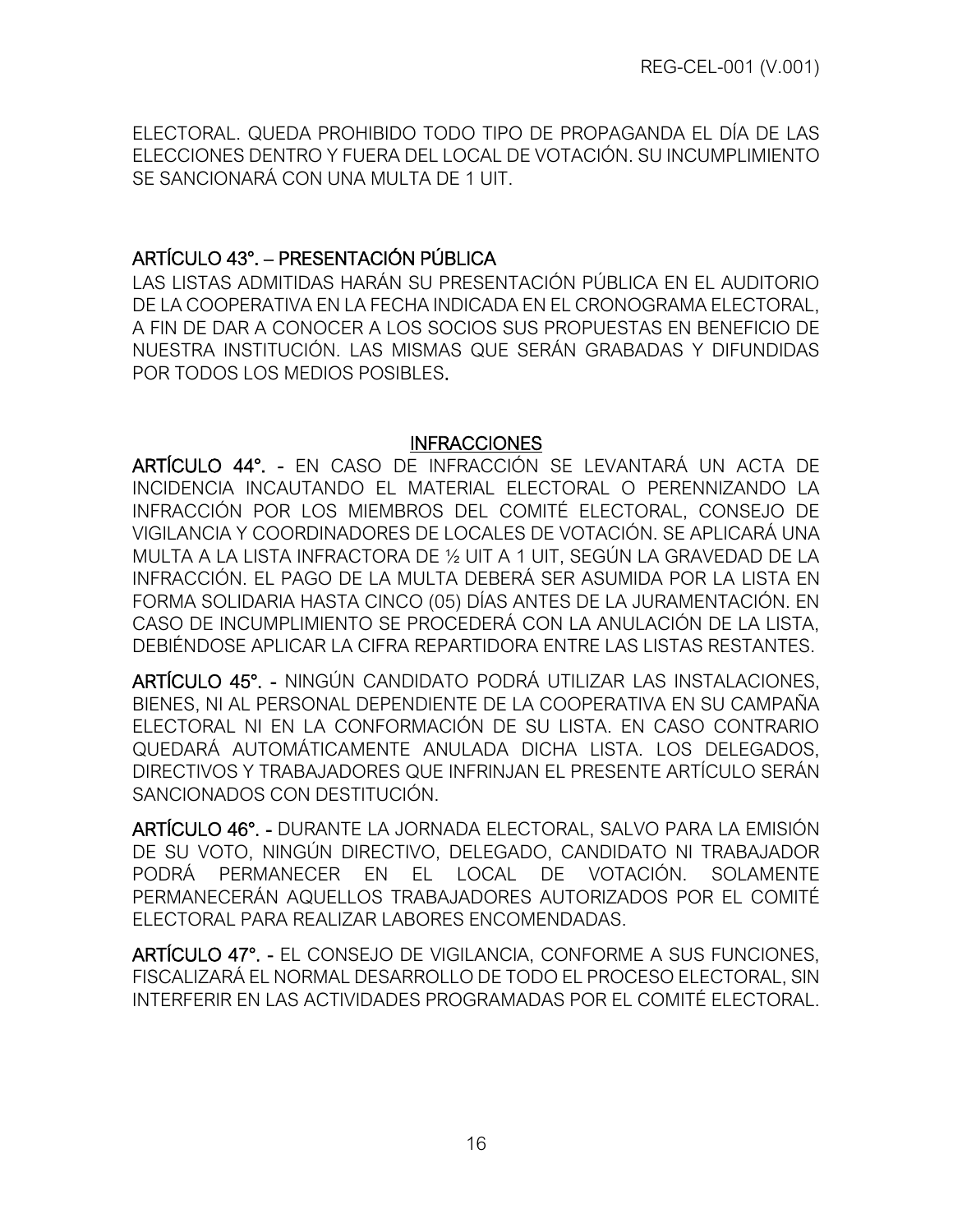# CAPÍTULO VIII

# DE LAS FORMAS DE SUFRAGIO

## ARTÍCULO 48°. - VOTO PRESENCIAL

<span id="page-24-1"></span><span id="page-24-0"></span>ES LA MATERIALIZACIÓN DEL DERECHO AL SUFRAGIO. ES OBLIGATORIO, PERSONAL, LIBRE Y SECRETO. LA JORNADA ELECTORAL CONSTA DE TRES MOMENTOS: INSTALACIÓN, SUFRAGIO Y ESCRUTINIO.

#### <span id="page-24-2"></span>ARTÍCULO 49°. - VOTO ELECTRÓNICO PRESENCIAL

<span id="page-24-3"></span>EL VOTO ELECTRÓNICO PRESENCIAL ES UNA SOLUCIÓN TECNOLÓGICA, QUE SE DIFERENCIA DEL VOTO CONVENCIONAL POR AUTOMATIZAR EL MOMENTO DE LA INSTALACIÓN, SUFRAGIO (COMPROBACIÓN DE LA IDENTIDAD DEL SOCIO ELECTOR) Y ESCRUTINIO (CONTEO DE VOTOS), A TRAVÉS DEL USO DE MEDIOS ELECTRÓNICOS E INFORMÁTICOS.

EL SISTEMA DEL VOTO ELECTRÓNICO PRESENCIAL ES DISEÑADA PARA EL PROCESAMIENTO DE LOS RESULTADOS ELECTORALES CON ESTRICTOS ESTÁNDARES DE SEGURIDAD CONFORME A LO ESTABLECIDO EN SU REGLAMENTO.

#### ARTÍCULO 50°. - VOTO ELECTRÓNICO NO PRESENCIAL

<span id="page-24-4"></span>EL VOTO ELECTRÓNICO NO PRESENCIAL ES LA MODALIDAD DE VOTACIÓN QUE PERMITE AL ELECTOR SUFRAGAR HACIENDO USO DEL INTERNET. ESTE ACTO PUEDE OCURRIR DESDE CUALQUIER UBICACIÓN GEOGRÁFICA. CONFORME A LO ESTABLECIDO EN SU REGLAMENTO.

# CAPÍTULO IX

#### DE LAS MESAS DE SUFRAGIO

#### DE LOS MIEMBROS DE MESA

<span id="page-24-7"></span><span id="page-24-6"></span><span id="page-24-5"></span>ARTÍCULO 51°. - LOS MIEMBROS DE MESA SERÁN SOCIOS Y DESIGNADOS POR SORTEO EN ACTO PÚBLICO, A MÁS TARDAR CINCO (05) DÍAS POSTERIORES A LA FECHA DE PUBLICACIÓN DEL PADRÓN ELECTORAL. SI UN MIEMBRO DE MESA TIENE VÍNCULO FAMILIAR CON ALGÚN POSTULANTE A DELEGADO, SERÁ REEMPLAZADO INMEDIATAMENTE.

<span id="page-24-8"></span>ARTÍCULO 52°. - LOS MIEMBROS DE MESA ESTARÁN CONFORMADOS POR DOS (02) TITULARES (PRESIDENTE Y SECRETARIO) Y DOS SUPLENTES.

<span id="page-24-10"></span><span id="page-24-9"></span>ARTÍCULO 53°. - EL COMITÉ ELECTORAL REALIZARÁ UNA JORNADA DE CAPACITACIÓN OBLIGATORIA A MIEMBROS DE MESA TITULARES Y SUPLENTES EN MATERIA ELECTORAL PARA EL BUEN DESEMPEÑO DE SUS FUNCIONES,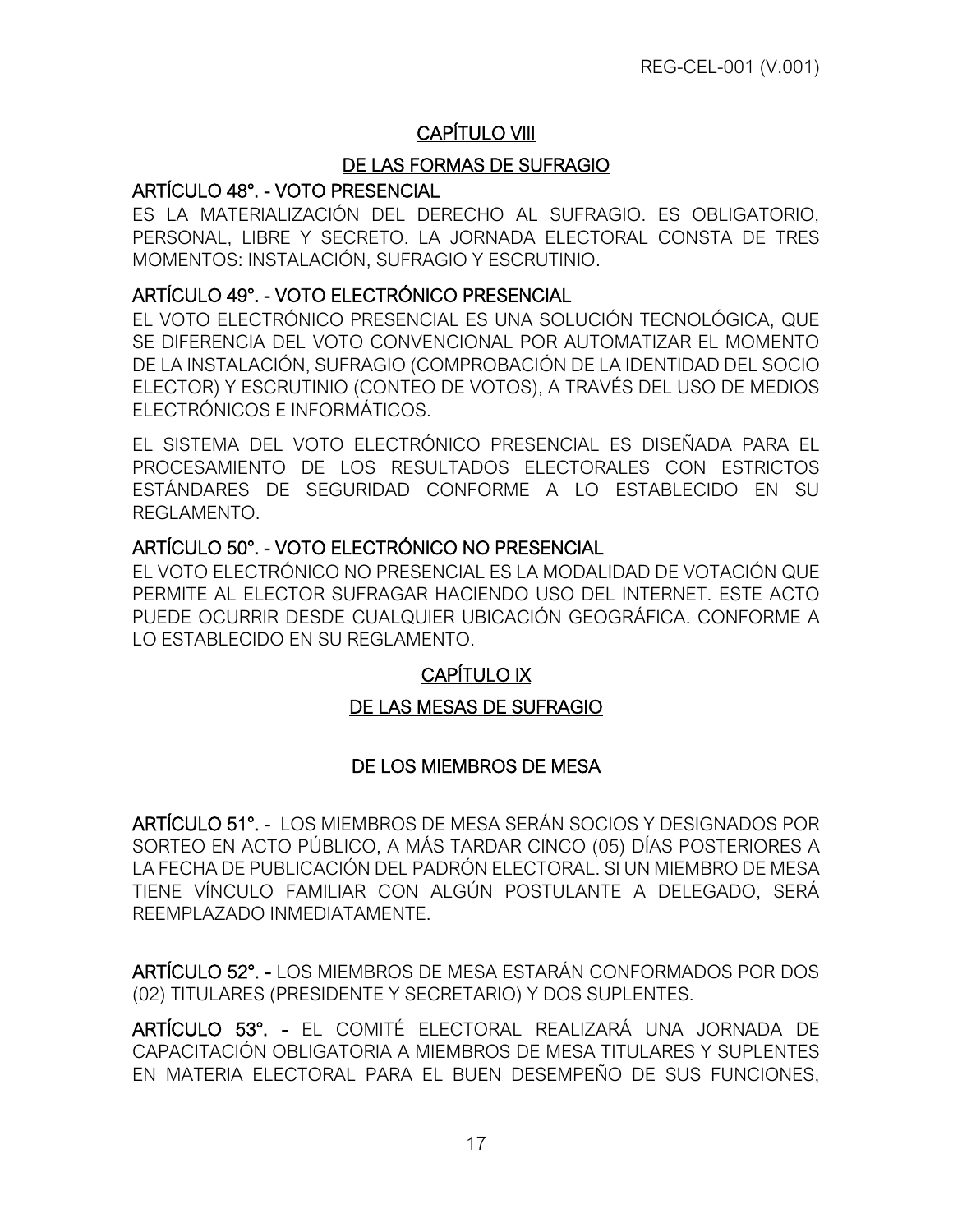DENTRO DE LOS QUINCE (15) DÍAS CALENDARIOS ANTERIOR A LA JORNADA ELECTORAL.

ARTÍCULO 54°. - LOS MIEMBROS DE MESA TITULARES Y SUPLENTES SE PRESENTARÁN EN EL LOCAL DE VOTACIÓN A LAS 07:00AM (SESENTA MINUTOS ANTES DEL INICIO DEL ACTO ELECTORAL) PARA REGISTRAR SU ASISTENCIA Y RECEPCIONAR EL MATERIAL ELECTORAL, CASO CONTRARIO SERÁN SANCIONADOS CON LA MULTA CORRESPONDIENTE.

<span id="page-25-0"></span>ARTÍCULO 55°. - SI HASTA LAS 8:00 AM LA MESA DE SUFRAGIO NO HUBIESE SIDO INSTALADA POR INASISTENCIA DE UNO DE LOS MIEMBROS TITULARES:

- <span id="page-25-1"></span>A. SE INSTALARÁ CON EL TITULAR Y UN SUPLENTE, ASUMIENDO LA PRESIDENCIA EL TITULAR PRESENTE.
- B. EN CASO DE INASISTENCIA DE LOS DOS (02) TITULARES, LOS SUPLENTES ASUMIRÁN LOS CARGOS DE PRESIDENTE Y SECRETARIO.
- C. SI LA INASISTENCIA ES DE TODOS LOS MIEMBROS TITULARES Y SUPLENTES, ENTONCES SE INSTALARÁ LA MESA DE SUFRAGIO CON LOS SOCIOS ELECTORES PRESENTES DE LA FILA, BAJO LA ORIENTACIÓN DEL COMITÉ ELECTORAL.
- D. LOS SOCIOS ELECTORES SELECCIONADOS DE LA FILA NO PODRÁN NEGARSE AL DESEMPEÑO DE LOS CARGOS ASIGNADOS, BAJO APERCIBIMIENTO DE SER OBJETO DE SANCIÓN SIMILAR POR LA INASISTENCIA DE LOS MIEMBROS DE MESA, UNA VEZ INSTALADA LA MESA DE SUFRAGIO, NO HABRÁ CAMBIO DE MIEMBROS DE MESA POR NINGÚN MOTIVO.
- E. SI HASTA LAS 8 AM NO SE PUDO INSTALAR LAS MESAS CON LOS SOCIOS SELECCIONADOS DE LA FILA, DICHAS MESAS PODRÁN SER INSTALADAS HASTA LAS 12:00 M.

<span id="page-25-2"></span>ARTÍCULO 56°. - LOS MIEMBROS DE MESA SON LA MÁXIMA AUTORIDAD Y ESTÁN FACULTADOS PARA RESOLVER LAS QUEJAS, INCIDENCIAS, Y OTROS PROBLEMAS QUE SE SUSCITE DURANTE LA INSTALACIÓN, SUFRAGIO Y ESCRUTINIO, ASÍ COMO OPTAR MEDIDAS QUE GARANTICE QUE EL SUFRAGIO SE EFECTÚE CON IMPARCIALIDAD, IMPIDIENDO LAS SUPLANTACIONES, INFLUENCIAS, FRAUDE, O INTIMIDACIÓN A LOS ELECTORES, SOBRE TODO DE LOS CANDIDATOS DANDO CUENTA DE SUS ACTOS AL COMITÉ ELECTORAL.

# DE LA INSTALACIÓN DE MESAS

<span id="page-25-4"></span><span id="page-25-3"></span>ARTÍCULO 57.- EL DÍA DE LAS ELECCIONES, LOS MIEMBROS DE MESA SE REÚNEN EN EL LOCAL DE VOTACIÓN A LAS 07:00 AM (HORA EXACTA) PARA RECIBIR EL MATERIAL ELECTORAL A FIN DE QUE LAS MESAS DE SUFRAGIO SEAN INSTALADAS A MÁS TARDAR A LAS 08:00 AM (HORA EXACTA).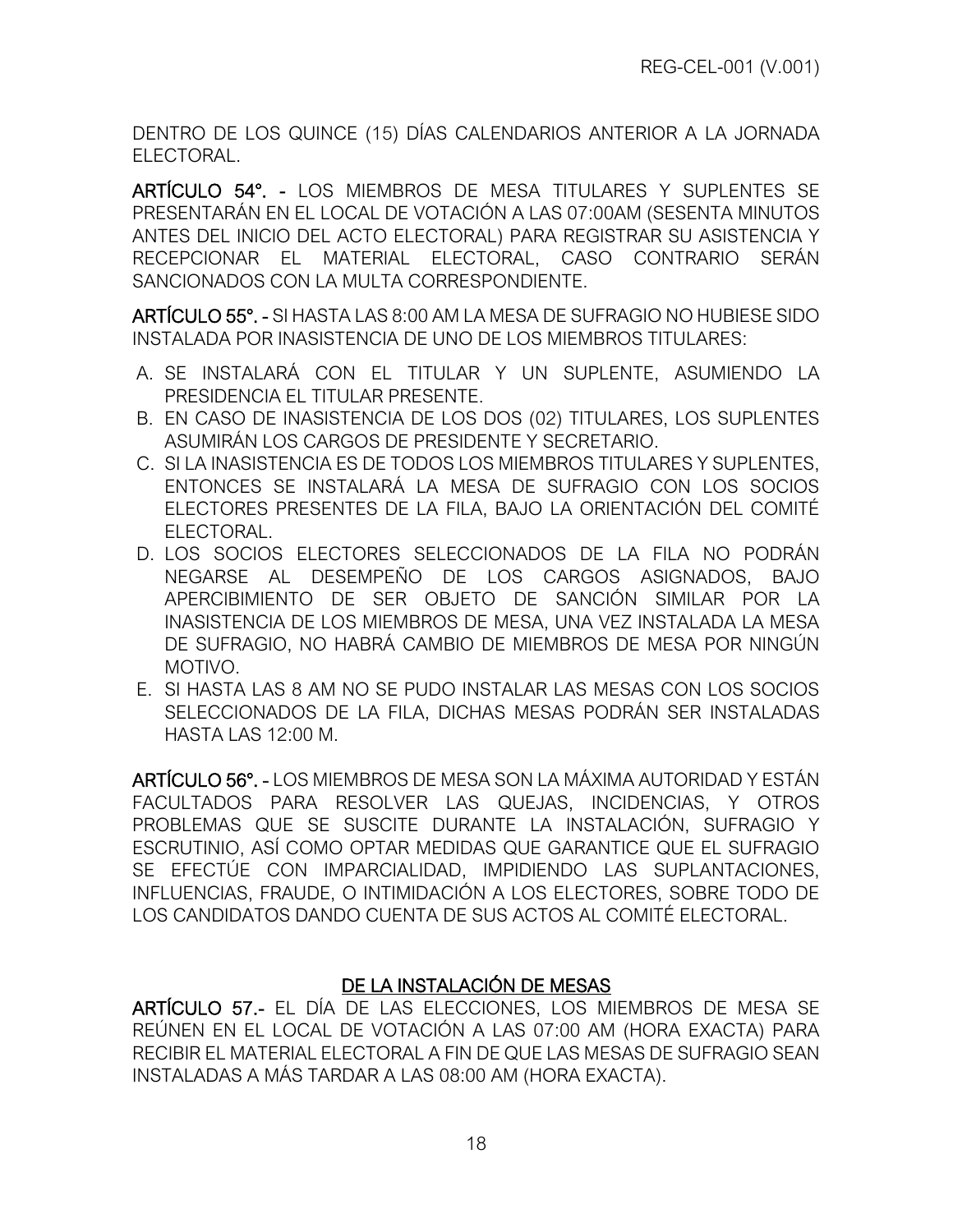ARTÍCULO 58°. - LA MESA DE SUFRAGIO SE INSTALA CON LOS TITULARES Y SUPLENTES, EL PRESIDENTE DE MESA LLAMA EN VOZ ALTA A CADA MIEMBRO DE MESA (TITULARES Y SUPLENTES), EN CASO DE INASISTENCIA, ESCRIBE "FALTÓ" EN EL ESPACIO DE LA FIRMA DE LA HOJA CONTROL DE ASISTENCIA DE MIEMBROS DE MESA.

<span id="page-26-0"></span>ARTÍCULO 59°. - INSTALADA LA MESA DE SUFRAGIO, EL PRESIDENTE VERIFICA QUE EN LA ENTRADA DEL AULA ESTE PEGADA LA RELACIÓN DE SOCIOS ELECTORES Y, EN LA CÁMARA SECRETA, EL CARTEL DE CANDIDATOS (ASEGURÁNDOSE QUE NO HAYA PROPAGANDA ELECTORAL ALGUNA). SE DEJARÁ CONSTANCIA EN EL ACTA DE INSTALACIÓN TODOS LOS DATOS REQUERIDOS CONFORME AL ART. 68° DEL PRESENTE REGLAMENTO.

<span id="page-26-1"></span>ARTÍCULO 60 °. - LA CÁMARA SECRETA ES UN RECINTO CERRADO, DONDE SE EMITE EL VOTO, CON UNA SOLA ENTRADA QUE LE PERMITA AL ELECTOR INGRESAR Y SALIR CON FÁCIL ACCESO A LA MESA DE SUFRAGIO.

## DE LA INSTALACIÓN DE MESAS DE TRANSEÚNTES

<span id="page-26-4"></span><span id="page-26-3"></span><span id="page-26-2"></span>ARTÍCULO 61°. - EL COMITÉ ELECTORAL DISPONDRÁ LA CANTIDAD, UBICACIÓN Y LA FORMA DE SUFRAGIO DE LAS MESAS DE TRANSEÚNTES A INSTALARSE POR AGENCIA.

# CAPÍTULO X

#### DEL MATERIAL ELECTORAL

<span id="page-26-7"></span><span id="page-26-6"></span><span id="page-26-5"></span>ARTÍCULO 62°. - EL COMITÉ ELECTORAL DISPONDRÁ LA CONFECCIÓN DE LAS ÁNFORAS, CABINAS, DOCUMENTOS ELECTORALES (ACTAS DE INSTALACIÓN, SUFRAGIO Y ESCRUTINIO, HOJA CONTROL DE ASISTENCIA DE MIEMBROS DE MESA Y PADRÓN ELECTORAL), CÉDULAS DE SUFRAGIO, FORMATOS Y MATERIALES QUE GARANTICEN EL FUNCIONAMIENTO DE LAS MESAS DE SUFRAGIO.

#### CÉDULAS DE SUFRAGIO

ARTÍCULO 63°. - LA CÉDULA DE SUFRAGIO ES UN DOCUMENTO EN EL CUAL EL SOCIO ELECTOR EMITE SU VOTO. EL COMITÉ ELECTORAL DETERMINARÁ LAS CARACTERÍSTICAS Y DISEÑO.

<span id="page-26-10"></span><span id="page-26-9"></span><span id="page-26-8"></span>ARTÍCULO 64°. - EL COMITÉ ELECTORAL IMPLEMENTARÁ MECANISMOS DE SEGURIDAD EFICIENTES, QUE GARANTICEN LA CONFIABILIDAD E INTANGIBILIDAD DE LOS DOCUMENTOS ELECTORALES.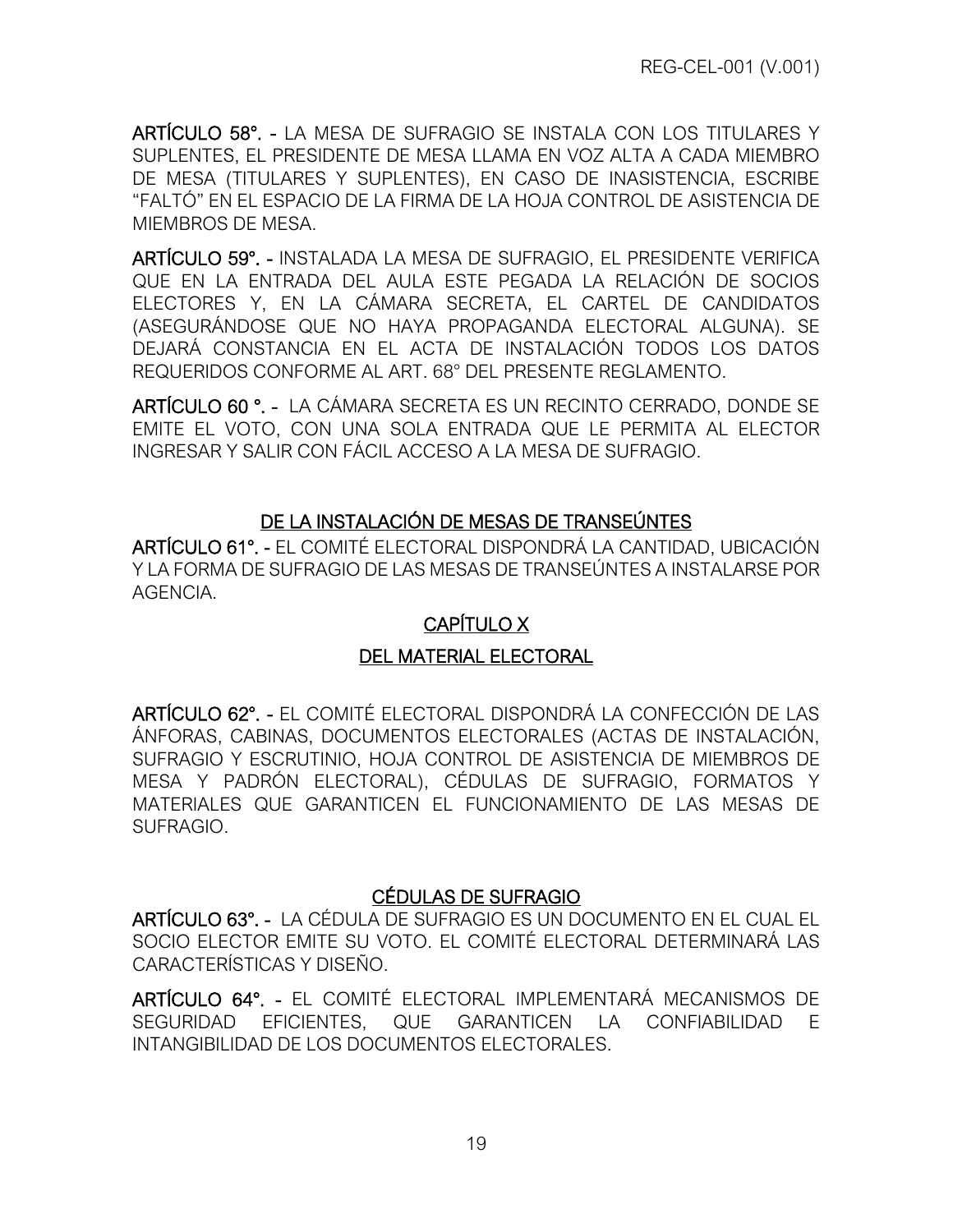ARTÍCULO 65°. - LA IDENTIFICACIÓN DE LAS LISTAS VÁLIDAMENTE INSCRITAS DURANTE EL PROCESO ELECTORAL SE HARÁ EN CONCORDANCIA A LO ESTABLECIDO EN EL ART. 38° DEL PRESENTE REGLAMENTO.

<span id="page-27-0"></span>ARTÍCULO 66°. - TODAS LAS CÉDULAS DE SUFRAGIO DEBERÁN SER FIRMADAS OBLIGATORIAMENTE POR EL PRESIDENTE DE MESA.

## DE LAS ACTAS ELECTORALES

<span id="page-27-2"></span><span id="page-27-1"></span>ARTÍCULO 67°. - EL ACTA ELECTORAL ES EL DOCUMENTO DONDE SE REGISTRAN LOS HECHOS Y ACTOS QUE SE PRODUCEN EN CADA MESA DE SUFRAGIO, DESDE EL MOMENTO DE SU INSTALACIÓN HASTA SU CIERRE. CONSTA DE TRES SECCIONES: ACTA DE INSTALACIÓN, ACTA DE SUFRAGIO Y ACTA DE ESCRUTINIO.

# <span id="page-27-3"></span>ARTÍCULO 68°. - ACTA DE INSTALACIÓN

ES PARTE DEL ACTA ELECTORAL, DOCUMENTO DONDE SE REGISTRA LA INSTALACIÓN DE LA MESA DE SUFRAGIO, HECHOS OCURRIDOS. EN ESTA ACTA DEBEN ANOTARSE LOS SIGUIENTES DATOS:

- <span id="page-27-4"></span>A. NÚMERO DE MESA
- B. FECHA Y HORA DE INSTALACIÓN DE LA MESA DE SUFRAGIO
- C. CANTIDAD DE CÉDULAS DE SUFRAGIO. EL NÚMERO DE CÉDULAS SE INDICARÁ EN EL RÓTULO DEL PAQUETE DE CÉDULAS ENTREGADA AL PRESIDENTE DE LA MESA, LA MISMA QUE SERÁ IGUAL A LA CANTIDAD DE SOCIOS ELECTORES HÁBILES.
- D. INCIDENTE U OBSERVACIONES QUE PUDIERAN PRESENTARSE EN EL CAMPO DE OBSERVACIONES.
- E. NOMBRE Y NÚMERO DE DNI DE CADA UNO DE LOS MIEMBROS DE MESA DE SUFRAGIO.
- F. FIRMA DE LOS MIEMBROS DE MESA Y DE LOS PERSONEROS ACREDITADOS A LA RESPECTIVA MESA.

# ARTÍCULO 69°. - ACTA DE SUFRAGIO

PARTE DEL ACTA ELECTORAL, DOCUMENTO DONDE SE REGISTRA DESPUÉS DE CONCLUIDA LA VOTACIÓN LO SIGUIENTE:

- <span id="page-27-5"></span>A. HORA DE FINALIZACIÓN DE LA VOTACIÓN.
- B. TOTAL DE SOCIOS ELECTORES QUE VOTARON.
- C. HECHOS OCURRIDOS Y OBSERVACIONES FORMULADAS DURANTE LA VOTACIÓN EN EL CAMPO DE OBSERVACIONES.
- D. NOMBRES, NÚMEROS DE DNI Y FIRMAS DE LOS MIEMBROS DE MESA Y/O DE LOS PERSONEROS PRESENTES.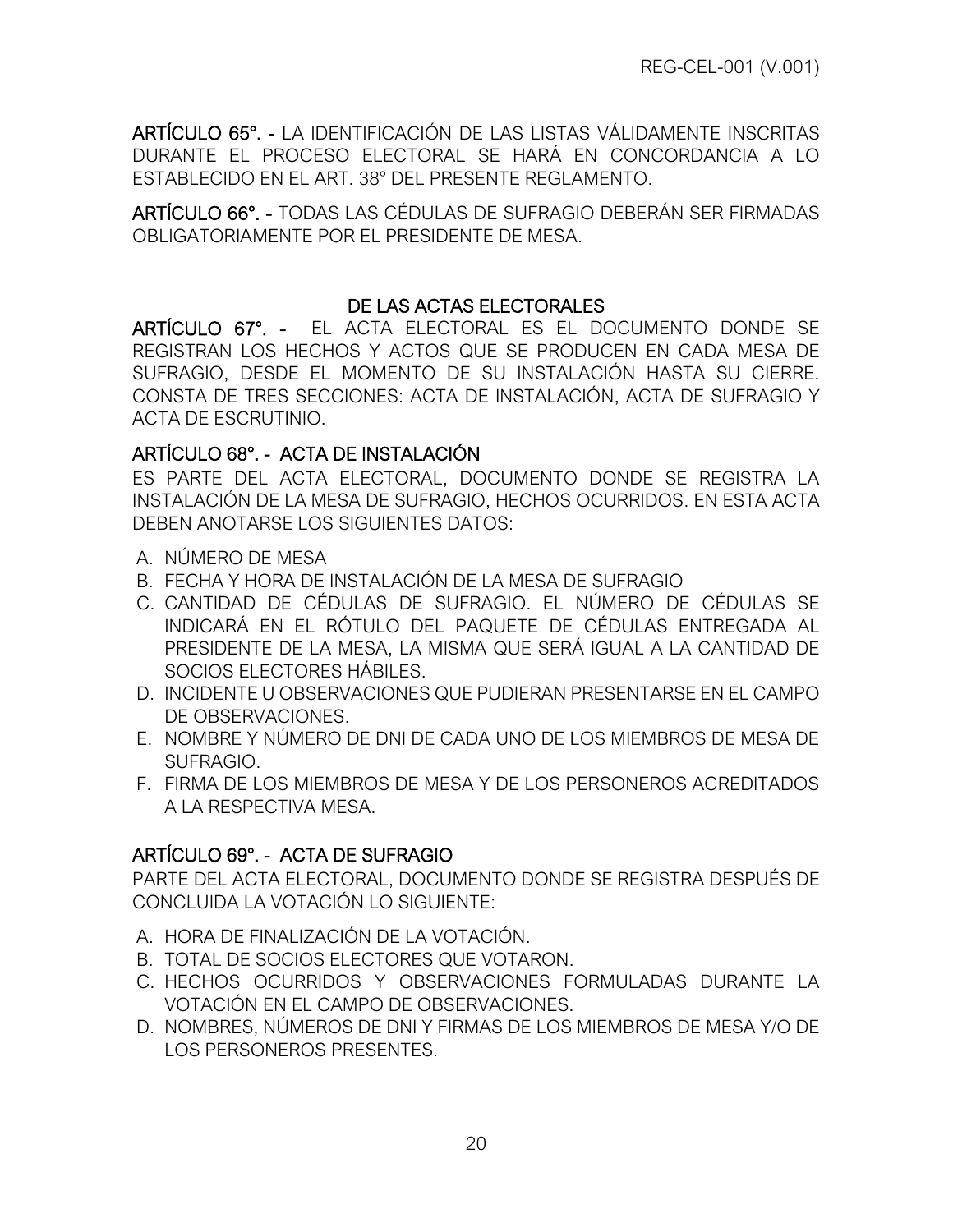# ARTÍCULO 70°. - ACTA DE ESCRUTINIO

PARTE DEL ACTA ELECTORAL, DOCUMENTO DONDE SE REGISTRAN LOS RESULTADOS DE LA VOTACIÓN EN CADA MESA DE SUFRAGIO. EN ESTA ACTA DEBE ANOTARSE LA SIGUIENTE INFORMACIÓN:

- <span id="page-28-0"></span>A. NÚMERO DE VOTOS OBTENIDOS POR CADA LISTA.
- B. NÚMERO DE VOTOS NULOS.
- C. NÚMERO DE VOTOS EN BLANCO.
- D. HORA DE INICIO Y FIN DEL ESCRUTINIO.
- E. RECLAMOS U OBSERVACIONES FORMULADOS POR LOS PERSONEROS, ASÍ COMO SU SOLUCIÓN.
- F. NOMBRES, NÚMEROS DE DNI Y FIRMAS DE LOS MIEMBROS DE MESA Y/O PERSONEROS PRESENTES.

#### CAPÍTULO XI

#### DEL ACTO DE SUFRAGIO

<span id="page-28-2"></span><span id="page-28-1"></span>ARTÍCULO 71°. - UNA VEZ INSTALADA LA MESA DE SUFRAGIO Y DESPUÉS DE VERIFICAR LA CÁMARA SECRETA, LOS MIEMBROS DE MESA TITULARES Y SUPLENTES SERÁN LOS PRIMEROS EN EMITIR SU VOTO.

<span id="page-28-3"></span>ARTÍCULO 72°. - DESPUÉS DE EMITIR SU VOTO LOS MIEMBROS DE MESA, SE DARÁ INICIO A LA VOTACIÓN DE LOS SOCIOS EN ESTRICTO ORDEN DE LLEGADA. EL SOCIO ELECTOR PRESENTARÁ SU DNI PARA LA VERIFICACIÓN PERTINENTE POR EL PRESIDENTE DE MESA. COMPROBADA LA IDENTIDAD DEL SOCIO ELECTOR EL PRESIDENTE LE ENTREGARÁ UN BOLÍGRAFO Y UNA CÉDULA FIRMADA PARA QUE EMITA SU VOTO.

<span id="page-28-4"></span>ARTÍCULO 73°. - LA EMISIÓN DEL VOTO ES PERSONAL. LOS MIEMBROS DE MESA CUIDARÁN QUE LOS ELECTORES INGRESEN SOLOS A LA CÁMARA SECRETA SIN QUE NADIE LOS ACOMPAÑE (EXCEPTO LAS PERSONAS CON DISCAPACIDAD), CADA VOTANTE NO PODRÁ PERMANECER MÁS DE UN (01) MINUTO.

<span id="page-28-5"></span>ARTÍCULO 74°. - EL ELECTOR MARCARÁ EN LA CÉDULA DE SUFRAGIO CON UN ASPA O UNA CRUZ DENTRO DEL RECUADRO DE LA LISTA DE SU PREFERENCIA.

<span id="page-28-7"></span><span id="page-28-6"></span>ARTÍCULO 75°. - UNA VEZ QUE EL ELECTOR HAYA DEPOSITADO SU CÉDULA EN EL ÁNFORA, EL PRESIDENTE DE MESA LE INDICARÁ QUE PONGA SU HUELLA DIGITAL DEL DEDO ÍNDICE DE LA MANO DERECHA Y FIRME EL PADRÓN ELECTORAL. ESTE ACTO SERVIRÁ PARA EL DEBIDO CONTROL DEL NÚMERO DE ELECTORES Y EL NÚMERO DE CÉDULAS CONTENIDAS EN EL ÁNFORA.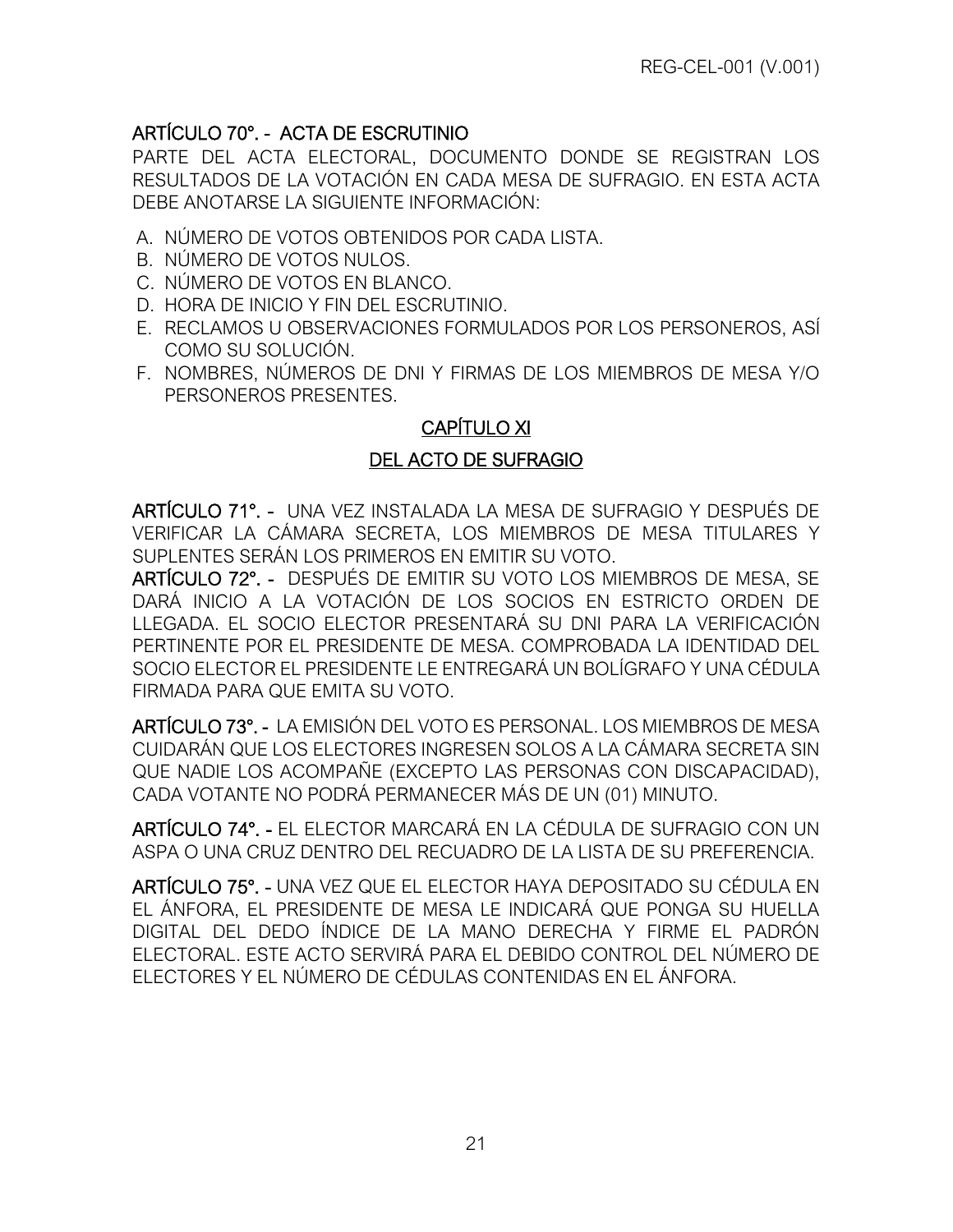ARTÍCULO 76°. - LA VOTACIÓN CONCLUIRÁ EN FORMA INDEFECTIBLE A LAS 4:00 PM (HORA EXACTA) DEL MISMO DÍA, PROCEDIÉNDOSE A CERRAR EL INGRESO AL LOCAL DE VOTACIÓN. LOS PRESIDENTES DE MESA SÓLO RECIBIRÁN EL VOTO DE TODOS LOS ELECTORES QUE HAYAN INGRESADO AL LOCAL ANTES DE LA HORA DE CIERRE.

<span id="page-29-0"></span>ARTÍCULO 77°. - TERMINADA LA VOTACIÓN, EL PRESIDENTE DE MESA ANOTARÁ EN EL PADRÓN ELECTORAL, AL LADO DE LOS NOMBRES DE LOS INASISTENTES, "NO VOTÓ".

<span id="page-29-2"></span><span id="page-29-1"></span>ARTÍCULO 78°. - LUEGO SE REDACTARÁ EL ACTA DE SUFRAGIO EN EL QUE CONSTARÁN TODOS LOS DATOS REQUERIDOS CONFORME AL ART.69° DEL PRESENTE REGLAMENTO.

# CAPÍTULO XII

# DEL ESCRUTINIO

<span id="page-29-4"></span><span id="page-29-3"></span>ARTÍCULO 79°. - FIRMADA EL ACTA DE SUFRAGIO, EL PRESIDENTE DE MESA PROCEDERÁ A REALIZAR EL ESCRUTINIO EN EL MISMO LOCAL EN QUE SE EFECTUÓ LA VOTACIÓN Y EN ACTO PÚBLICO ININTERRUMPIDO.

<span id="page-29-5"></span>ARTÍCULO 80°. - EL PRESIDENTE DE MESA ABRE Y VACÍA EL CONTENIDO DEL ÁNFORA SOBRE LA MESA, VERIFICARÁ QUE TODAS LAS CÉDULAS TENGAN SU FIRMA Y CONTARÁ LA CANTIDAD DE CÉDULAS EXISTENTES, LOS QUE DEBERÁN COINCIDIR CON EL TOTAL DE SUFRAGANTES, ABRIRÁ LAS CÉDULAS UNA POR UNA Y LEERÁ EN VOZ ALTA EL CONTENIDO, EL CUAL SE ANOTARÁ EN LA HOJA BORRADOR POR EL SECRETARIO DE MESA.

# <span id="page-29-6"></span>ARTÍCULO 81°. - VOTOS VÁLIDOS

- A. ES EL VOTO MARCADO CON UNA CRUZ O UN ASPA CUYA INTERSECCIÓN O CRUCE DE LÍNEAS ESTÁN DENTRO DEL RECUADRO DE UNA DE LAS LISTAS.
- <span id="page-29-7"></span>B. LA CRUZ O EL ASPA SOBREPASA EL RECUADRO, PERO EL CRUCE DE LAS LÍNEAS ESTÁ DENTRO DE ESTE.
- C. LA CRUZ O EL ASPA TIENE EL TRAZO MUY SUAVE O POCO VISIBLE.
- D. LA CRUZ O EL ASPA ESTA REMARCADA

# ARTÍCULO 82°. - VOTOS NULOS

- A. AQUELLOS EN LA QUE EL ELECTOR HAYA MARCADO POR MÁS DE UNA LISTA.
- <span id="page-29-8"></span>B. AQUELLOS EN LAS QUE EL ELECTOR HAYA ANOTADO UNA CRUZ O UN ASPA Y CUYA INTERSECCIÓN SE ENCUENTRA FUERA DEL RECUADRO DE LA LISTA.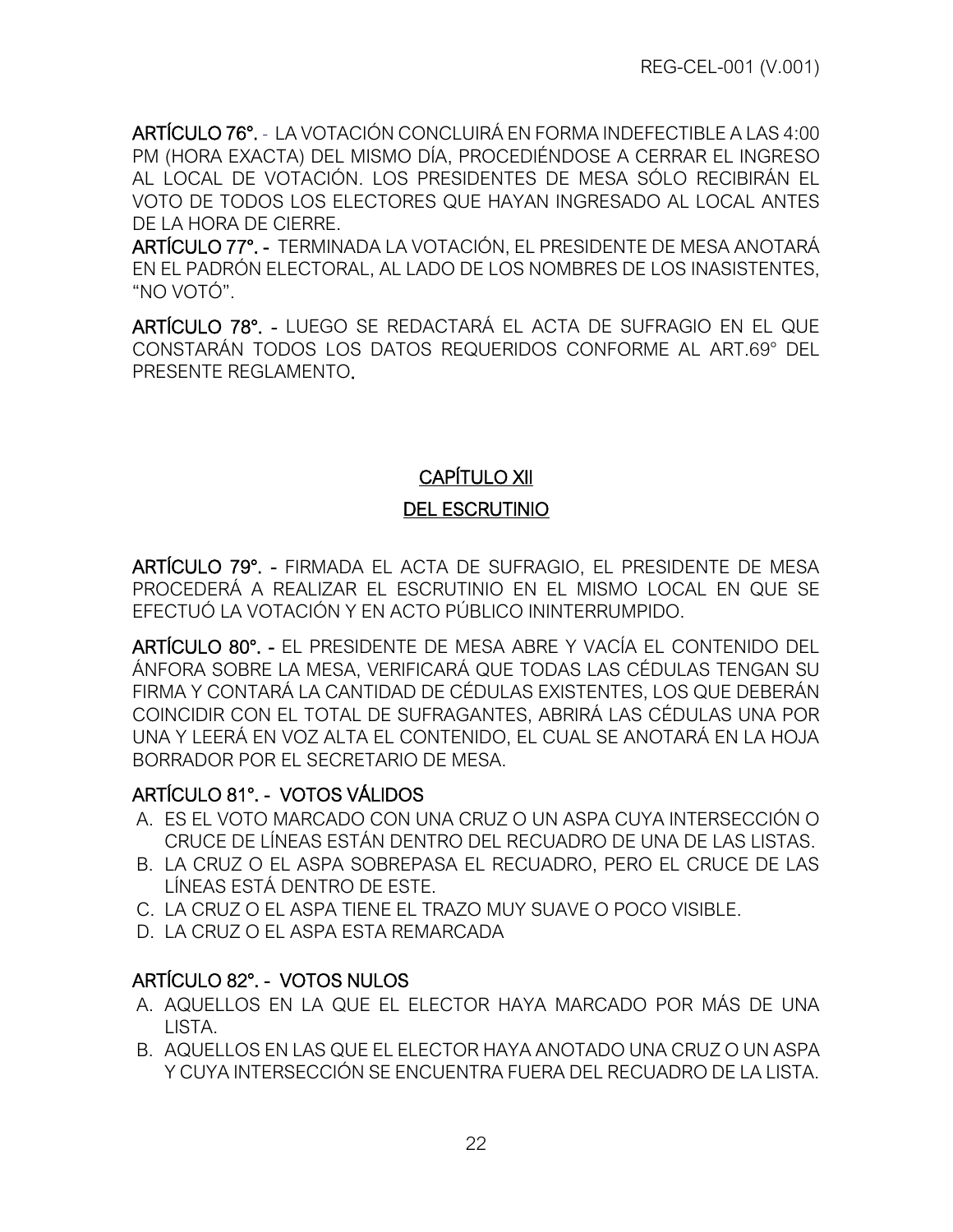- C. AQUELLOS EN LAS QUE EL ELECTOR HAYA USADO UN SIGNO DISTINTO AL DE LA CRUZ O ASPA.
- D. CUANDO LA CÉDULA SE ENCUENTRE ROTA EN ALGUNA DE SUS PARTES.
- E. CUANDO LA CARA EXTERNA DE LA CÉDULA NO TIENE LA FIRMA DEL PRESIDENTE O ESTÉN MARCADOS CON UN BOLÍGRAFO DISTINTO AL ENTREGADO.
- F. CUANDO EN LA CÉDULA LLEVA ESCRITO EL NOMBRE, LA FIRMA O EL NÚMERO DEL DNI DEL ELECTOR QUE VOTÓ.
- G. CUANDO EL VOTO FUE EMITIDO EN CÉDULAS NO ENTREGADAS POR LA MESA DE SUFRAGIO.
- H. CUANDO LA CÉDULA MUESTRE EXPRESIONES, FRASES O SIGNOS AJENOS AL PROCESO ELECTORAL.

# ARTÍCULO 83°. - VOTOS EN BLANCO

NINGUNO DE LOS RECUADROS DE LAS LISTAS TIENE LA MARCA DE CRUZ O EL ASPA.

<span id="page-30-0"></span>ARTÍCULO 84°. - CONCLUIDO EL ESCRUTINIO, SE REDACTARÁ EL ACTA DE ESCRUTINIO, QUE CONSTARÁ TODOS LOS DATOS REQUERIDOS CONFORME AL ART. 70° DEL PRESENTE REGLAMENTO, LUEGO SE COLOCARÁ LA ETIQUETA AUTOADHESIVA TRANSPARENTE PARA PROTEGER LOS RESULTADOS.

## <span id="page-30-1"></span>ARTÍCULO 85° DEVOLUCIÓN DE MATERIAL ELECTORAL.

CONCLUIDO EL PROCESO DE ESCRUTINIO LOS MIEMBROS DE MESA ENTREGARÁN EN EL CENTRO DE ACOPIO LOS DOCUMENTOS ELECTORALES Y MATERIALES ELECTORALES DE CADA MESA:

- <span id="page-30-2"></span>A. EL ACTA ELECTORAL DE LOS TRES MOMENTOS: INSTALACIÓN, SUFRAGIO Y ESCRUTINIO.
- B. EL PADRÓN ELECTORAL CON LAS FIRMAS Y HUELLA DE LOS SUFRAGANTES Y FIRMA DEL PRESIDENTE DE MESA EN LA ÚLTIMA HOJA.
- C. HOJA CONTROL DE ASISTENCIA DE MIEMBROS DE MESA.
- D. EL ÁNFORA, LA CABINA ELECTORAL Y EL TAMPÓN.
- E. LAS CÉDULAS DE SUFRAGIO IMPUGNADAS EN EL MOMENTO DE ESCRUTINIO, SI LOS HUBIESE.
- F. DENTRO DEL ÁNFORA SE DEVOLVERÁ LOS MATERIALES ELECTORALES REUTILIZABLES.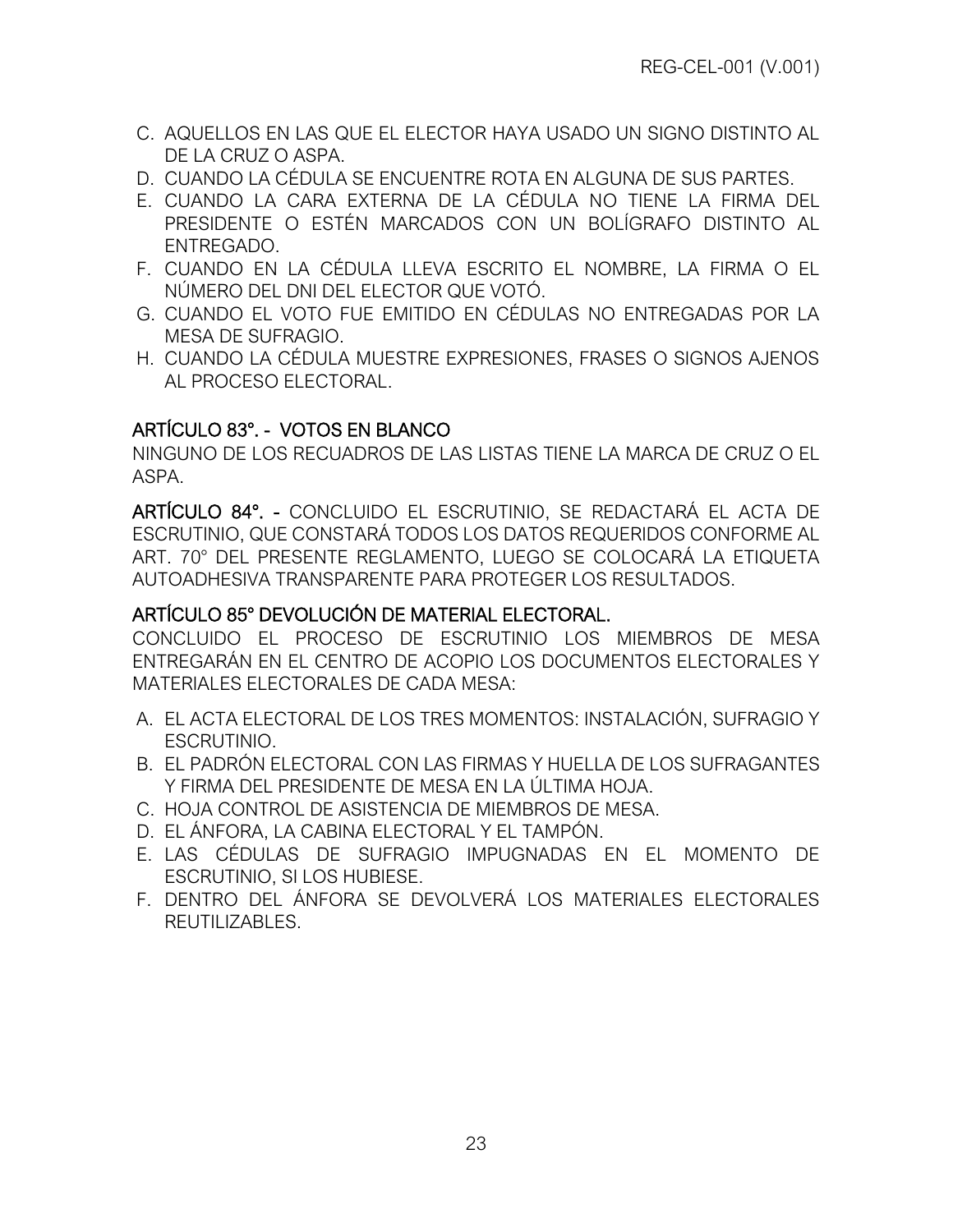# CAPÍTULO XIII

# DEL CÓMPUTO GENERAL Y PROCLAMACIÓN

<span id="page-31-1"></span><span id="page-31-0"></span>ARTÍCULO 86°. - EL COMITÉ ELECTORAL LEVANTARÁ POR DUPLICADO EL ACTA DEL CÓMPUTO GENERAL DE LAS MESAS DE SUFRAGIO Y ENTREGARÁ LOS RESULTADOS A LOS REPRESENTANTES DE LAS LISTAS EN CONTIENDA.

<span id="page-31-2"></span>ARTÍCULO 87°. - TERMINADO EL CÓMPUTO GENERAL DE LOS VOTOS, EL PRESIDENTE DEL COMITÉ ELECTORAL DARÁ A CONOCER LOS RESULTADOS DE LA VOTACIÓN. EN LA ADJUDICACIÓN DE VACANTES SE TENDRÁ EN CUENTA LOS SIGUIENTES:

- <span id="page-31-3"></span>A. PARA TENER DERECHO A ADJUDICACIÓN DE VACANTES, CADA LISTA DEBERÁ OBTENER POR LO MENOS EL 10% DEL TOTAL DE VOTOS VÁLIDOS.
- B. LA ADJUDICACIÓN DE VACANTES A DELEGADOS SE CALCULARÁ DE ACUERDO AL PORCENTAJE TOTAL DE LOS VOTOS VÁLIDOS OBTENIDOS.
- C. PARA REDONDEAR UN NÚMERO A LA UNIDAD SE TENDRÁ QUE FIJAR EN PRIMERA CIFRA DESPUÉS DEL DECIMAL. SI ESTA CIFRA ES MENOR QUE 5 (1, 2, 3, 4) NO SE DEBERÁ MODIFICAR LA CIFRA; SIN EMBARGO, SI ESTA CIFRA ES 5 O MAYOR (5, 6, 7, 8, 9) SE DEBERÁ SUMAR UNA UNIDAD AL NÚMERO.
- D. EN CASO DE EMPATE SE DECIDE POR SORTEO ENTRE LOS QUE HUBIEREN OBTENIDO IGUAL VOTACIÓN.

#### ARTÍCULO 88°. - PUBLICACIÓN

EL COMITÉ ELECTORAL PUBLICARÁ EN UN LUGAR VISIBLE DE LA COOPERATIVA LA RELACIÓN DE LOS DELEGADOS ELECTOS DENTRO DE LOS TRES (03) DÍAS HÁBILES

<span id="page-31-4"></span>POSTERIORES A LAS ELECCIONES Y ASÍ MISMO REMITIRÁ EL RESULTADO FINAL AL CONSEJO DE ADMINISTRACIÓN.

#### ARTÍCULO 89°. - PROCLAMACIÓN

<span id="page-31-5"></span>EL ACTO DE PROCLAMACIÓN, JURAMENTACIÓN Y ENTREGA DE CREDENCIALES SE REALIZARÁ EN CEREMONIA ESPECIAL, DIEZ (10) DÍAS HÁBILES DESPUÉS DE LA PUBLICACIÓN.

# CAPÍTULO XIV

#### DE LA NULIDAD DE LAS ELECCIONES

#### <span id="page-31-7"></span><span id="page-31-6"></span>ARTÍCULO 90°. - NULIDAD DE MESAS

<span id="page-31-8"></span>EL COMITÉ ELECTORAL DECLARARÁ LA NULIDAD DE LA VOTACIÓN EN UNA O MÁS MESAS DE SUFRAGIO, POR LAS CAUSAS SIGUIENTES: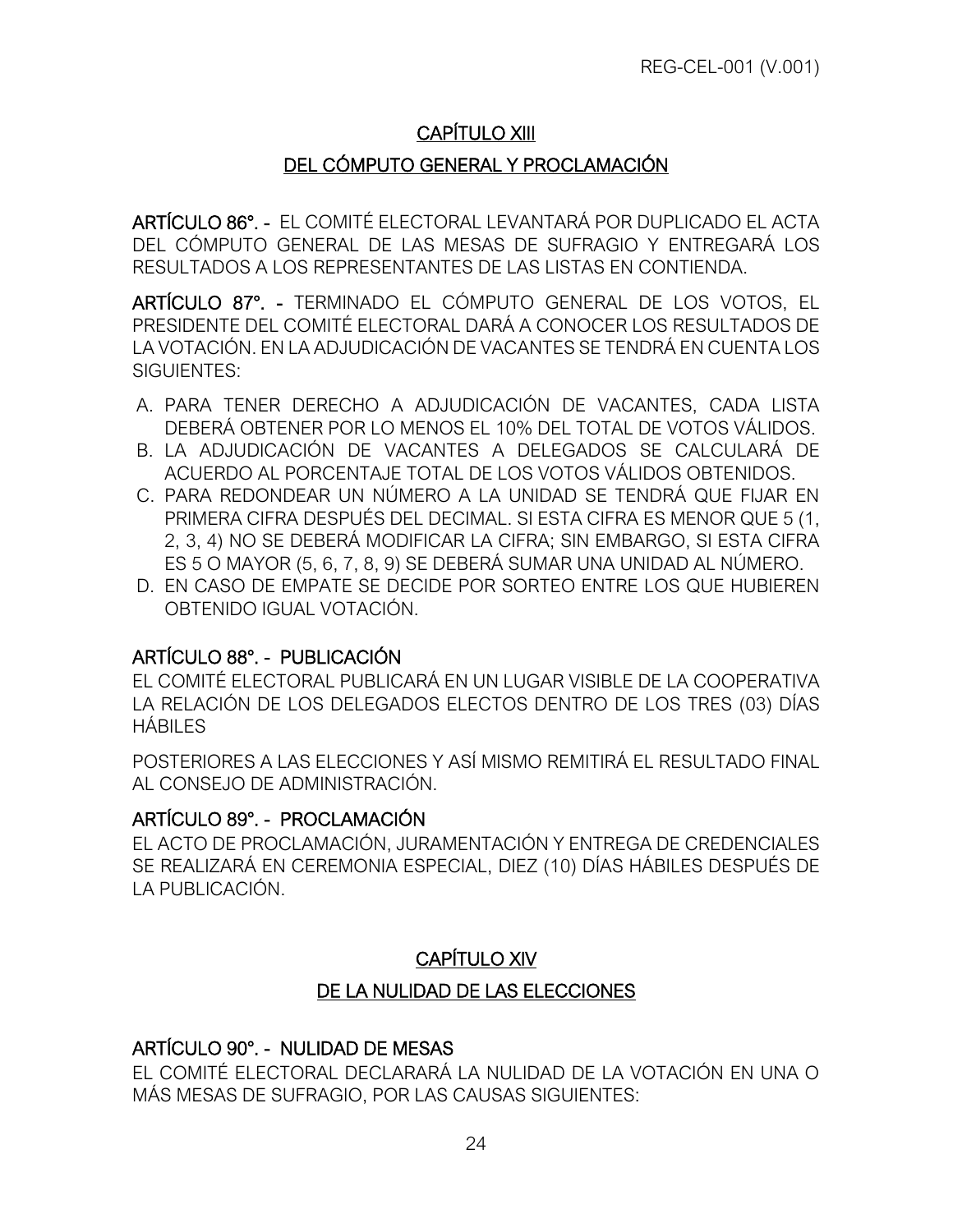- A. CUANDO LA MESA DE SUFRAGIO SE HAYA INSTALADO EN UN LUGAR DISTINTO AL SEÑALADO O EN CONDICIONES DIFERENTES A LAS ESTABLECIDAS EN EL PRESENTE REGLAMENTO.
- B. CUANDO HAYA DE POR MEDIO FRAUDE, COHECHO, SOBORNO, INTIMIDACIÓN O VIOLENCIA PARA INCLINAR LA VOTACIÓN A FAVOR DE UNA DETERMINADA LISTA DE CANDIDATOS.
- C. CUANDO SE COMPRUEBE QUE EN LA MESA DE SUFRAGIO SE HAYA ADMITIDO VOTOS DE SOCIOS QUE NO FIGURABAN EN LA LISTA DE ELECTORES O CUANDO SE HAYA RECHAZADO VOTOS DE SOCIOS QUE FIGURABAN EN ELLA.

## ARTÍCULO 91.- NULIDAD TOTAL DE LAS ELECCIONES

EL COMITÉ ELECTORAL DECLARARÁ LA NULIDAD TOTAL DE LAS ELECCIONES EN LOS SIGUIENTES CASOS:

- <span id="page-32-0"></span>A. CUANDO SUFRAGARON EN UNA CANTIDAD MENOR O IGUAL AL 40% DEL NÚMERO TOTAL DE SOCIOS HÁBILES AL VOTO.
- B. CUANDO SE DETECTE ALGUNA DE LAS CAUSALES ESTABLECIDAS EN EL ART.90° DEL PRESENTE REGLAMENTO, EN AL MENOS 40% DE LAS MESAS DE SUFRAGIO.

ARTÍCULO 92°. - SI EL COMITÉ ELECTORAL, DECLARA LA NULIDAD TOTAL DE LAS ELECCIONES EN OBSERVANCIA DE CUALQUIERA DE LAS CAUSALES DEL ARTÍCULO PRECEDENTE, ENTONCES EL COMITÉ ELECTORAL SOLICITARÁ AL CONSEJO DE ADMINISTRACIÓN NUEVA CONVOCATORIA A LAS ELECCIONES DE CONFORMIDAD AL ART 31° DEL PRESENTE REGLAMENTO.

<span id="page-32-2"></span><span id="page-32-1"></span>ARTÍCULO 93°. - SERÁ NULA LA ELECCIÓN DE DELEGADOS Y DIRECTIVOS, QUE SE HICIERA CONTRAVINIENDO LAS DISPOSICIONES DE LA LEY, DEL ESTATUTO, Y DEL PRESENTE REGLAMENTO, QUEDANDO AUTOMÁTICAMENTE EXCLUIDA, A SU COMPROBACIÓN.

# TÍTULO IV DE LA ELECCIÓN DE LOS DIRECTIVOS

<span id="page-32-4"></span><span id="page-32-3"></span>ARTÍCULO 94°. - LA ELECCIÓN DE DIRECTIVOS SERÁ CONDUCIDO POR EL COMITÉ ELECTORAL, EN VIRTUD DEL CUAL LOS DIRECTIVOS ELEGIDOS DEBEN ASUMIR SUS FUNCIONES Y RESPONSABILIDADES CON INTEGRIDAD, HONRADEZ E IDONEIDAD MORAL PARA SALVAGUARDAR LOS ACTIVOS E INTERESES DE LA COOPERATIVA.

<span id="page-32-6"></span><span id="page-32-5"></span>ARTÍCULO 95°. - CON LA FINALIDAD DE QUE LA ELECCIÓN DE DIRECTIVOS POR LA ASAMBLEA TENGA UN CARÁCTER UNIVERSAL Y RESPETANDO LA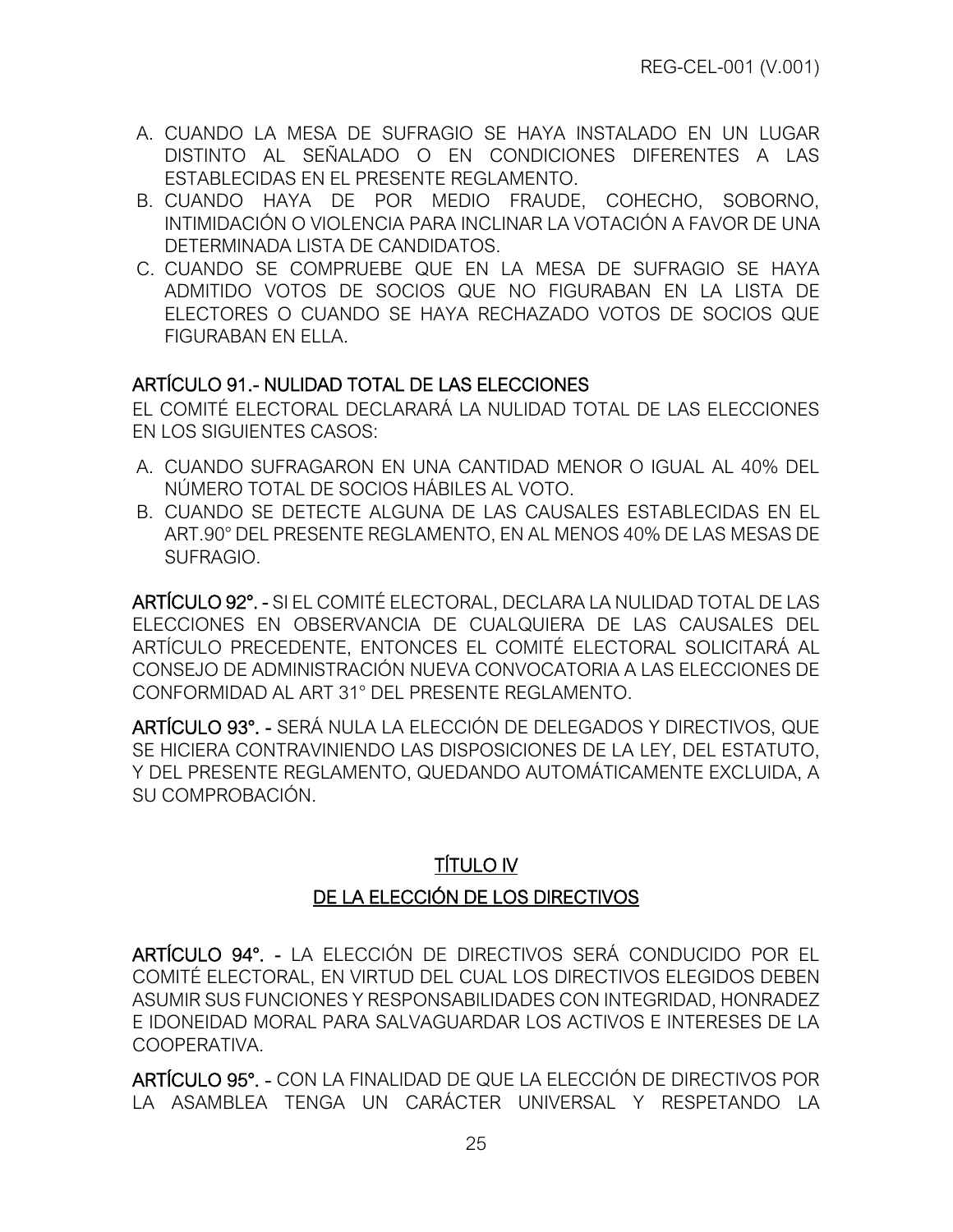RENOVACIÓN POR TERCIOS DE LOS ÓRGANOS DE GOBIERNO, PODRÁN SER ELEGIDOS COMO DIRECTIVOS AQUELLOS DELEGADOS QUE CUMPLAN LOS REQUISITOS ESTABLECIDOS EN EL ESTATUTO Y EL PRESENTE REGLAMENTO, EN CARGOS VACANTES Y POR PERIODOS MENORES O IGUALES A SU MANDATO COMO DELEGADO.

# CAPÍTULO I

# REQUISITOS PARA SER ELEGIDO DIRECTIVO

<span id="page-33-1"></span><span id="page-33-0"></span>ARTÍCULO 96°. - LOS REQUISITOS PARA SER ELEGIDO DIRECTIVO DE LOS CONSEJOS Y COMITÉS DE LA COOPERATIVA SON:

- A. SER DELEGADO TITULAR HÁBIL Y ESTAR AL DÍA EN SUS OBLIGACIONES ECONÓMICAS Y ASOCIATIVAS CON LA COOPERATIVA.
- <span id="page-33-2"></span>B. REUNIR LAS CONDICIONES DE IDONEIDAD MORAL SEGÚN SU REGLAMENTO.
- C. ACREDITAR CAPACITACIÓN EN COOPERATIVISMO Y PRINCIPIOS COOPERATIVOS DURANTE LOS ÚLTIMOS DOS (02) AÑOS.
- D. PRESENTAR CURRICULUM VITAE DEBIDAMENTE DOCUMENTADO.
- E. RESIDIR EN LA CIUDAD DE LA SEDE CENTRAL DE LA COOPERATIVA.

# CAPÍTULO II

# IMPEDIMENTOS PARA SER ELEGIDO DIRECTIVO

<span id="page-33-3"></span>ARTÍCULO 97°. - NO PUEDEN SER CANDIDATOS A DIRECTIVOS:

- <span id="page-33-4"></span>A. QUIENES NO CUMPLAN LOS REQUISITOS ESTABLECIDOS EN EL ARTÍCULO 32º Y/O INCURRAN EN ALGÚN IMPEDIMENTO ESTABLECIDO EN EL ARTÍCULO 33° DEL PRESENTE REGLAMENTO.
- <span id="page-33-5"></span>B. LOS QUE DIRECTA O INDIRECTAMENTE TENGAN CRÉDITOS VENCIDOS EN LAS ENTIDADES O EMPRESAS DEL SISTEMA FINANCIERO, CON CALIFICACIÓN DIFERENTE A LA NORMAL EN LOS ÚLTIMOS TRES AÑOS.

# ARTÍCULO 98°. - PERIODO DE MANDATO

<span id="page-33-6"></span>EL PERIODO DE MANDATO DE LOS DIRECTIVOS, DE LOS CONSEJOS Y COMITÉS ELEGIDOS EN ASAMBLEA GENERAL DE DELEGADOS, ES PARA LOS TITULARES POR UN PERIODO DE TRES (03) AÑOS, DOS (02) AÑOS Y UN (01) AÑO SEGÚN LAS VACANTES DECLARADAS POR EL COMITÉ ELECTORAL Y DE LOS SUPLENTES ES UN (01) AÑO.

# ARTÍCULO 99°. - DE LAS VACANTES

<span id="page-33-7"></span>EL COMITÉ ELECTORAL PUBLICARÁ EL NÚMERO DE VACANTES PARA LA RENOVACIÓN DEL TERCIO DIRECTIVO DE LOS CONSEJOS Y COMITÉS, EN EL SIGUIENTE ORDEN: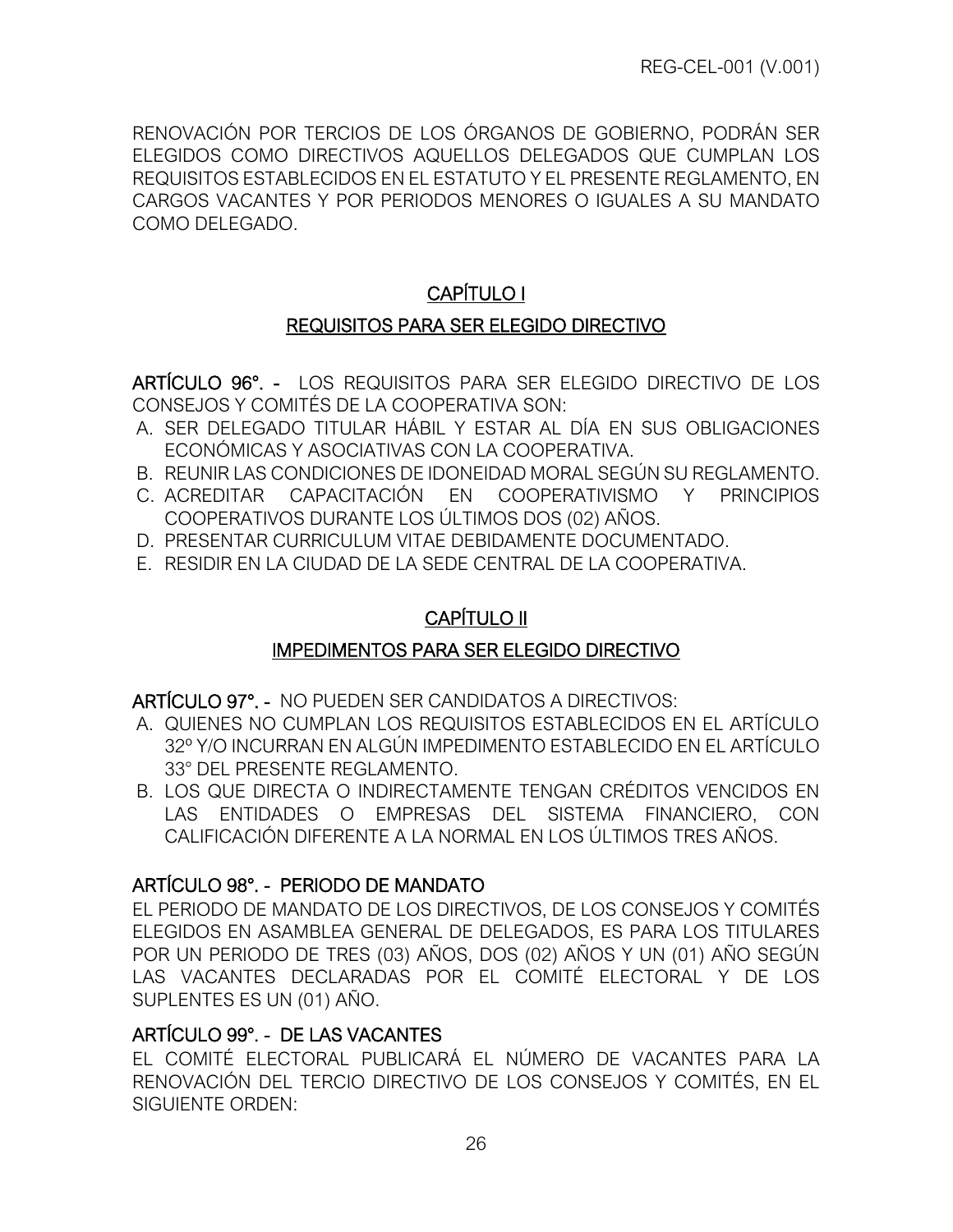- A. PARA EL CONSEJO DE ADMINISTRACIÓN
- B. PARA EL CONSEJO DE VIGILANCIA
- C. PARA EL COMITÉ DE EDUCACIÓN
- D. PARA EL COMITÉ ELECTORAL

# ARTÍCULO 100°. - PUBLICACIÓN DE CANDIDATOS DELEGADOS APTOS A CARGOS DIRECTIVOS DE LOS CONSEJOS Y COMITÉS.

<span id="page-34-0"></span>EL COMITÉ ELECTORAL PUBLICARÁ LA RELACIÓN DE CANDIDATOS DELEGADOS APTOS PARA SER ELEGIDOS COMO DIRECTIVOS DE LOS CONSEJOS Y COMITÉS.

# CAPÍTULO IV

# DEL PROCESO DE ELECCIÓN

## <span id="page-34-2"></span><span id="page-34-1"></span>ARTÍCULO 101°. - ELECCIÓN DE DIRECTIVOS TITULARES Y SUPLENTE DE LOS CONSEJOS Y COMITÉS

<span id="page-34-3"></span>LA ELECCIÓN DE DIRECTIVOS TITULARES Y SUPLENTES DE LOS CONSEJOS Y COMITÉS SE REALIZARÁ EN LA ASAMBLEA GENERAL ORDINARIA.

## ARTÍCULO 102°. - RECEPCIÓN DE PROPUESTAS Y PRESENTACIÓN DE CANDIDATOS DELEGADOS A CARGOS DIRECTIVOS DE LOS CONSEJOS Y COMITÉS.

<span id="page-34-4"></span>LAS PROPUESTAS DE CANDIDATOS SE ANOTARÁN EN LA PIZARRA PARA CADA ÓRGANO DE GOBIERNO Y PARA CADA VACANTE.

LOS CANDIDATOS DELEGADOS A CARGOS DIRECTIVOS DE LOS CONSEJOS Y COMITÉS HARÁN SU PRESENTACIÓN PERSONAL Y DE PROPUESTA EN LA ASAMBLEA GENERAL ORDINARIA.

#### ARTÍCULO 103°. - PROCESO DE ELECCIÓN

LA ELECCIÓN SERÁ MEDIANTE VOTO PERSONAL, SECRETO Y OBLIGATORIO PARA TODOS LOS DELEGADOS CONCURRENTES A LA ASAMBLEA GENERAL **ORDINARIA** 

<span id="page-34-5"></span>EL COMITÉ ELECTORAL PODRÁ ESTABLECER UN SISTEMA DE VOTACIÓN SIMULTÁNEA PARA TODOS LOS ÓRGANOS DE GOBIERNO (CONSEJOS Y COMITÉS), SEA MEDIANTE CÉDULA IMPRESA O SISTEMA ELECTRÓNICO.

<span id="page-34-6"></span>ARTÍCULO 104°. - DESPUÉS DEL ACTO DE ESCRUTINIO SE DARÁ A CONOCER LOS NOMBRES DE LOS DIRECTIVOS ELECTOS Y SE PROCEDERÁ A SU PROCLAMACIÓN ANTES DEL CIERRE DE LA ASAMBLEA.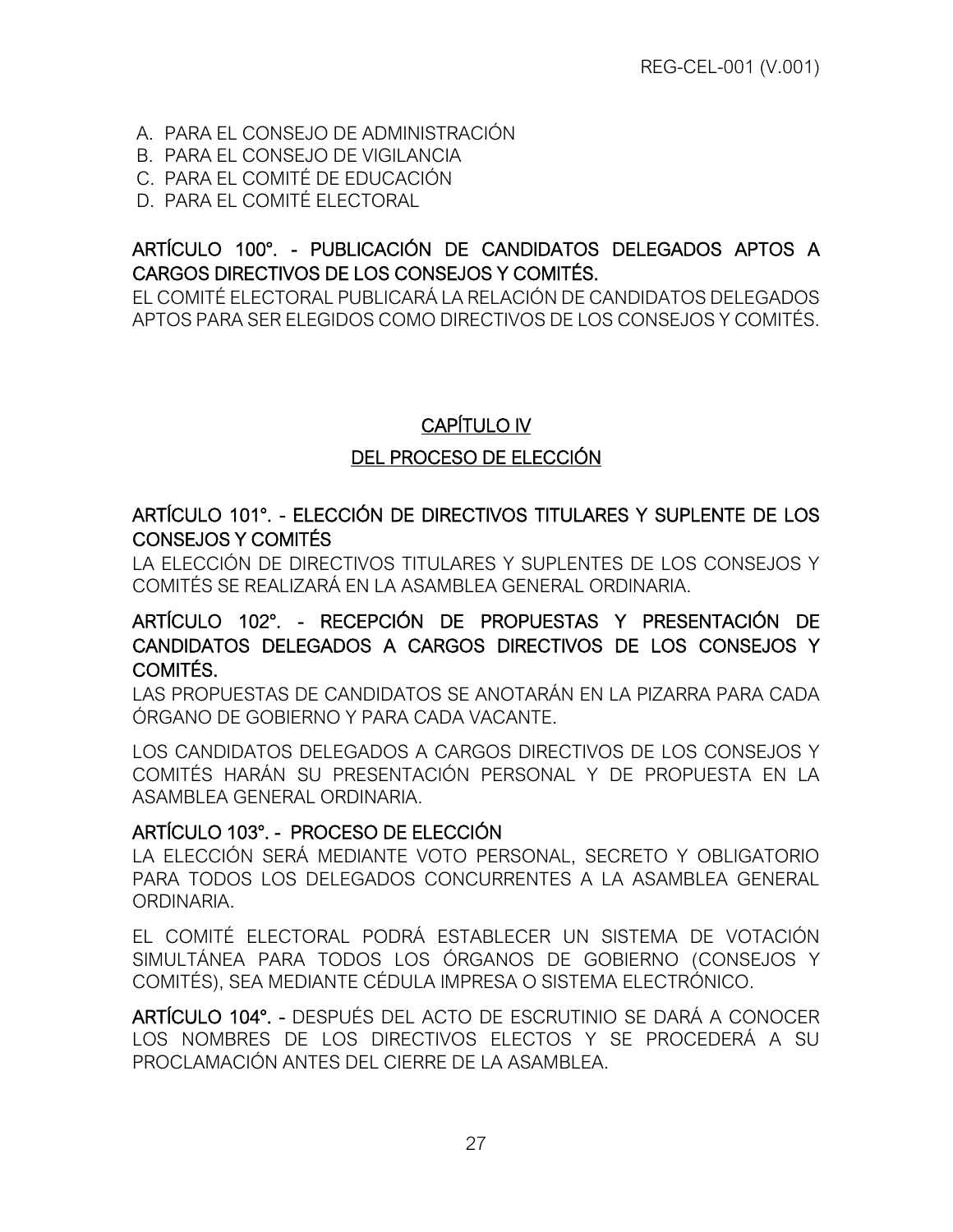LA JURAMENTACIÓN Y ENTREGA DE CREDENCIALES SE REALIZARÁ EN CEREMONIA ESPECIAL CONFORME AL CRONOGRAMA ELECTORAL.

#### ARTÍCULO 105°. - PUBLICACIÓN

<span id="page-35-0"></span>EL COMITÉ ELECTORAL PUBLICARÁ DENTRO DE TRES (03) DÍAS HÁBILES POSTERIORES A LA ASAMBLEA GENERAL; EN UN LUGAR VISIBLE DE LA INSTITUCIÓN, LOS NOMBRES DE LOS DIRECTIVOS ELECTOS.

# TÍTULO V

#### DE LAS SANCIONES

<span id="page-35-2"></span><span id="page-35-1"></span>ARTÍCULO 106°. - LOS SOCIOS HÁBILES QUE NO CUMPLAN CON SUS OBLIGACIONES, CONFORME AL ART. 16° LITERAL E) DEL ESTATUTO, CON LA SIGUIENTES MULTA:

- <span id="page-35-3"></span>A. S/ 20.00 (VEINTE SOLES), PARA SOCIOS OMISOS A LA VOTACIÓN.
- B. S/ 40.00 (CUARENTA SOLES), CUANDO SE TRATE DE MIEMBROS DE MESA.
- C. S/ 60.00 (SESENTA SOLES), CUANDO SE TRATE DE DELEGADOS.
- D. S/ 80.00 (OCHENTA SOLES), CUANDO SE TRATE DE DIRECTIVOS.

EL PAGO DE LAS MULTAS, SE EFECTUARÁN MEDIANTE DESCUENTO A LAS CUENTAS DE AHORRO DE LOS SOCIOS, DIRECTIVOS, DELEGADOS Y MIEMBROS DE MESA. DE NO CONTAR CON CUENTAS DE AHORRO O NO TENER FONDOS SE REALIZARÁ EL PAGO EN LAS VENTANILLAS DEL ÁREA DE OPERACIONES.

ARTÍCULO 107º.- LOS SOCIOS HÁBILES QUE NO VOTARON Y ADEUDEN LA MULTA ELECTORAL SERÁN SUSPENDIDOS DE SUS DERECHOS COMO SOCIOS HASTA QUE EFECTÚEN EL PAGO DE LA MULTA CORRESPONDIENTE.

<span id="page-35-5"></span><span id="page-35-4"></span>ARTÍCULO 108º.- LAS SANCIONES ADMINISTRATIVAS QUE SE APLIQUEN AL INFRACTOR DE LAS NORMAS DEL ESTATUTO Y EL PRESENTE REGLAMENTO, SE EJECUTARÁN SIN PERJUICIO DE LAS ACCIONES PENALES Y CIVILES QUE HUBIERA.

#### DISPOSICIONES COMPLEMENTARIAS

<span id="page-35-6"></span>PRIMERA. - LOS SOCIOS MAYORES DE SETENTA (70) AÑOS DE EDAD, NO ESTÁN OBLIGADOS A SUFRAGAR EN EL PROCESO ELECTORAL, SIENDO SU VOTO FACULTATIVO. ASI MISMO ES FACULTATIVO EL VOTO DE LAS PERSONAS QUE PADECEN ALGÚN TIPO DE DISCAPACIDAD DEBIDAMENTE ACREDITADA.

<span id="page-35-8"></span><span id="page-35-7"></span>SEGUNDA. - EL PRESENTE REGLAMENTO ENTRA EN VIGENCIA AL DÍA SIGUIENTE DE SU APROBACIÓN EN LA ASAMBLEA EXTRAORDINARIA DE DELEGADOS Y SU